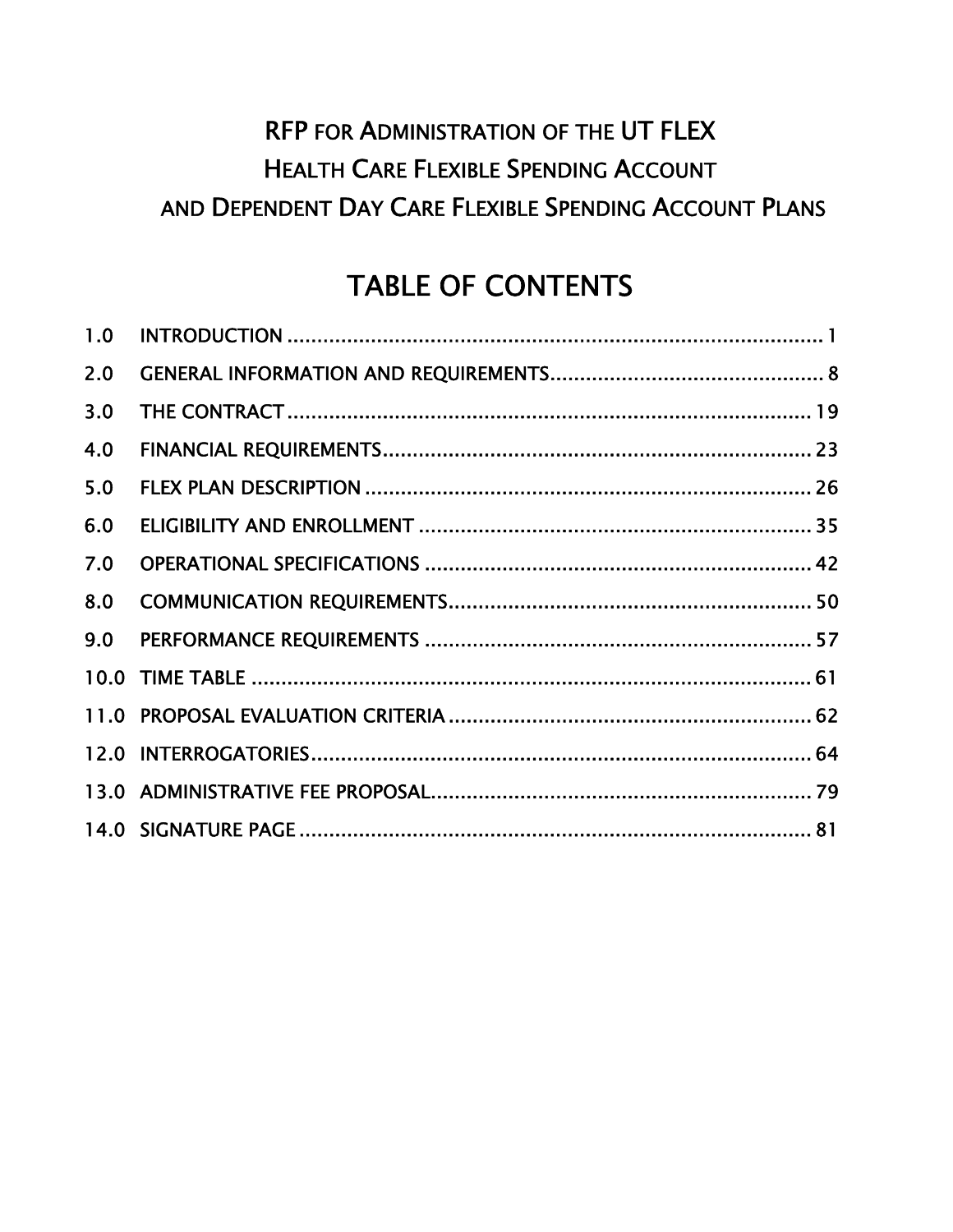#### **APPENDICES**

Appendix A: Current UT FLEX Benefit Guide

- Appendix B: Dataset Layouts
- Appendix B-1: Dataset Layout Deduction / Eligibility

Appendix B-2: Dataset Layout Claims

- Appendix C: UT FLEX Plan Enrollment and Utilization
- Appendix D: Sample Contract for Flexible Savings Account Services
- Appendix E: Chapter 1601, Texas Insurance Code
- Appendix F: Historically Underutilized Business (HUB) Policy
- Appendix G: Sample FLEX Administrative Performance Report
- Appendix H: Electronic and Information Resources (EIR) Procurement Checklist for Accessibility Compliance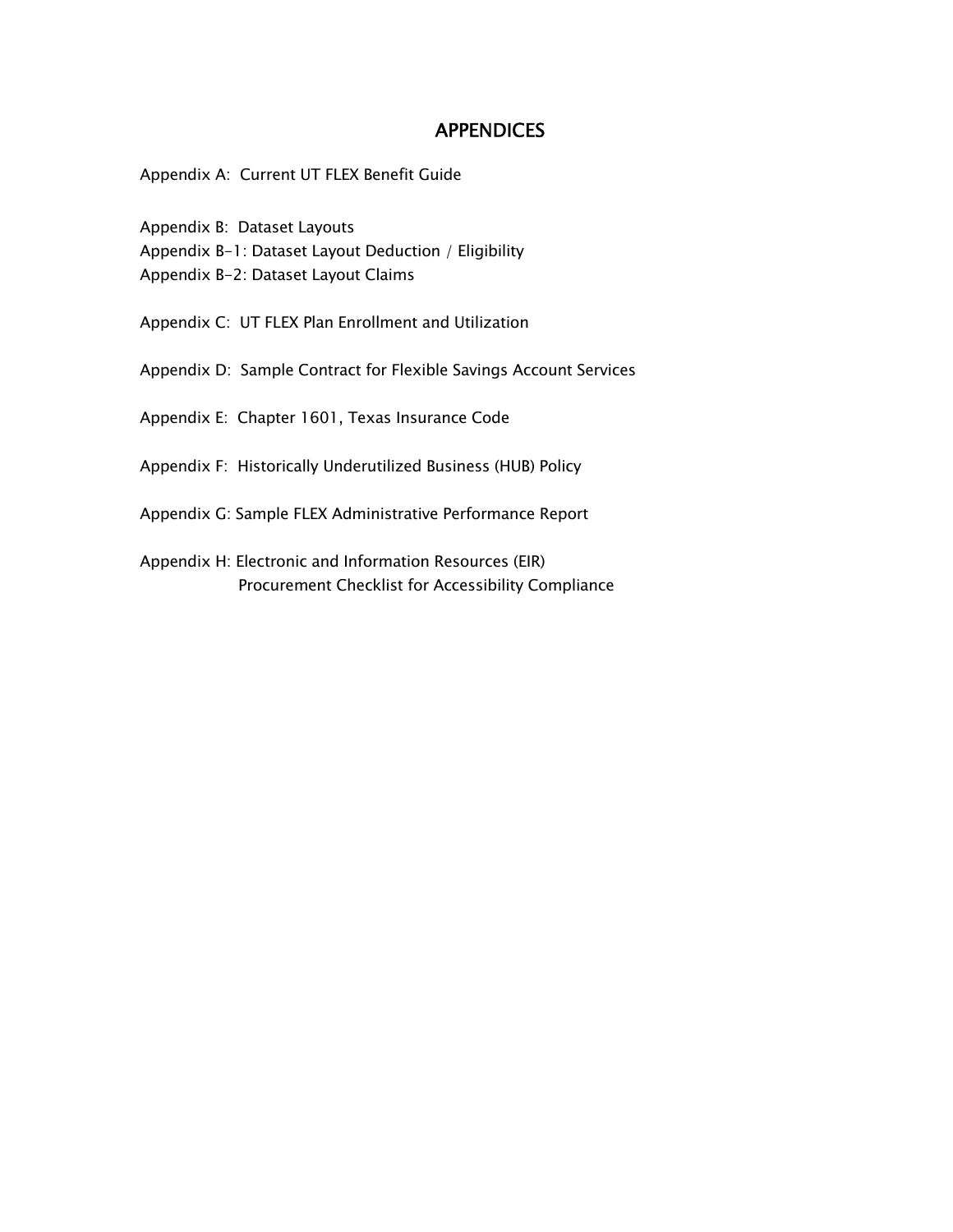# 1.0 INTRODUCTION

### 1.1 DESCRIPTION OF THE UNIVERSITY OF TEXAS SYSTEM

The Texas Constitution of 1876 provided that "the Legislature shall, as soon as practical, establish, organize and provide for maintenance, support and direction of a university of the first class, to be located by vote of the people of this State, and styled 'The University of Texas.'" In 1881, the 17th Texas Legislature passed an act to establish The University of Texas. Later that year, voters determined that the Main System was to be located in Austin and the Medical School was to be located in Galveston.

Today, The University of Texas System (System) includes nine (9) academic institutions in Arlington, Austin, Brownsville, Dallas, Edinburg (Pan American), El Paso, Odessa (Permian Basin), San Antonio and Tyler, plus six (6) health institutions in Dallas, Galveston, Houston (2), San Antonio and Tyler. In addition, the main System Administration office is located in Austin; however, many of the operations of System Administration are decentralized and therefore located in numerous areas of Texas, in Washington, D.C., and in other parts of the United States as well. Most institutions have their own payroll systems. The System has approximately 82,000 benefits-eligible employees who are eligible to participate in the Health Care Flexible Spending Account and Dependent Day Care Flexible Spending Account Plans. Retired employees are not eligible to participate in the Flexible Spending Account Plans.

Location | The University of Texas System Institutions Approximate Number of Benefits-Eligible Employees Austin The University of Texas at Austin 18,368 The University of Texas System Administration 734 Brownsville The University of Texas at Brownsville 1,232 Dallas The University of Texas at Arlington 2,815

The table below shows the name, location, and the approximate number of benefits-eligible employees associated with each institution in the System.

2,163

The University of Texas at

Dallas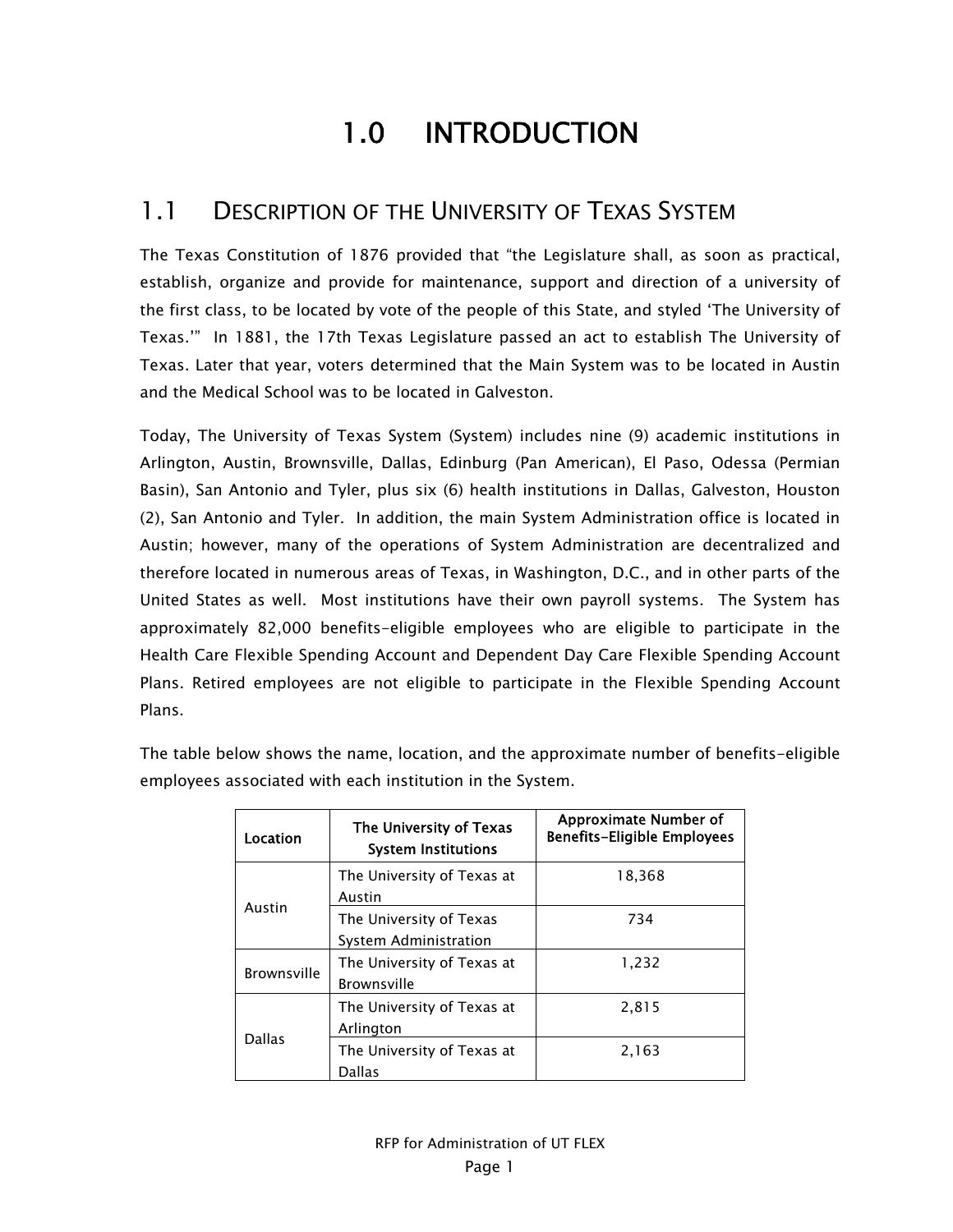|                | The University of Texas<br>Southwestern Medical<br>Center at Dallas | 10,654 |
|----------------|---------------------------------------------------------------------|--------|
| Edinburg       | The University of Texas -<br>Pan American                           | 1,757  |
| El Paso        | The University of Texas at<br>El Paso                               | 2,222  |
| Galveston      | The University of Texas<br>Medical Branch at<br>Galveston           | 10,404 |
|                | The University of Texas<br>Health Science Center at<br>Houston      | 5,039  |
| Houston        | The University of Texas<br>M.D. Anderson Cancer<br>Center           | 16,780 |
| Odessa         | The University of Texas of<br>the Permian Basin                     | 346    |
|                | The University of Texas at<br>San Antonio                           | 3,428  |
| San<br>Antonio | The University of Texas<br>Health Science Center at<br>San Antonio  | 4,827  |
|                | The University of Texas at<br>Tyler                                 | 583    |
| Tyler          | The University of Texas<br>Health Science Center at<br>Tyler        | 737    |
|                | <b>TOTAL</b>                                                        | 82,089 |

Although the University of Texas Medical Branch has the majority of its employees in the Galveston area, it has employees in many other areas of the State involved in providing medical care to prisoners at the State prisons located in the central and eastern half of Texas. U. T. Austin has staff members at the Marine Science Institute in Port Aransas, Texas and at the astronomy observatory in Fort Davis, Texas. A small number of employees from several institutions either reside or work in other states.

# 1.2 OBJECTIVES OF THE REQUEST FOR PROPOSAL

The University of Texas System (the System) is soliciting proposals from qualified and appropriately licensed vendors to provide administration of the UT FLEX Health Care Flexible Spending Account and Dependent Day Care Flexible Spending Account Plans available to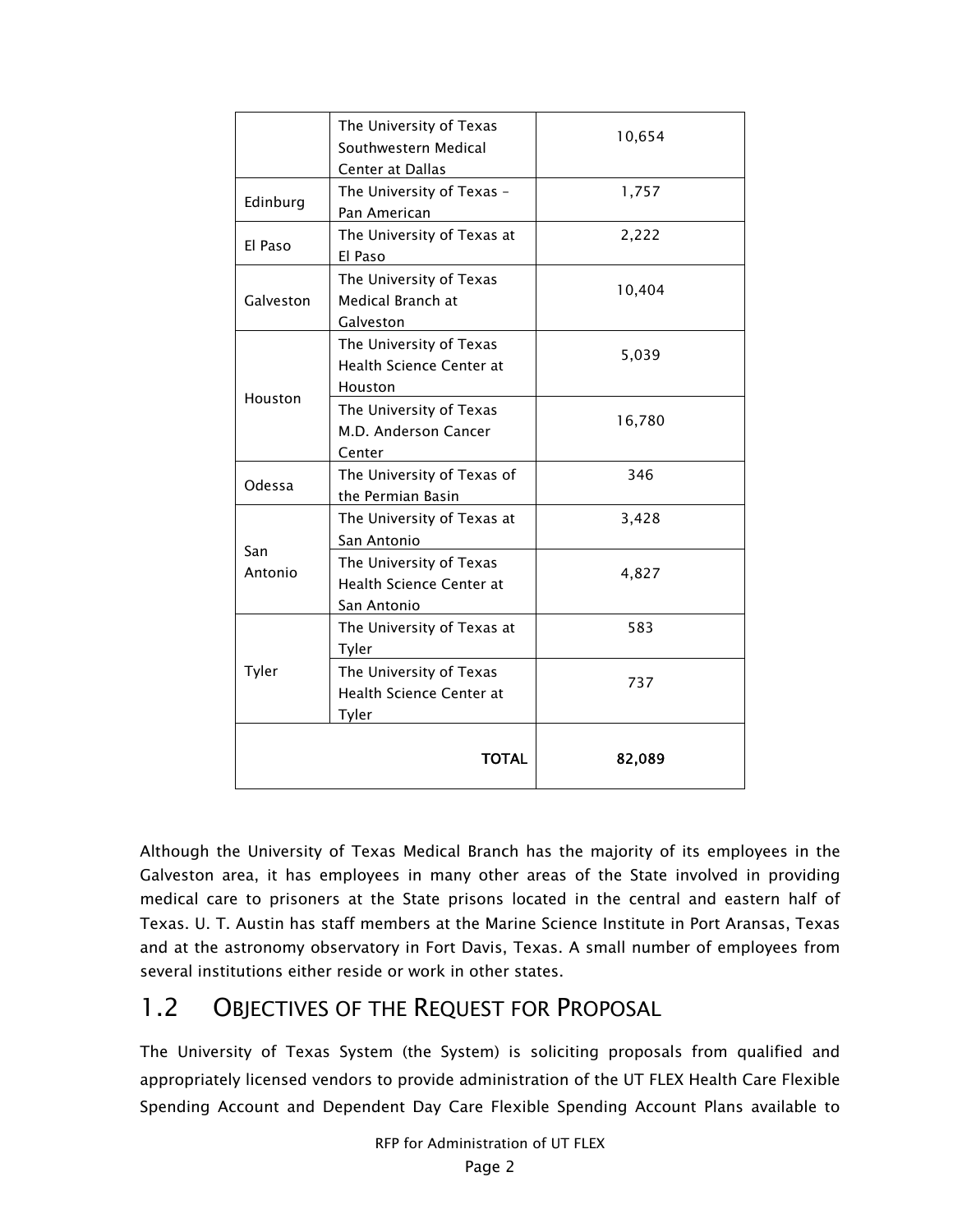active System employees through the System Group Employee Benefits Program, for the three-year period beginning September 1, 2010, through August 31, 2013, with at System's sole option the opportunity to renew for an additional three year period, subject to terms and conditions acceptable to the System. It is the System's intention to have a signed contract in place and begin implementation planning during February 2010.

### 1.3 SUMMARY OF CURRENT BENEFIT PLANS

The System currently provides Health Care Flexible Spending Account and Dependent Day Care Flexible Spending Account plans as authorized by Chapter 1601 of the Texas Insurance Code to its eligible active employees. Retired employees are not eligible to participate in these Flexible Savings Account plans. The Health Care Flexible Spending Account and the Dependent Day Care Flexible Spending Account plans were first offered to UT employees effective September 1, 1988. The current contract is administered by PayFlex Systems, USA.

The System has over 100,000 employees and retired employees plus approximately 100,000 dependents participating in the Group Employee Benefits Program. In addition, there are approximately 1,600 COBRA participants in the health plans. The System offers a self-funded medical PPO plan, UT SELECT, in all areas. Approximately 98,000 employees and retired employees and 76,000 dependents are covered by UT SELECT. UT SELECT medical benefits are currently administered by Blue Cross and Blue Shield of Texas, while pharmacy benefits are currently administered by Medco Health Solutions, Inc. (Medco).

The System also offers the following optional plans: a self-funded dental PPO plan currently administered by Delta Dental (UT SELECT DENTAL), a fully insured dental health maintenance organization currently administered by Assurant Employee Benefits, voluntary group term life and accidental death and dismemberment coverage Insurance, dependent group term life and accidental death and dismemberment coverage, and short and long term disability all currently offered through Fort Dearborn Life Insurance; as well as, vision care currently administered by Superior Vision, dependent medical, dependent dental, dependent vision care, and and long term care insurance currently offered through CNA. Participation in these plans is voluntary, and generally the premiums are fully paid by the participating employees and retired employees.

This summary of current plans is provided to illustrate the number of potential plan participants eligible for the Flexible Spending Accounts. Appendix C provides current System Flexible Spending Account plans' statistics, including current enrollment and plan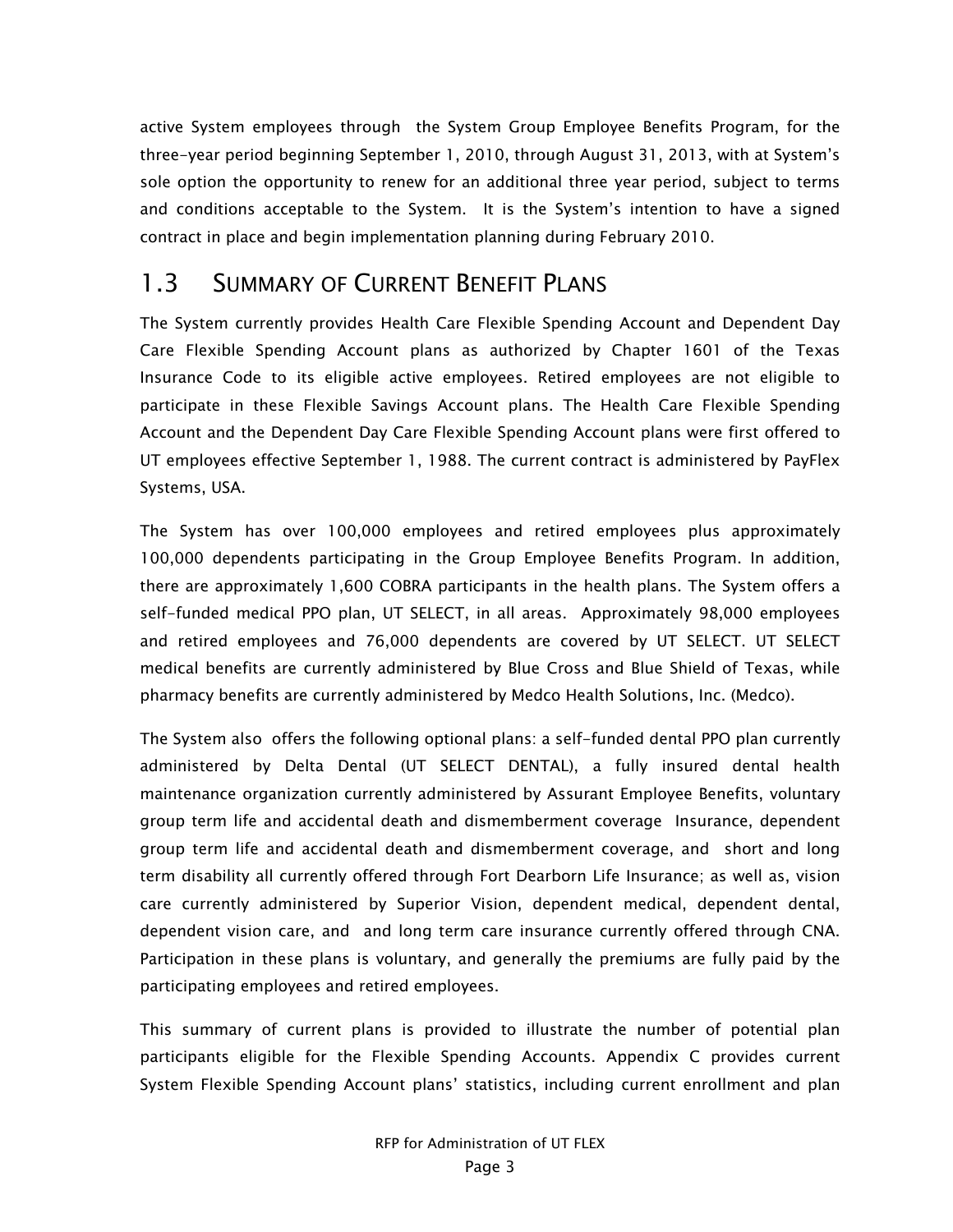utilization data. The System's Office of Employee Benefits (OEB), located at System headquarters in Austin, Texas, administers all insurance plans provided by the System. A primary objective of the Group Employee Benefits Program is to maximize the benefits and services that eligible employees, retired employees and their covered dependents of the System receive for each dollar spent on insurance benefits. The duties of OEB are described elsewhere in this RFP.

CURRENT ENROLLMENT IN HEALTH CARE FLEXIBLE SPENDING ACCOUNT PLAN– 19,698 EMPLOYEES

CURRENT ENROLLMENT IN DEPENDENT DAY CARE FLEXIBLE SPENDING ACCOUNT PLAN – 2,546 EMPLOYEES

#### 1.4 PURPOSE OF THIS RFP

Section 1601.054 of the Texas Insurance Code requires the System to submit all of its group insurance plan agreements for bid at least once every six years. In accordance therewith, the System is submitting for competitive bidding its UT FLEX Health Care Flexible Spending Account (HCFSA) plan, an Internal Revenue Code Section 105 medical expense reimbursement plan; and the UT FLEX Dependent Day Care Flexible Spending Account (DDCFSA) plan, an Internal Revenue Service Section 129 dependent care assistance plan. These plans are components of the System's self-funded flexible benefit plan (UT FLEX), a cafeteria plan established pursuant to Texas Insurance Code Section 1601.125.

The plans must be treated as separate plans with regard to any administration or other requirements imposed by Sections 105 and 129 of the Internal Revenue Code (IRC). The vendor must be a licensed third party administrator and in good standing with the Texas Department of Insurance.

The vendor will be responsible for ensuring that each plans' claims are processed in compliance with all applicable IRC provisions, including, but not limited to IRC Section 125, Texas Insurance Code Chapter 1601 and all other applicable federal and state laws and regulations. The vendor must be able to make claims reimbursement to plan participants by check, electronic fund transfers (direct deposit), and, for the HCFSA, through use of a debit card.

All qualified vendors, including the current contracting vendor, are invited to submit a proposal for administration of the UT FLEX Flexible Spending Account plans for the three-year term beginning September 1, 2010 and extending through August 31, 2013, to be renewable for an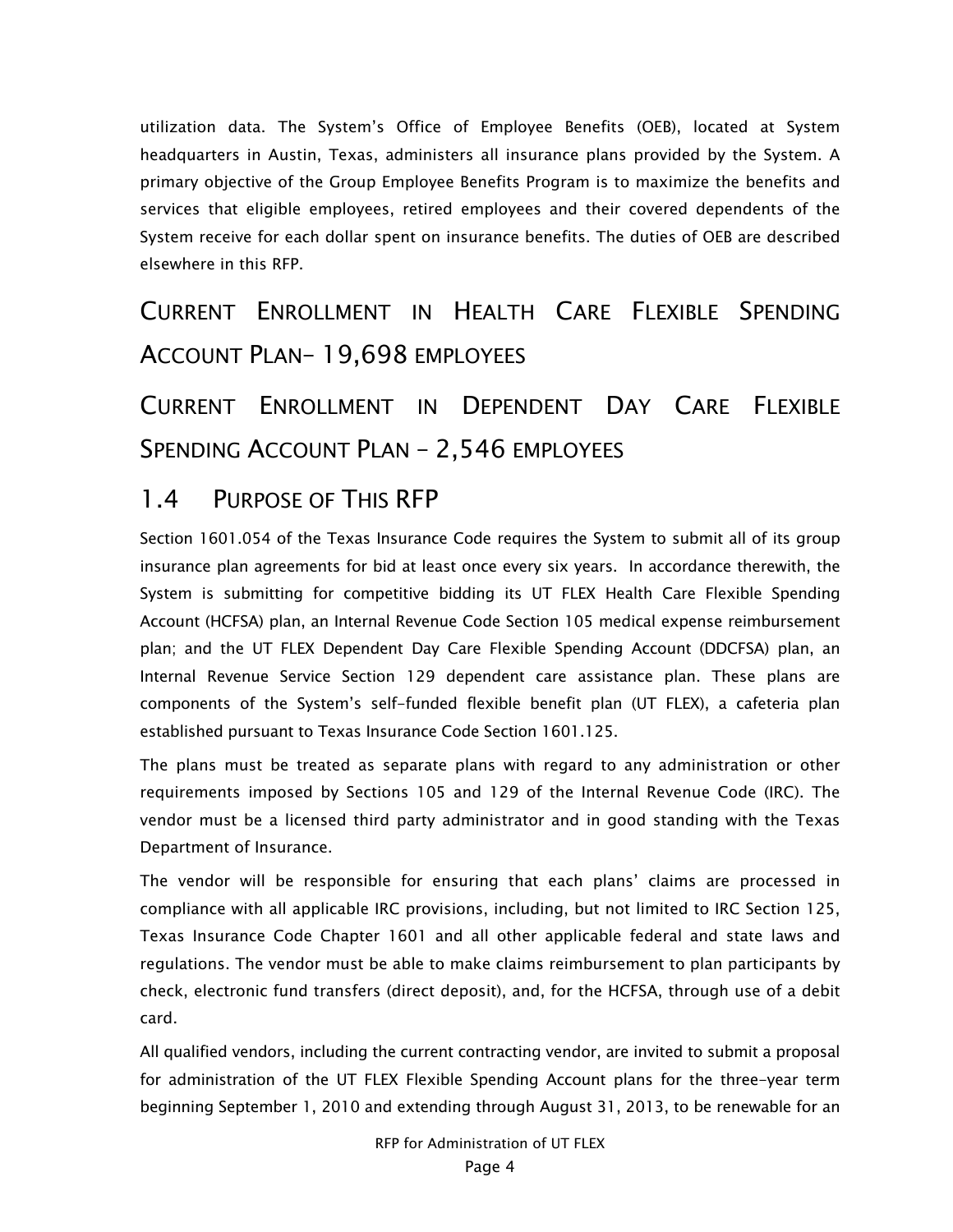additional three-year period from September 1, 2013 through August 31, 2016, at System's option.

To be eligible for consideration, a vendor must submit a proposal to the System for both the HCFSA and DDCFSA plans. A response that excludes either of the plans will not be considered by the System. Additionally, the vendor proposals must include a commitment to work closely with the System to ensure a seamless transition for the current UT FLEX participants, in the event the current plan provider is not selected for the new contract period.

### 1.5 SELECTION CRITERIA

Proposals submitted in response to this RFP will be evaluated on a basis of the criteria included in this section. The criteria are not necessarily listed in order of importance. The criteria will provide the basis for an objective evaluation of each proposal and will apply to both Flexible Spending Account plans.

#### 1.5.1 Compliance with the RFP

Proposals containing deviations are strongly discouraged and must be specifically identified and described in detail in order to be considered. While a proposal with minor deviations from the RFP will not be disqualified, preference will be shown to those responding vendors with the fewest, least significant deviations. The System will interpret the responses to match the specifications herein except for deviations specifically noted and described in response to this item. Deviations will not become a part of the final contract unless expressly accepted and agreed to by the System in writing and accepted by the Board of Regents. In all cases, the RFP, the RFP response, and contract terms shall control.

#### 1.5.2 Required Experience

The responding vendor must demonstrate experience in providing benefits to a large public employer plan or similar operation.

#### 1.5.3 Time Table

The responding vendor's ability to meet the required due dates as specified in the Time Table in Section 10.0 of this RFP will be an important consideration in the evaluation of the vendor proposals.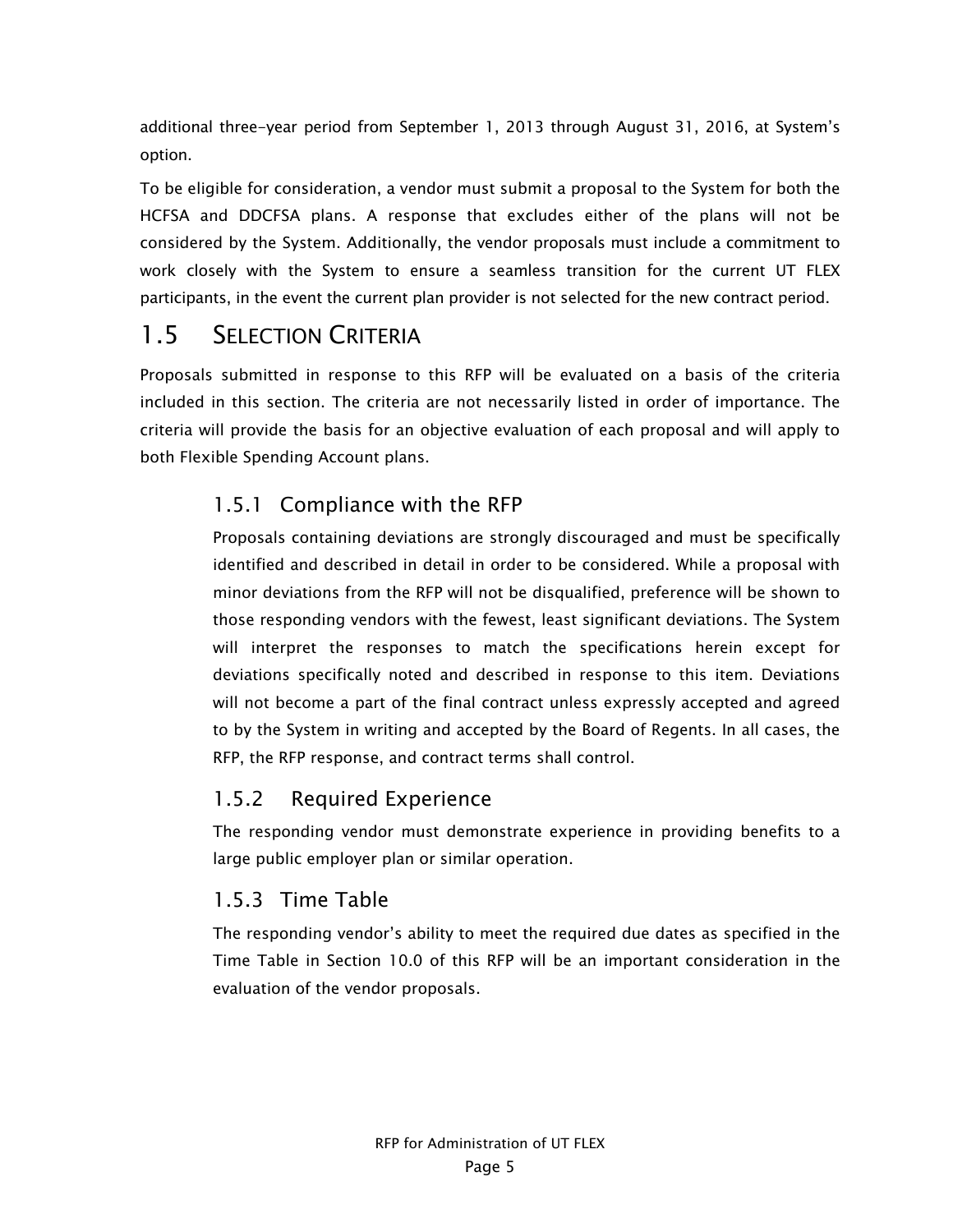#### 1.5.4 Data Transmission

The responding vendor's ability to provide data transmission, as specified in this RFP, will be an important consideration in the selection process. Some of the features include the following:

- A management information system that will support database maintenance and management reporting required herein.
- The responding vendor's ability to accept eligibility datasets via the Internet and to reflect updated eligibility in a timely manner.
- **The responding vendor's ability willingness to accept Security Assertion** Markup Language (SAML) as described in Section 7.2.6 of the RFP by no later than three months after the first day of the first plan year in which the vendor offers the FSA plans to System uniform group insurance program subscribers.

#### 1.5.5 Customer Service

The responding vendor's ability and willingness to provide customer service according to the standards specified in this RFP include the responding vendor's:

- **EXECUSTOMER CUSTOMER SETTICE AND READ** Customer service and data reporting capabilities.
- Ability to provide general administrative services.
- Willingness to commit to specified service and quality performance levels.
- Willingness to provide communications and personnel for attendance at the Insurance Briefing Meeting for the System HR/Benefits offices (usually held in Austin for two days in June) and state-wide attendance at Annual Enrollment meetings for employees (usually during the entire month of July).
- Ability to provide all of the component institutions with on-site training for each plan prior to May 28, 2010.
- Ability to meet the Electronic Information Resources warranty requirement described in Section 8.4.3 of this RFP.

#### 1.5.6 The Contract

Important factors in the selection criteria include the responding vendor's willingness to accept the provisions of the System contracts (see Sample Contracts in Appendix D) and to sign the contract without deviations.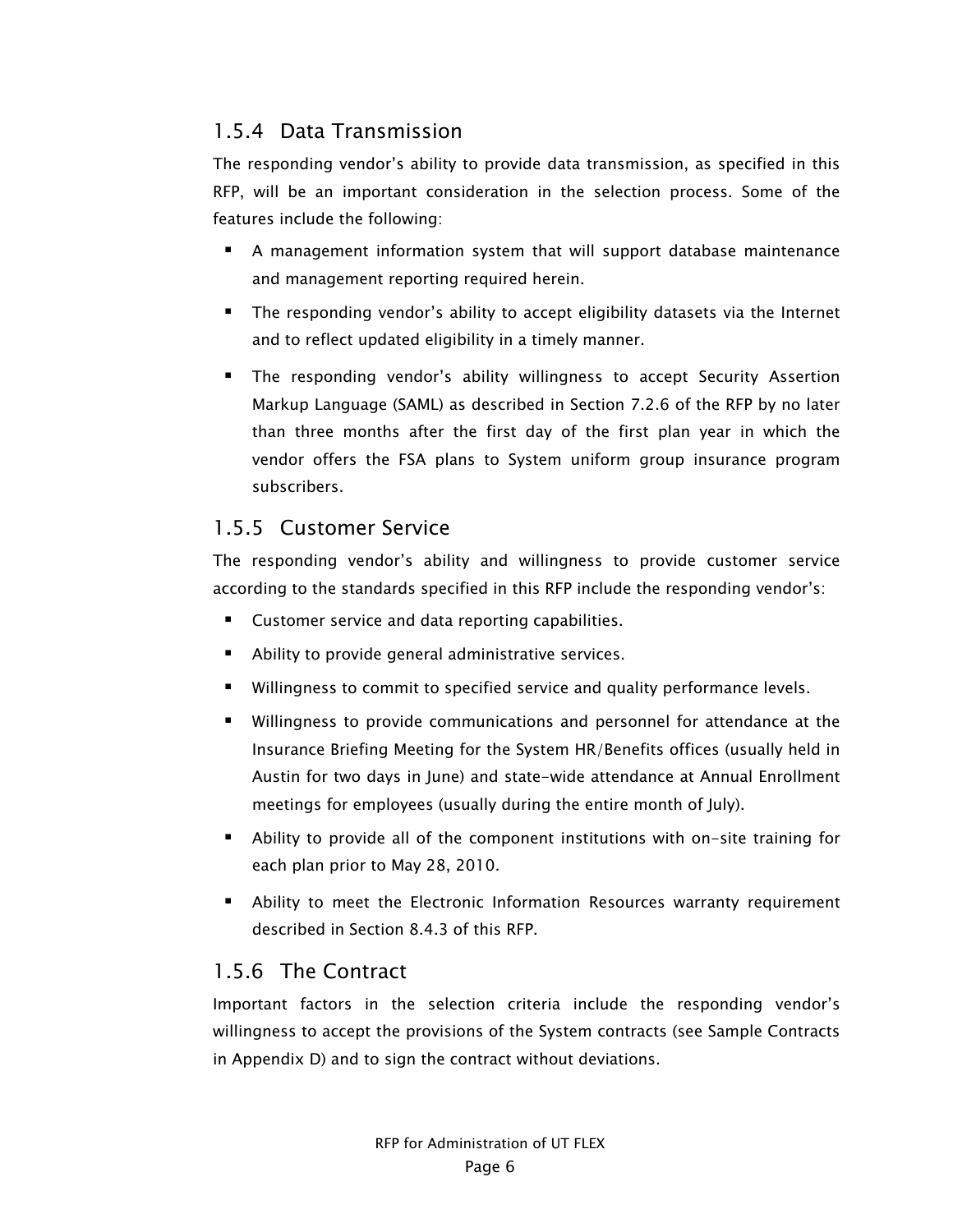#### 1.5.7 Administrative Fee

Administrative fees are a crucial factor, but not the only factor, in selecting a proposal. Sections 4.5 and 13.0 of this RFP provide more details.

#### 1.5.8 Other Factors

Based on responses provided to the interrogatories, other factors are considered, including the following:

- **The responding vendor's financial stability.**
- An organizational structure and a delivery mechanism that have demonstrated ability to deliver cost-effective Flexible Spending Account (FSA) benefits.
- **The information received from the responding vendor's list of references.**
- The responding vendor's versatility in providing FSA solutions based on current and future business needs.

The System reserves the right to make site visits to selected finalists and to utilize information gained in the site visits in the evaluation process.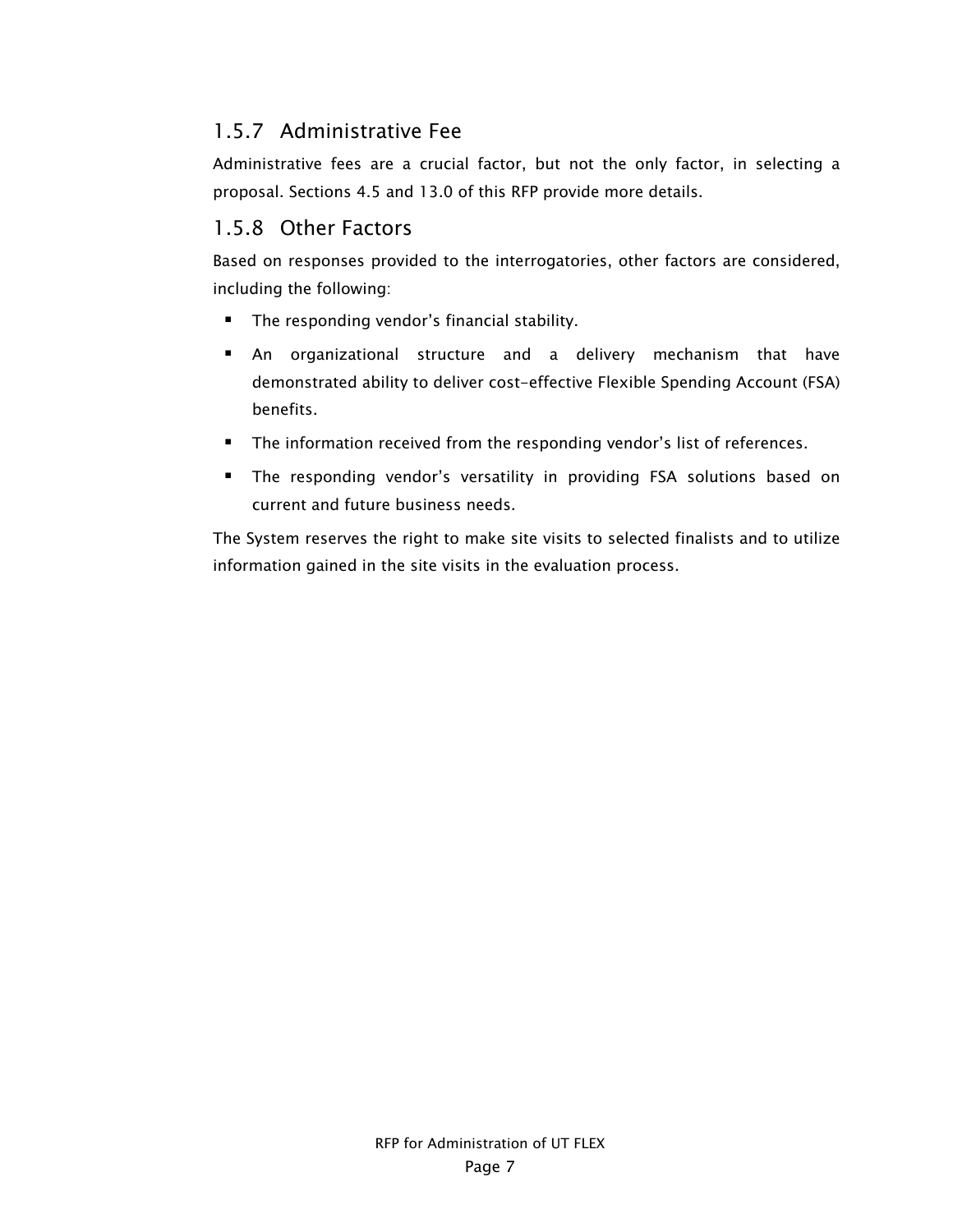# 2.0 GENERAL INFORMATION AND REQUIREMENTS

## 2.1 THE BENEFIT YEAR OR PLAN YEAR

The System's benefits Plan Year begins on September 1st and ends the following August 31st. This period corresponds with the fiscal year of the System and the State of Texas.

## 2.2 CONFLICT OF INTEREST

No member of the System Board of Regents or System employees (including the Chancellor, Vice Chancellor for Administration, Assistant Vice Chancellor for Employee Services, and Office of Employee Benefits management) may have any direct interest in the awarding of the Contract or any indirect conflict of interest involving the vendor, including but not limited to any financial interest.

# 2.3 AGENT OF RECORD

The System will not designate an Agent of Record or any other such company employee or commissioned representative. All requests for the System to provide such designation shall be rejected. An officer of the responding vendor may designate a company representative to service the Contract. Vendors are specifically instructed to submit proposals directly to the System as specified herein in Sections 2.9.4 and 2.31. Proposals submitted through a third party agent will not be accepted.

### 2.4 NEWS RELEASES

Written approval by the System will be required prior to the vendor's issuance of any news release or other public communication regarding any Contract awarded to a responding vendor.

### 2.5 RESPONSES, ORDERING OF CONTENTS, DEVIATIONS

The content of all responses submitted must be ordered to correspond with the specifications as they appear in this RFP. Unless a deviation is specifically noted in a response, it will be assumed that the responding vendor agrees to meet all specifications exactly as set forth in this RFP.

### 2.6 RESERVATION OF RIGHTS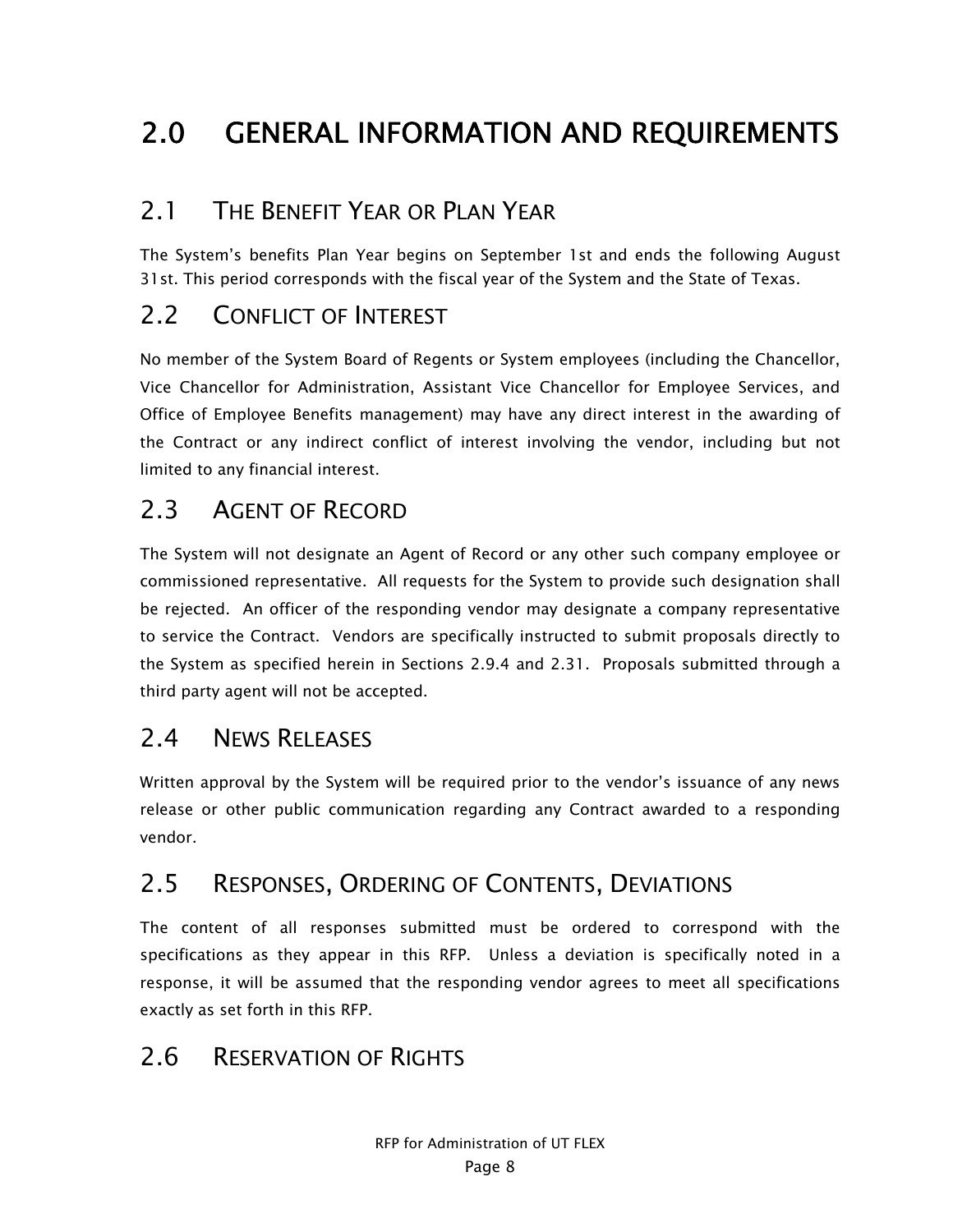- 2.6.1 The System retains the right to reject any and/or all proposals submitted and/or call for new proposals. The System is not required to select the proposal with the lowest administrative fee, but shall take into consideration other factors as described herein. The System reserves the right to enter into discussions and negotiations with one or more vendors selected at its discretion to determine the best and final terms. The System is not under obligation to hold these discussions or negotiations with each responding vendor that submits a proposal. The System is under no legal obligation to execute a Contract on the basis of this RFP or upon receipt of a proposal.
- 2.6.2 The System specifically reserves the right to revise any or all RFP or Contract provisions set forth at any time prior to the System's execution of a Contract where the System deems it to be in the best interest of the System FSA plans and its participants.
- 2.6.3 The System reserves the right to audit/validate all materials and responses submitted with the vendor's proposal.

### 2.7 TERMS OF ACCEPTANCE

It is the intent of the System, at this time, to enter into a three-year contract for the provision of FSA plans beginning September 1, 2010. At the System's option, this Contract may be renewed for an additional three-year period beginning September 1, 2013, subject to terms and conditions acceptable to the System.

### 2.8 USE OF SYSTEM INFORMATION FOR SOLICITATION PROHIBITED

The selected vendor must specifically agree that it shall never use any information about System employees received from any source for any marketing purpose, or to solicit business of any other type. This agreement extends the provision to other vendors' lists of System employees, discussions, advertisement, distribution, or other marketing by the vendor or a parent or subsidiary to coverage, products, or materials other than those explicitly relating to the selected vendor's participation in the System FSA plans. This prohibition applies to any use of the vendor's System-specific Web site. This prohibition applies even after termination of the Contract.

# 2.9 SYSTEM'S HISTORICALLY UNDERUTILIZED BUSINESS (HUB) PROGRAM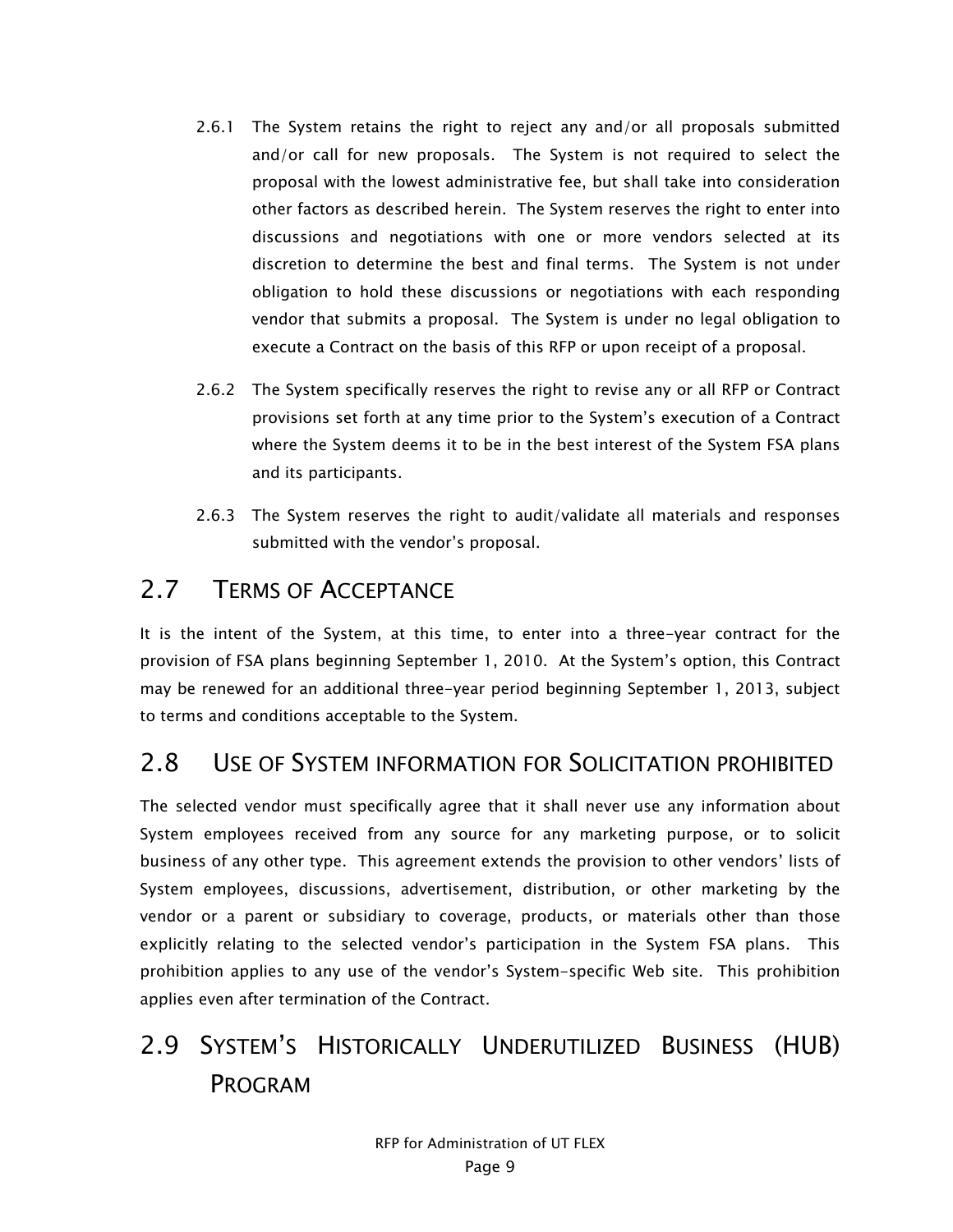The System is committed to providing full and equal opportunity for all businesses to provide goods and services needed in support of the System's missions. This effort is carried out through the System Historically Underutilized Business (HUB) Program. The HUB program ensures compliance with state HUB laws and educates the university and business communities about the benefits of using HUB vendors. In all contracts for professional services, contracting services, and/or commodities with an expected value of \$100,000 or more, the System must indicate in the purchase solicitation whether the System has determined that subcontracting opportunities are probable in connection with the contract. A HUB Subcontracting Plan is a required element of the vendor response to the RFP.

- 2.9.1 All agencies of the State of Texas are required to make a good faith effort to assist historically underutilized businesses (each a "HUB") in receiving contract awards. The goal of the HUB program is to promote full and equal business opportunity for all businesses in contracting with state agencies. Pursuant to the HUB program, if under the terms of any agreement or contractual arrangement resulting from this RFP, the Contractor subcontracts any of the Program, then the Contractor must make a good faith effort to utilize HUBs certified by the Procurement and Support Services Division of the Texas Comptroller of Public Accounts. Proposals that fail to comply with the requirements contained in this Section 2.9 will constitute a material failure to comply with advertised specifications and will be rejected by System as nonresponsive. Additionally, compliance with good faith effort guidelines is a condition precedent to awarding any agreement or contractual arrangement resulting from this RFP. Proposing vendor acknowledges that, if selected by System, its obligation to make a good faith effort to utilize HUBs when subcontracting any of the Program will continue throughout the term of all agreements and contractual arrangements resulting from this RFP. Furthermore, any subcontracting of the Program by the vendor is subject to review by System to ensure compliance with the HUB program.
- 2.9.2 System has reviewed this RFP in accordance with Title 34, Texas Administrative Code, Section 20.13 (a), and has determined that subcontracting opportunities are probable under this RFP.
- 2.9.3 A HUB Subcontracting Plan ("HSP") is required as part of vendor's proposal. The HSP will be developed and administered in accordance with System's Policy on Utilization of Historically Underutilized Businesses attached as APPENDIX F and incorporated for all purposes.

Each proposing vendor must complete and return the HSP in accordance with the terms and conditions of this RFP, including APPENDIX F. Vendors that fail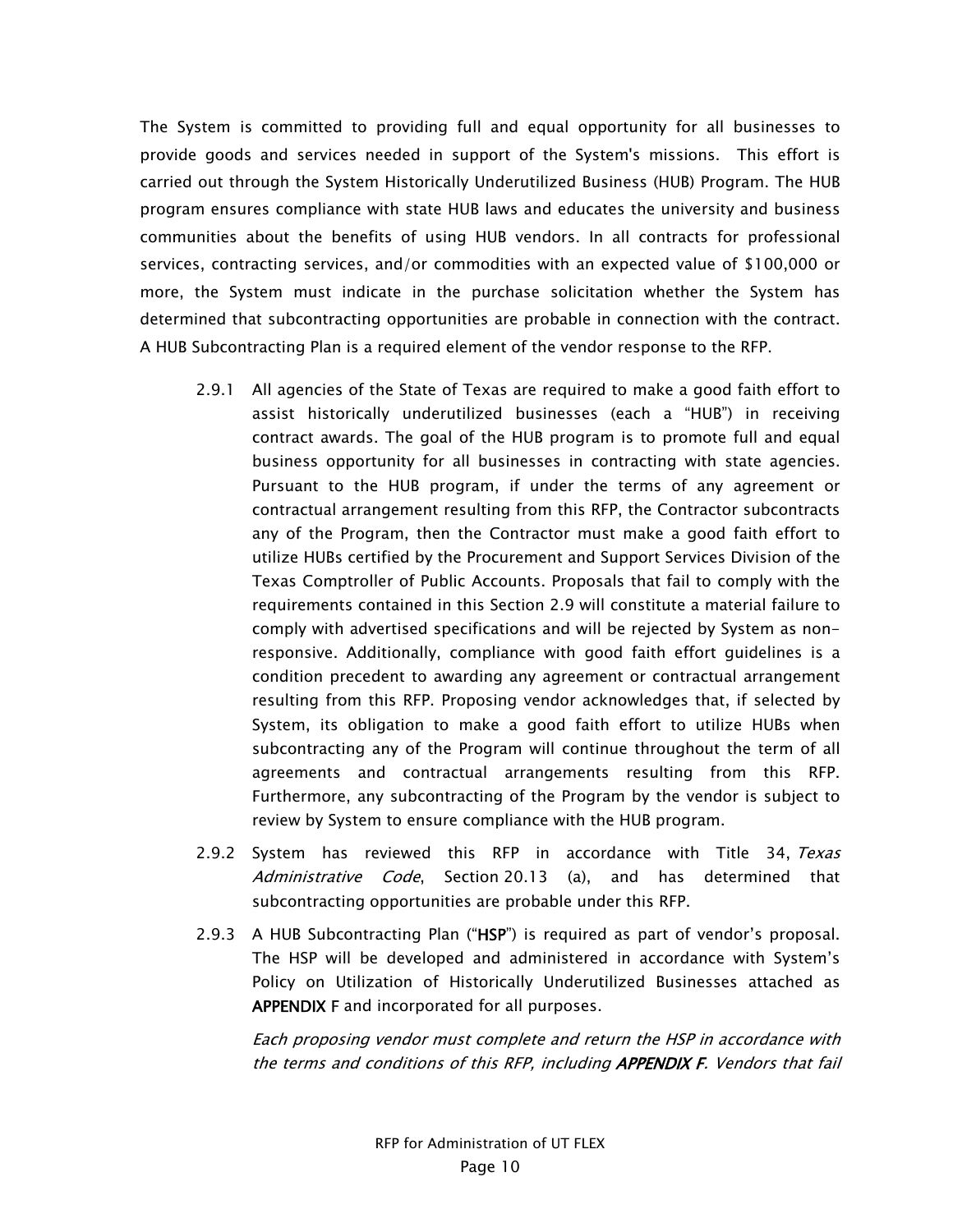to do so will be considered non-responsive to this RFP in accordance with Section 2161.252, Texas Government Code.

The Contractor will not be permitted to change its HSP unless: (1) the Contractor completes a newly modified version of the HSP in accordance with the terms of APPENDIX F that sets forth all changes requested by the Contractor, (2) the Contractor provides System with such a modified version of the HSP, (3) System approves the modified HSP in writing, and (4) all agreements or contractual arrangements resulting from this RFP are amended in writing by System and the Contractor to conform to the modified HSP.

- 2.9.4 Proposing vendor must submit three (3) originals of the HSP to System at the same time it submits its proposal to System (ref. Section 2.31 of this RFP.) The three (3) originals of the HSP must be submitted under separate cover and in a separate envelope (the "HSP Envelope") that is attached to the outside of the box containing the other proposal materials submitted by the vendor or otherwise provided contemporaneously with the other proposal materials. Vendor must ensure that the top outside surface of its HSP Envelope clearly shows and makes visible:
	- 2.9.4.1 The RFP title (ref. cover page of this RFP) and the Submittal Deadline (ref. Section 2.31.1 of this RFP), both located in the lower left hand corner of the top surface of the envelope,
	- 2.9.4.2 The name and the return address of the proposing vendor, and
	- 2.9.4.3 The phrase "HUB Subcontracting Plan".

Any proposal submitted in response to this RFP that is not accompanied by a separate HSP Envelope meeting the above requirements will be rejected by System and returned to the vendor unopened as that proposal will be considered non-responsive due to material failure to comply with advertised specifications. It is the vendor's sole responsibility to ensure that the HSP arrives concurrently with the other proposal materials. System will open a vendor's HSP Envelope prior to opening the proposal submitted by the vendor, in order to ensure that the vendor has submitted the number of completed and signed originals of the vendor's HUB Subcontracting Plan ("HSP") that are required by this RFP. A VENDOR'S FAILURE TO SUBMIT THE NUMBER OF COMPLETED AND SIGNED ORIGINALS OF THE HSP THAT ARE REQUIRED BY THIS RFP WILL RESULT IN SYSTEM'S REJECTION OF THE PROPOSAL SUBMITTED BY THAT VENDOR AS NON-RESPONSIVE DUE TO MATERIAL FAILURE TO COMPLY WITH ADVERTISED SPECIFICATIONS; WITHOUT EXCEPTION SUCH A PROPOSAL WILL BE RETURNED TO THE VENDOR UNOPENED.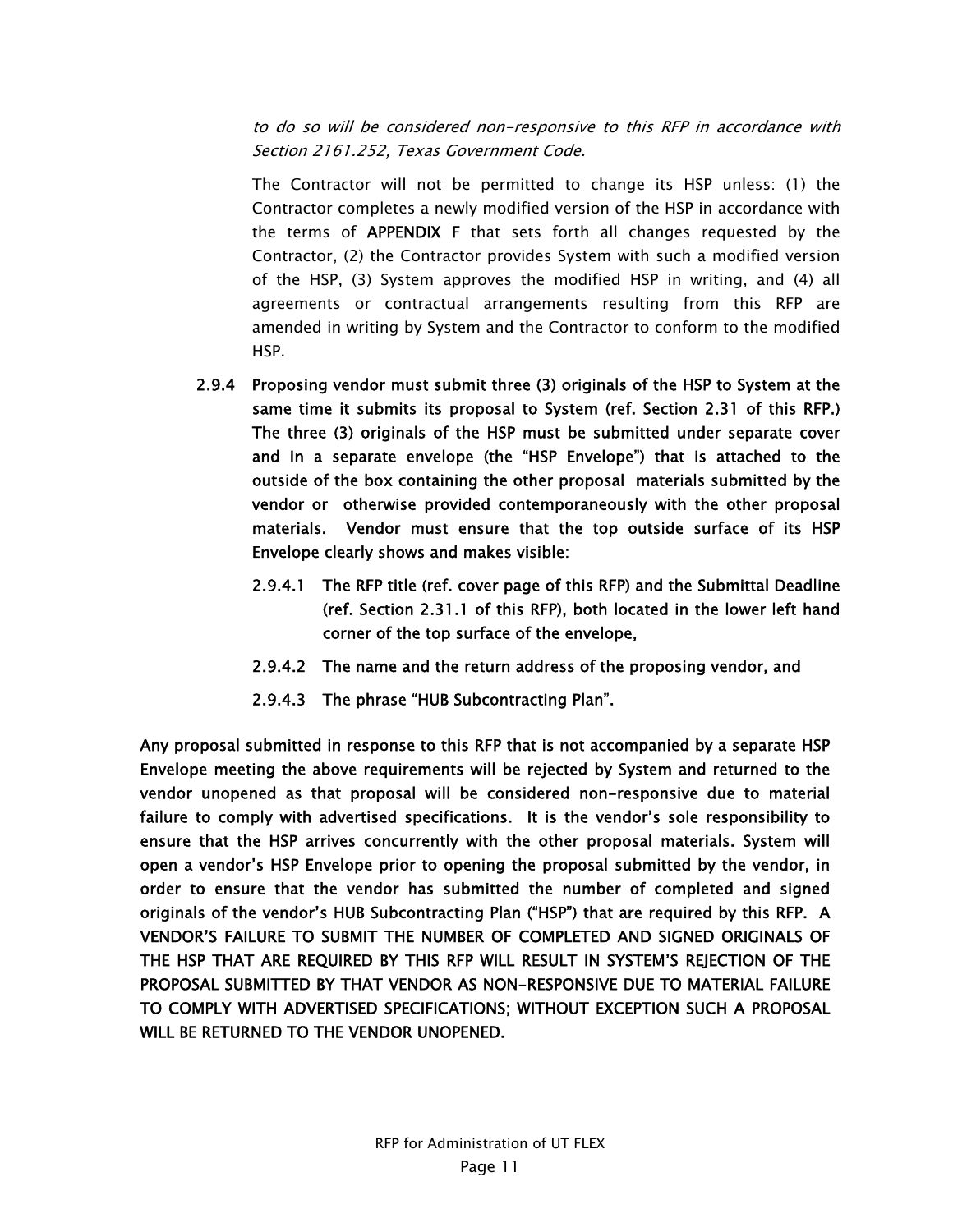Note: The requirement that the proposing vendor provide three originals of the HSP under this Section 2.9.4 is separate from and does not affect vendor's obligation to provide System with the number of copies of its proposal as specified in Section 2.31 of this RFP.

### 2.10 SUBCONTRACTORS

Any planned or proposed use of subcontractors by the vendor must be clearly disclosed and documented in the Proposal and agreed to by the System The vendor shall be completely responsible for all services performed and fulfillment of its obligations under the Contract even if such services are delegated to a subcontractor. Any proposal to utilize subcontracting must be addressed in the vendor's Subcontracting HUB Plan. See Section 2.9, supra.

### 2.11 CERTIFICATION

An authorized officer of any responding vendor submitting a proposal must certify that the proposal complies with the RFP specifications by signing and returning the Signature Page in Section 13.0 of this RFP.

#### 2.12 ADDITIONAL INFORMATION FROM RESPONDING VENDORS

System reserves the right to request additional documentation and responding vendor agrees to provide the information requested.

### 2.13 DEFINITIONS

Unless otherwise noted, for purposes of this RFP and any responses provided, the terms "employee", "dependent", "optional coverage", "retired employee", and "The University of Texas System ("System"), shall have the same meaning as set forth in Chapter 1601 of the Texas Insurance Code. A copy of the entire statute is found in Appendix E of this RFP.

### 2.14 REFERENCES

Each responding vendor must provide a list of current major customers for their FSA coverage, as requested in this RFP. These customers may be contacted by the System to provide information regarding the vendor's overall record of service in providing the program for their employees.

The provision of references by the responding vendor shall constitute verification that the System has the responding vendor's permission to contact these organizations and obtain any required information without obtaining further permission from the responding vendor.

RFP for Administration of UT FLEX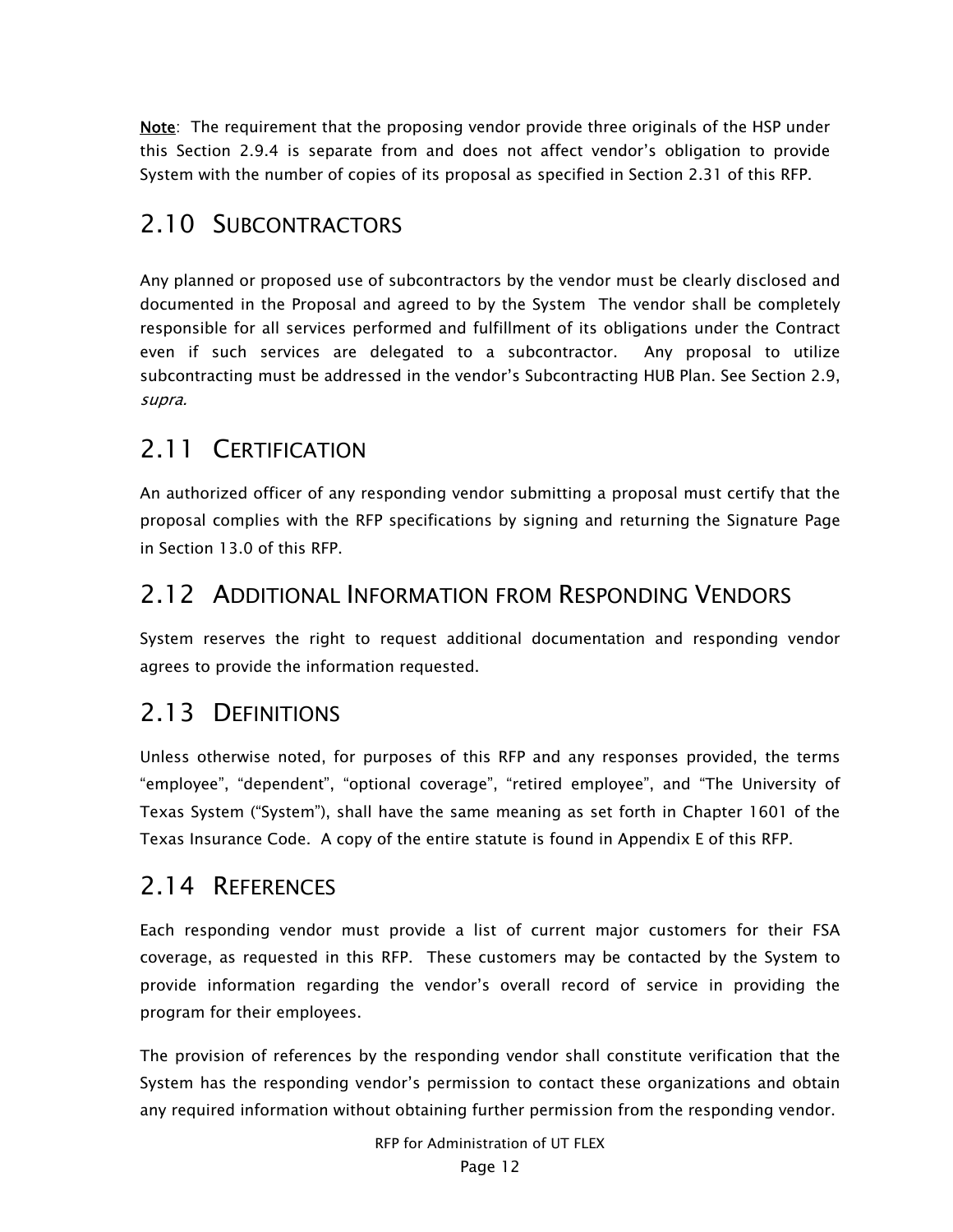### 2.15 NON-RESPONSIVE PROPOSALS

The System will not accept for consideration any proposals that do not comply with the criteria set forth herein. Failure to address any of the RFP requirements may result in rejection of a proposal.

# 2.16 CONFIDENTIAL STATUS, DISCLOSURE OF PROPOSAL CONTENTS

As a state institution of higher education, the System is subject to the Texas Public Information Act, Chapter 552 of the Texas Government Code ("the Act"). System has no authority to enter into a confidentiality agreement in contravention of the Act. Until any announcement regarding the selection or rejection of a proposal has been made by System, System shall deem and argue to the Attorney General in response to public information requests submitted under the Act that all proposals received in response to this RFP submitted by vendors organizations are confidential under the Act during the bidding process. However, once the RFP process is terminated, this exception no longer applies. At that time, if System receives a public information request for a proposal, it shall make a good faith effort pursuant to the Act, to notify the vendor of the request, at which time it shall become the vendor's sole responsibility to submit in writing to the Attorney General reasons why the information should be withheld such as the exception applicable to certain commercial information.

In order to ensure that it can claim this exemption, the responding vendor must designate in its proposal and any accompanying materials any information it believes to be exempt from disclosure and provide legal justification for each instance. The responding vendor acknowledges and agrees that by submitting a proposal, the responding vendor indicates that it understands and agrees that System shall have no liability to the responding vendor or any other person or entity for disclosure of information in accordance with the Act.

 It is the responding vendor's sole obligation to advocate the confidential or proprietary nature of any information it provides in its proposal. Responding vendors should be aware that the Texas Attorney General may determine that all or part of the claimed confidential or proprietary information should be disclosed. The System shall not advocate the confidentiality of the responding vendor's material to the Texas Attorney General or to any other person or entity. The responding vendor also understands and agrees that pursuant to the Act, the System may be required to release the responding vendor's entire proposal, including alleged information confidential or proprietary, upon request from a member of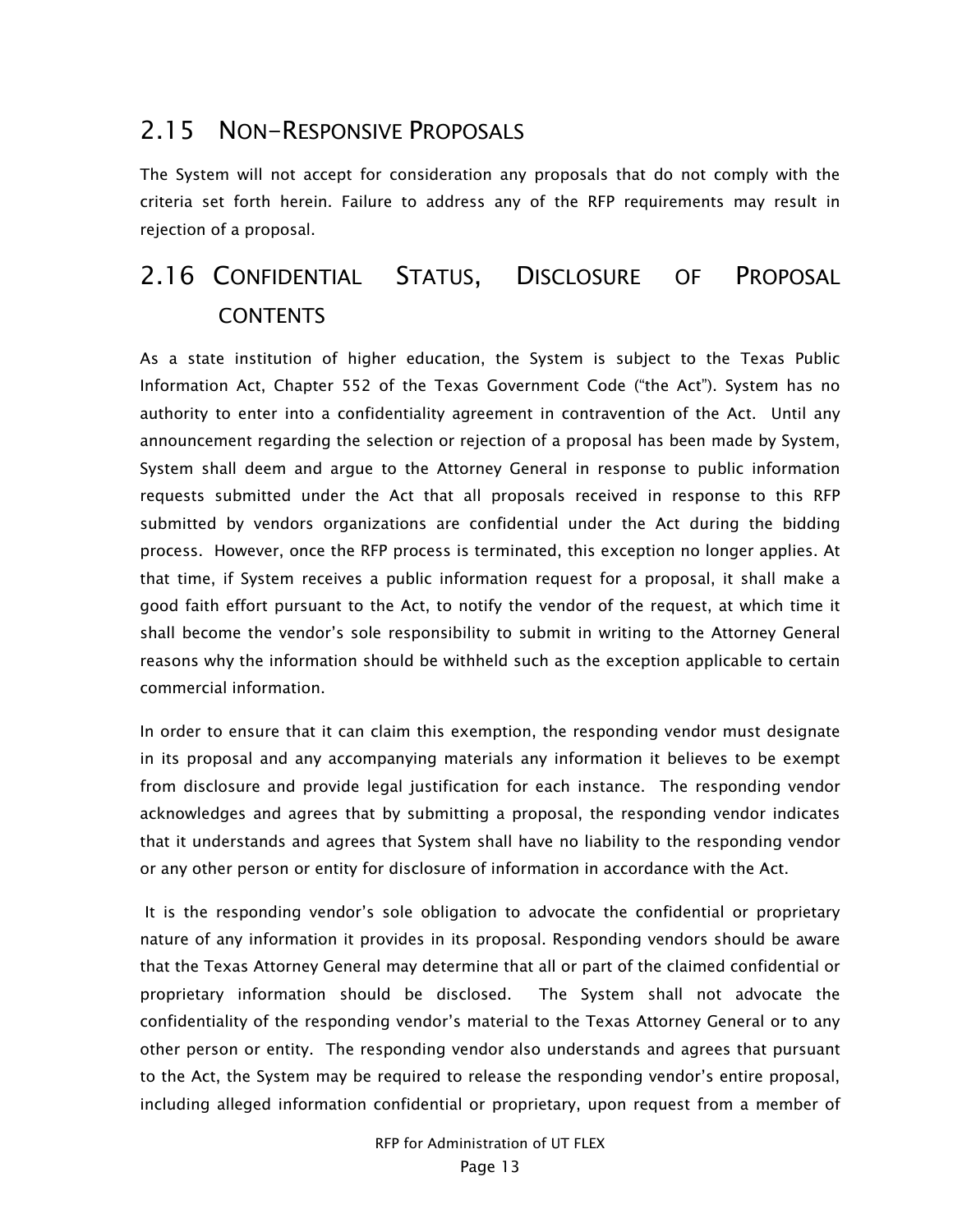the Legislature where needed for legislative purposes. This section applies to all proposing vendors regardless of whether a contract is awarded as the result of this RFP.

# 2.17 COMPLIANCE WITH APPLICABLE LAW, CHANGES REQUIRED BY STATUTE OR REGULATION

All proposals must comply with all applicable laws and regulations including, but not limited to, the following:

- **State and federal laws and regulations; and**
- Rules promulgated by the Texas Department of Insurance.

The System recognizes that the requirements of these laws and regulations may change. The System requires a good faith effort on the part of the selected vendor to comply with additional responsibilities imposed by federal or state law without requiring mid-year administrative fee increases. The System reserves the right to negotiate with the contracting vendor to comply with any changes required by state or federal law or regulation.

### 2.18 MEMBER IDENTIFICATION

The System issues unique 8-digit alphanumeric Benefits Identification (BID) numbers as the reference numbers to identify plan subscribers and their dependents (collectively referred to herein as "participants". The vendor must be able to identify a participant and/or the participant's coverage using the System issued BID during any telephone call, unencrypted electronic communication, or printed report. Vendors must be able to comply with all federal and Texas state legislation, as well as System policy. applicable to the protection and use of Social Security Numbers, including the limitations placed on the use of Social Security Numbers on ID cards and plan documents by Section 35.58 of the Texas Business and Commerce Code, CONFIDENTIALITY OF SOCIAL SECURITY NUMBER. The selected vendor must be able to coordinate with the System to fully comply with all applicable laws relating to the security, protection and use of plan participants' Social Security Numbers. Social Security Numbers may not be transmitted over the internet unless the data is encrypted.

### 2.19 HIPAA COMPLIANCE

The System's self-funded health plan, which includes the HCFSA, is a Covered Entity for purposes of the Health Insurance Portability and Accountability Act, codified at 42 USC § 1320d through d-8 (HIPAA), and any regulations, rules, and mandates pertaining to the HIPAA privacy and security rules, including the HITECH Act amendments added by the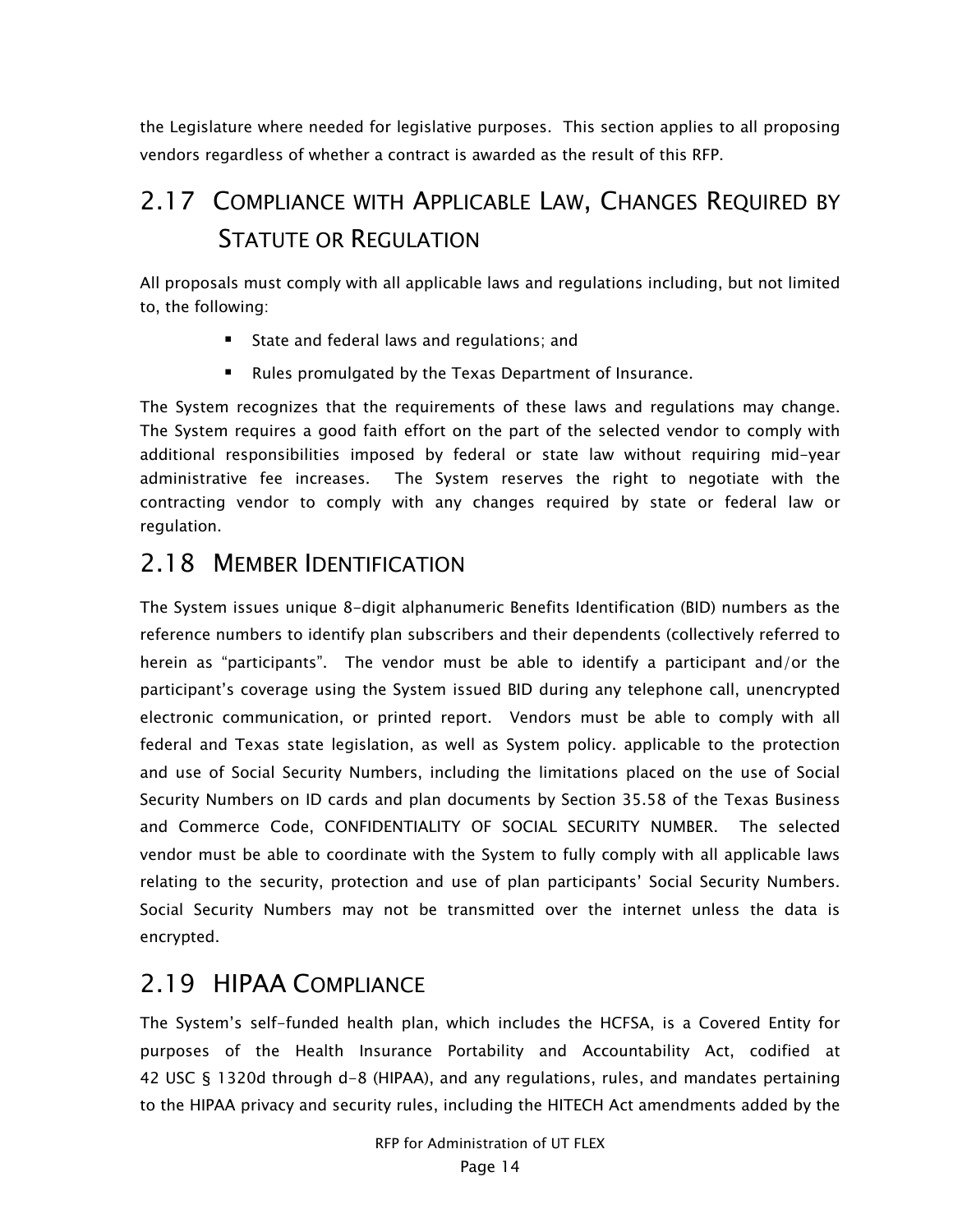American Recovery and Reinvestment Act (ARRA) of 2009, as well as any applicable state medical records privacy requirements. The vendor will be required to comply with the System's privacy and information security policies as well as HIPAA, as a Business Associate. The vendor contract includes a Business Associate Agreement.

## 2.20 EXEMPTION FROM STATE TAXES

Coverage provided by the System is exempt from state premium and maintenance taxes.

#### 2.21 NONDISCRIMINATORY PRACTICE

A selected vendor shall not discriminate against eligible System employees by excluding, seeking to exclude, or otherwise imposing restrictions on services or benefits on the basis of gender, race, national origin, religion, age, sexual orientation, veteran status, disability, or pregnancy.

### 2.22 BINDING ARBITRATION CLAUSE EXCLUSION

Each proposal must specify that the vendor will not impose a binding arbitration requirement upon a plan participant. A proposal containing a requirement that plan participants must agree to engage in binding arbitration will not be accepted by the System.

### 2.23 RETENTION OF PROPOSALS

All proposals submitted become the sole property of the System. During the evaluation process, the System shall make reasonable efforts as allowed by law to maintain proposals in confidence, and shall release proposals only to personnel involved with the evaluation of the proposals and implementation of the Contract unless otherwise required by law. See Section 2.16 (supra) for additional information.

### 2.24 MODIFICATION

No proposal may be changed, amended, or modified after submission to the System except to correct an inadvertent error.

# 2.25 ADDENDA TO RFP, INQUIRIES REGARDING SPECIFICATIONS

All questions and comments related to the RFP must be sent via e-mail by using the appropriate e-mail link on the RFP Web site:

#### http://utdirect.utexas.edu/rfp/

Any response to an inquiry that alters an interpretation of, or requires a change to, this RFP will be posted as addenda on the RFP Web site. All vendors will be responsible for regularly checking this Web site for RFP addenda and other announcements. All addenda issued by the System prior to receipt of a proposal shall be considered part of the RFP. All responding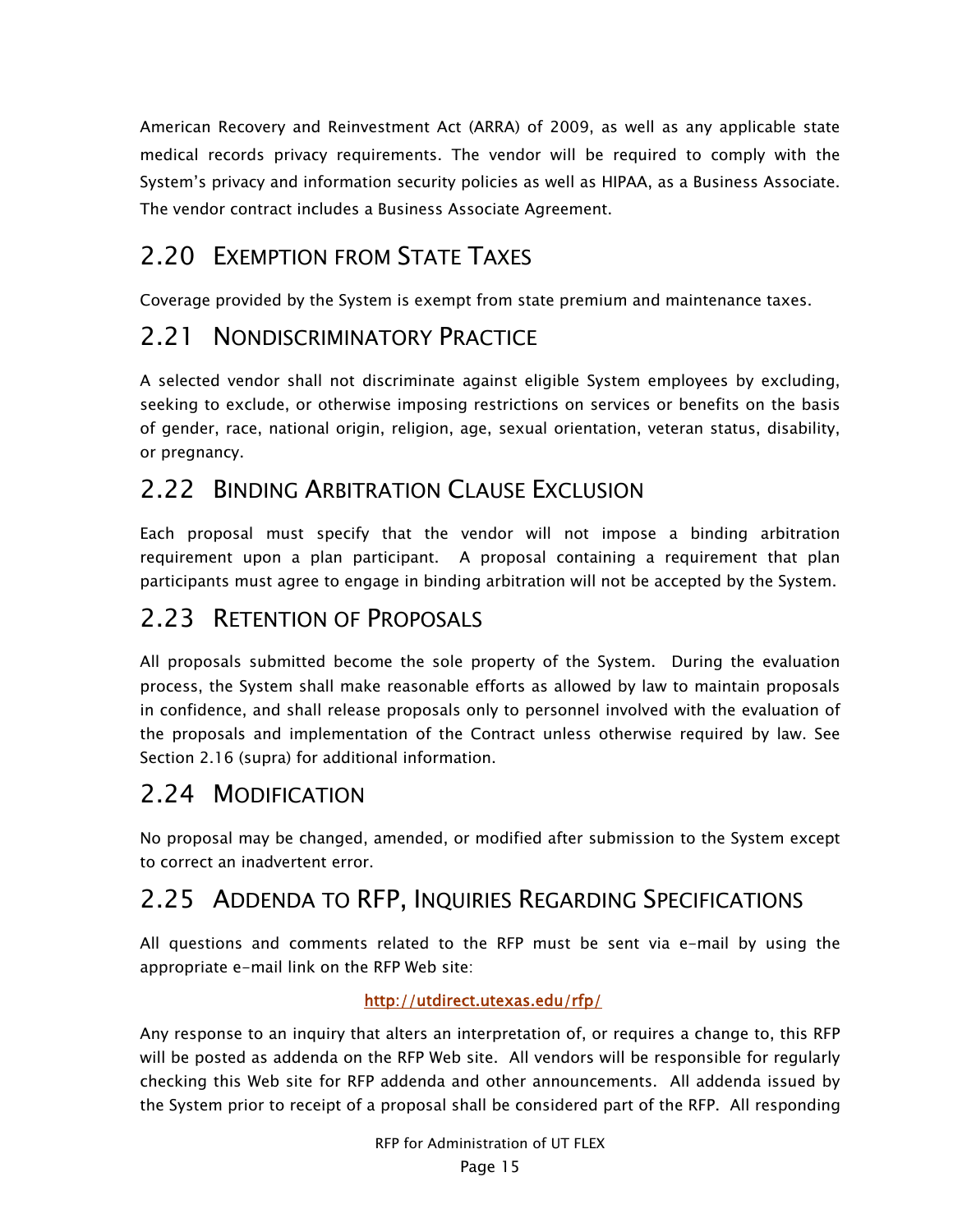vendors are required to acknowledge all of the addenda issued on the space provided on the Signature Page of this proposal.

To ensure that all replies can be provided to all prospective responding vendors prior to the deadline for submission of proposals, no questions received after 5:00 PM (Central Time) on January 18, 2010 will be considered or responded to by the System.

# 2.26 CHANGES REQUIRED BY STATUTE, REGULATION, COURT ORDER OR PROGRAM APPROPRIATIONS

The System acknowledges that certain factors may necessitate change in the FSA plan benefits and administration. Examples of such factors include but are not limited to:

- Changes in federal and state statutes, regulations, and new court decisions and administrative rulings; and
- Changes in anticipated funding appropriated by the Texas Legislature.

The vendor agrees to make a good faith effort to comply with any additional responsibilities or changes to the FSA plans imposed as a result of the above factors, and other similar factors that may arise. Such factors may require plan design changes and/or an increase or decrease of vendor fees. The vendor agrees to cooperate with the System to effect any such changes and to execute any agreements that may be required as a result. However, should a mandated change materially affect the vendor's obligations under the Contract, the System reserves the right to negotiate with the vendor regarding any fee increase (or decrease) that may be appropriate under the circumstances, as provided in the Contract.

# 2.27 VENDOR INITIATED CHANGES TO VENDOR ACCOUNT TEAM

The vendor must notify the System in writing prior to making any changes to the designated System account team, or other areas, which are likely to impact the fully insured GTL and AD&D plans. The System reserves the exclusive right to determine if these potential changes may be applied to the System, and if so, when they shall apply.

### 2.28 TELECONFERENCE FOR INTERESTED VENDORS

To provide representatives of interested vendors an opportunity to pose questions regarding the specifications and selection process, the System has scheduled a teleconference for prospective respondents Wednesday, January 6, 2009 to begin at 10:00 am. If you are interested in attending this event, please register on-line at http://utdirect.utexas.edu/rfp and make note of the teleconference call-in number and access code.

### 2.29 FINALIST INTERVIEW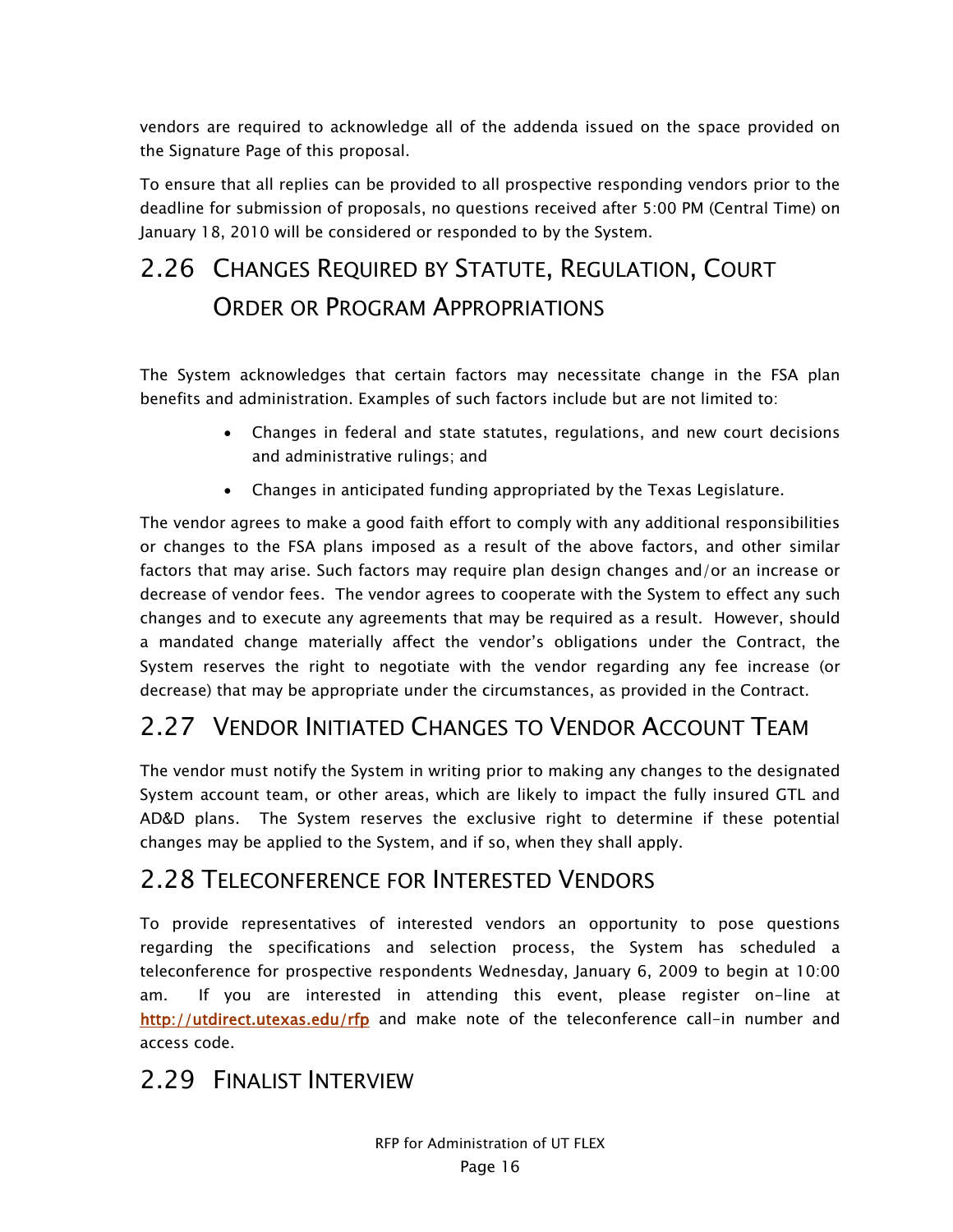Following the System's initial review of the RFP Proposals, if a vendor is selected as a finalist in the vendor selection process, the System may, at its sole option, request that personnel from the vendor, at the vendor's expense, attend a meeting at a System-designated location to clarify responses and to answer questions regarding the vendor's Proposal. If the System deems necessary, a site visit to the vendor may be conducted during the RFP review period at the System's expense.

## 2.30 MATERIALS

A copy of all materials to be used by the vendor in administering the FSA plan benefits must be provided as requested in Section 8, Communication Requirements. The System retains the right to review and approve all such documents prior to distribution. The vendor is required to submit proposed marketing and other informational materials in the System's required format according to deadlines to be set by the System. The cost for preparation of these materials for the term of the Contract should be included in the proposed premium rates quoted by the vendor.

## 2.31 SUBMISSION OF PROPOSALS

Only proposals submitted in compliance with the following will be accepted by System:

2.31.1 One (1) signed original proposal signed with blue ink and clearly marked "Original", and ten (10) identical copies of the proposal must be received by the System on or before 3:00 PM (Central Time), on Friday, January 22, 2010. The original and copies of the proposal should be delivered to:

> Laura C. Chambers, Director Office of Employee Benefits The University of Texas System 702 Colorado Street, Suite 2.100 Austin, Texas 78701-3043

- 2.31.2 A responding vendor must submit two (2) electronic versions of the proposal on separate disks or CD's using Microsoft Word, Excel or Access. The electronic versions must be labeled with the vendor name and the title of this RFP.
- 2.31.3 Proposals must be valid for one hundred twenty (120) days following the proposal receipt date. The proposed premium rate(s) must be firm and guaranteed for at least three (3) years beginning September 1, 2010 through August 31, 2013.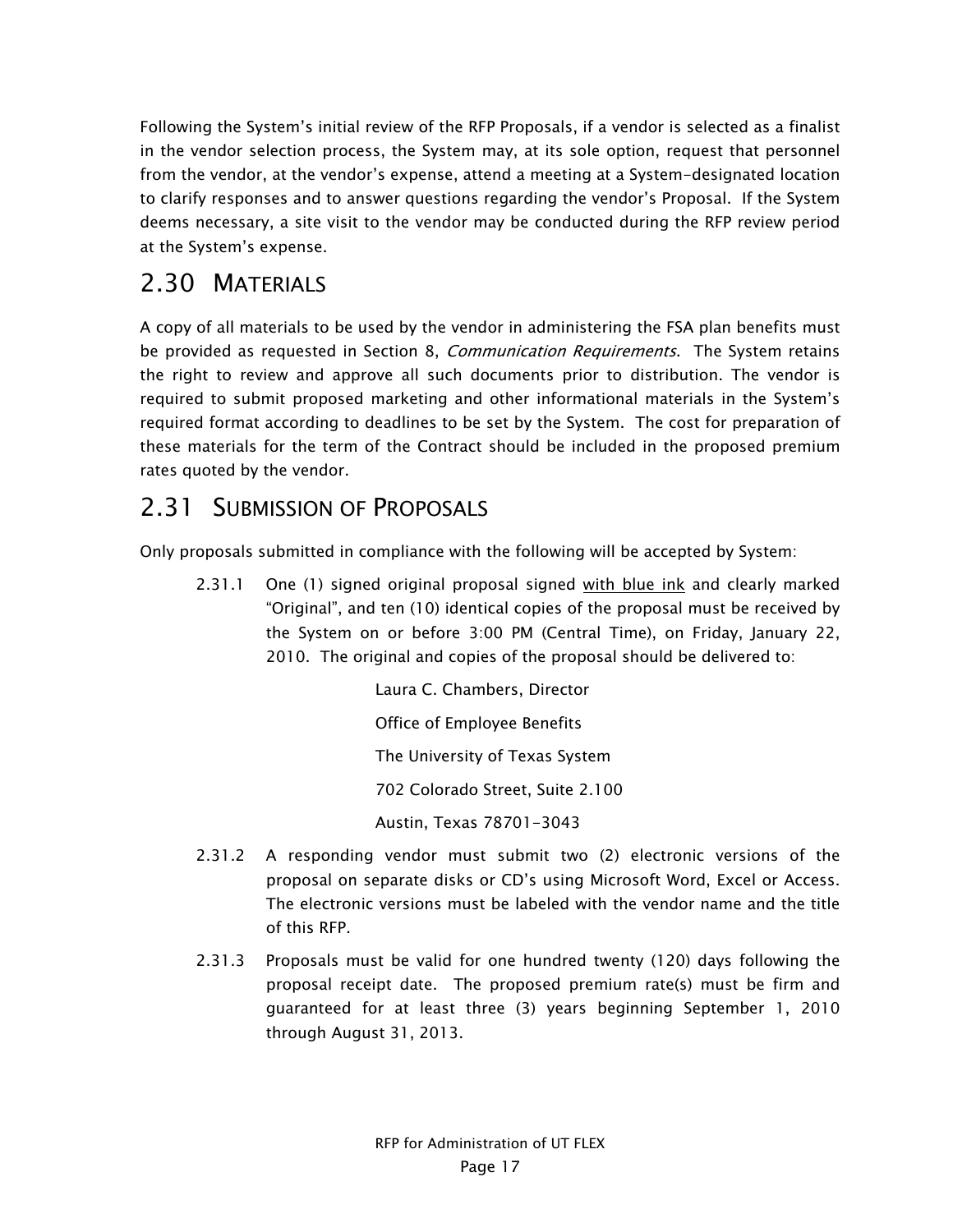- 2.31.4 Proposals and any other information submitted by responding vendors in response to this RFP shall become the property of System and will be subject to Section 2.16, Disclosure of Proposal Contents, of this RFP.
- 2.31.5 The System will not provide compensation to responding vendors for any expenses incurred by the vendors for proposal preparation or for any demonstrations, unless otherwise expressly stated in writing by the System. Responding vendors shall submit proposals at their own risk and expense. Materials submitted with the RFP will not be returned to the vendor.
- 2.31.6 Proposals containing deviations, or items not called for in the RFP documents, or irregularities of any kind are subject to disqualification by the System, at its option.
- 2.31.7 Each proposal must provide a succinct and concise description of the responding vendor's ability to meet the requirements of the RFP. Emphasis should be on completeness, clarity of content, responsiveness to the requirements, and an understanding of the System's needs.
- 2.31.8 Representations made within the proposal will be binding on the responding vendor. The System will not be bound to act by any other previous communication of any type or non-conforming proposals submitted by a responding vendor.
- 2.31.9 A Table of Contents with page number references must be included. The Table of Contents should include sufficient detail to facilitate easy reference to the sections of the proposal, as well as separate attachments. Any supplemental information and attachments not requested in the RFP, but are included in the proposal, should be clearly identified in the Table of Contents and provided as a separate section in the proposal.
- 2.31.10 The materials, other than the HUB Subcontracting Plan ("HSP", must submitted must be enclosed in a sealed envelope, box, or container. The HSP must be affixed to the outside of the box or otherwise provided so as to arrive concurrently with the other material. The package must show clearly the submittal deadline, the responding vendor's name, and the responding vendor's return address.
- 2.31.11 Late proposals will not be accepted or considered under any circumstances. Late proposals properly identified will be returned to the responding vendor unopened at the responding vendor's expense. Other late proposals will be held at the Office of Employee Benefits (OEB) for 30 days and then discarded.
- 2.31.12 Telephone proposals or proposals transmitted electronically are not acceptable responses to this RFP.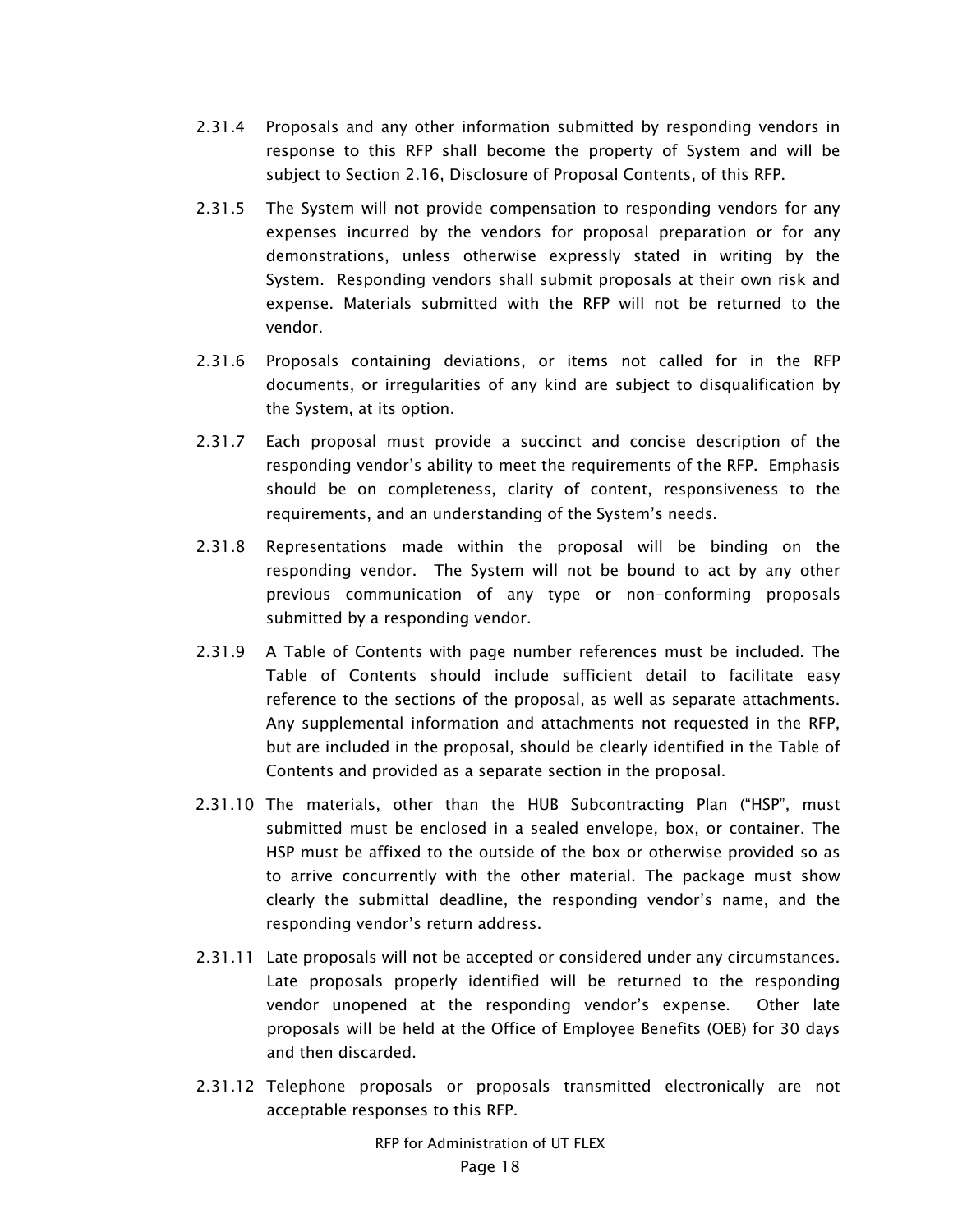# 3.0 THE CONTRACT

The Contract shall be in the format specified by the System. The Contract will incorporate the RFP, the responding vendor's proposal thereto, and any other information the responding vendor may be required to provide. Until a Contract has been executed and signed, the RFP and the selected vendor proposal will be binding. A Sample Contract is included in the RFP as Appendix D. Proposals containing proposed changes to the Sample Contract will not be considered.

#### 3.1 INTRODUCTION

No Contract will be executed until the System has accepted the responding vendor's proposal and the System has notified the responding vendor of its approval. The Contract will be for a three-year term beginning on September 1, 2010 and extend through August 31, 2013, to be renewed at the System's option for an additional three-year period unless terminated as provided herein or in the Contract. If the current vendor submits a proposal and is not selected, the current vendor shall continue to perform in good faith all obligations under its existing contract with the System.

The System and the contracting vendor shall agree and acknowledge, as applicable, that the FSA services to be provided under the Contract will be provided from September 1, 2010 through August 31, 2013. However, the System and the contracting vendor shall also agree and acknowledge that there are duties and obligations specified by the RFP to be performed prior to September 1, 2010 and following August 31, 2013, and the Contract will specify that the parties agree to perform all such duties and obligations, and that all applicable damage provisions shall be in effect as to these duties and obligations.

The Contract shall comprise the complete and exclusive statement of each agreement between the System and the contracting vendor and supersede all prior or contemporaneous agreements, negotiations, course of prior dealings, and oral representations relating to the subject matter hereof.

The System has specific contracting requirements that cannot be waived or altered. All vendors should carefully review the Sample Contract in Appendix D, particularly the provisions on Indemnification, Auditing and the EIR Warranty. If a responding vendor takes exception to any terms or conditions set forth in the contract, the responding vendor must submit a list of the exceptions as part of its proposal. The responding vendor's exceptions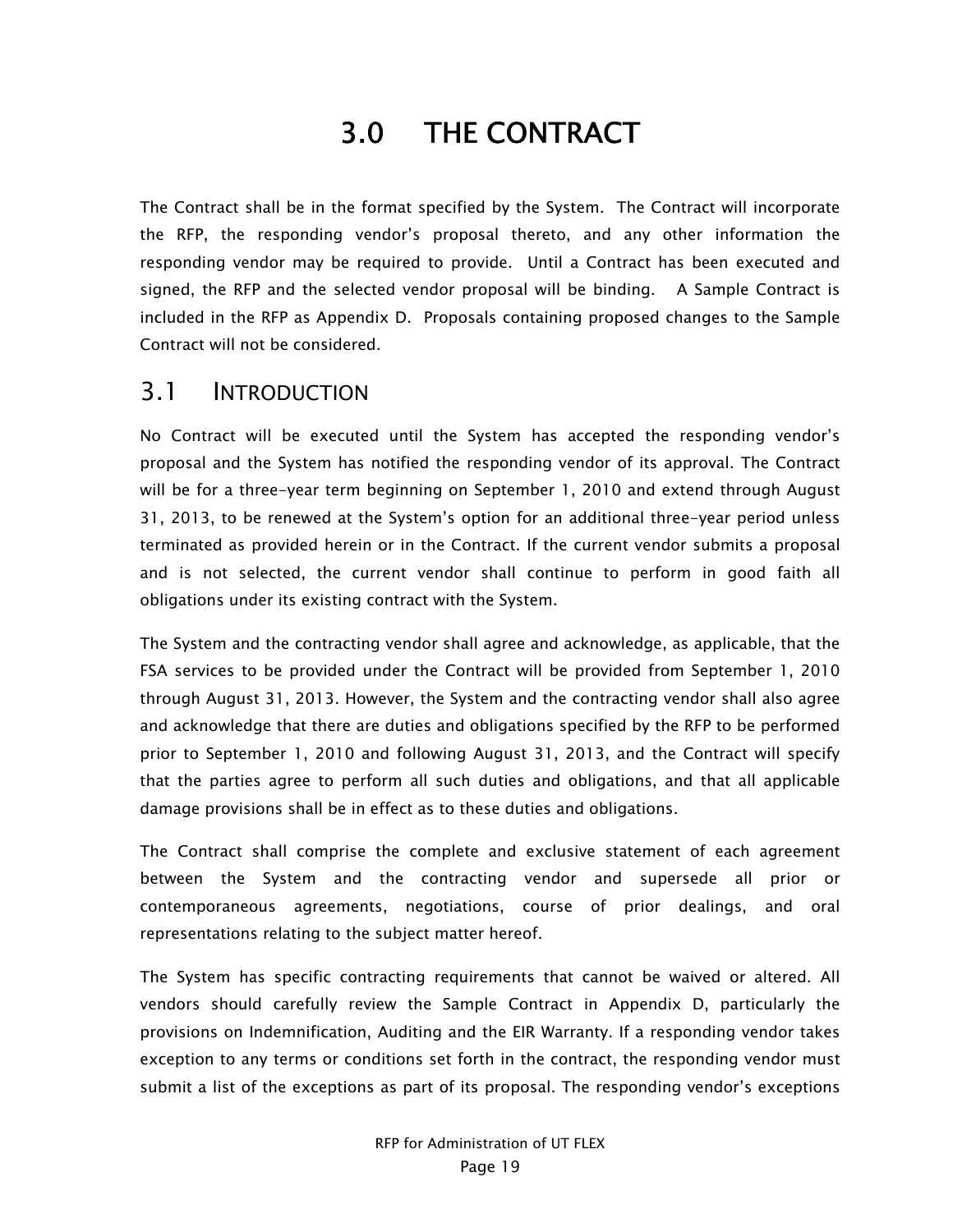will be reviewed by the System and may result in disqualification of the vendor's proposal as non-responsive to this RFP. If the responding vendor's exceptions do not result in disqualification of the vendor's proposal, the System may consider the responding vendor's exceptions when the System evaluates the responding vendor's proposal. Submission of an altered Sample Contract as part of a proposal shall cause the System to reject a proposal, despite other factors of the evaluation.

In the event that a contracting vendor fails or refuses to perform any of its duties or obligations as provided by the Contract, the System, without limiting any other rights or remedies it may have by law, equity or under contract, will have the right to terminate the Contract immediately. Notwithstanding such termination, certain obligations of the vendor shall survive the termination of the Contract.

At any time during the term of a Contract and for a period of four (4) years thereafter, the System or a duly authorized audit representative of the System, or the State of Texas, at its expense and at reasonable times, reserves the right to audit the contracting vendor's records and books relevant to all services provided under the Contract. In the event such an audit reveals any errors/overpayments by the System, the contracting vendor will be required to refund the full amount of such overpayments within thirty (30) days of such audit findings, or the System may, at its option, reserve the right to deduct such amounts from any payments due the vendor.

The contracting vendor must agree not to publicize the Contract or disclose, confirm or deny any details thereof to third parties or use any photographs or video recordings of the System's employees or use the System's name in connection with any sales promotion or publicity event without the prior, express, written approval of the System.

This Contract is for the personal services of the vendor and the vendor's interest in such agreement. Duties assigned to the vendor under the contract may not be assigned or delegated to a third party.

### 3.2 FAILURE TO COMPLY

Failure to comply with the procedures required by the RFP or any other applicable guidelines shall be cause for immediate suspension or cancellation of the Contract. A suspended or canceled vendor that provides coverage or services will not be permitted to accept new enrollees, but must continue to provide coverage for those employees whose effective date was prior to the date of suspension or cancellation. Any suspension will remain in effect until System is satisfied that circumstances resulting in suspension have been corrected.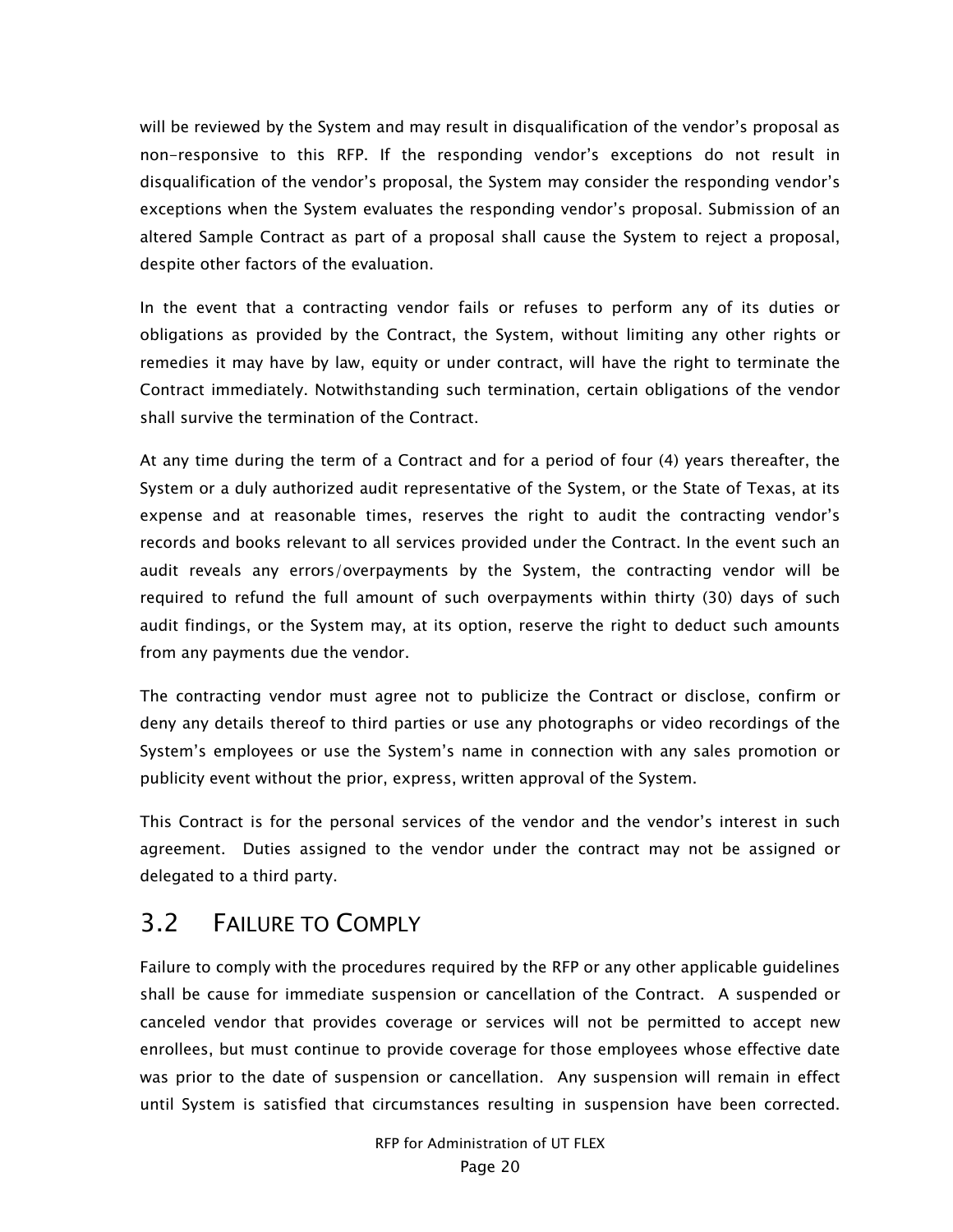Upon the loss of the contracting vendor of any licensure or certification required by Texas law to provide a service required under the Contract, or the filing of a petition for bankruptcy, or upon judgment of bankruptcy or insolvency by or against the contracting vendor, the System may terminate the Contract for cause without notice.

# 3.3 NOT AN ERISA PLAN

As a governmental entity, the System is not subject to the provisions of the Employee Retirement and Income Security Act (ERISA).

# 3.4 COMPLIANCE WITH TEXAS DEPARTMENT OF INSURANCE RULES

Nothing in any agreement between the System and a contracting vendor shall be construed to require any action that is prohibited by, or in conflict with, an applicable provision of the Texas Insurance Code or an applicable rule or regulation of the Texas Department of Insurance (TDI).

# 3.5 VENDOR ID NUMBERS

A responding vendor must obtain a Vendor Identification Number issued by the Comptroller of Public Accounts of the State of Texas. The vendor will be required to complete and submit a Payee Identification Form in order to receive payment.

### 3.6 AUTHORIZED SIGNATURES

The Chief Executive Officer, General Counsel, or an authorized officer of the responding vendor must sign the Contract. The proposal must state the name and office of the individual who will sign the Contract on behalf of the vendor and include documentation verifying that the individual has the authority to do so.

# 3.7 RELATIONSHIP OF PROPOSAL TO CONTRACT

Any contract resulting from the selection of a vendor by the System shall incorporate by reference the Policy to be issued by the vendor to System, the RFP including Appendices, the vendor's response thereto, and any other information the vendor may be required to provide.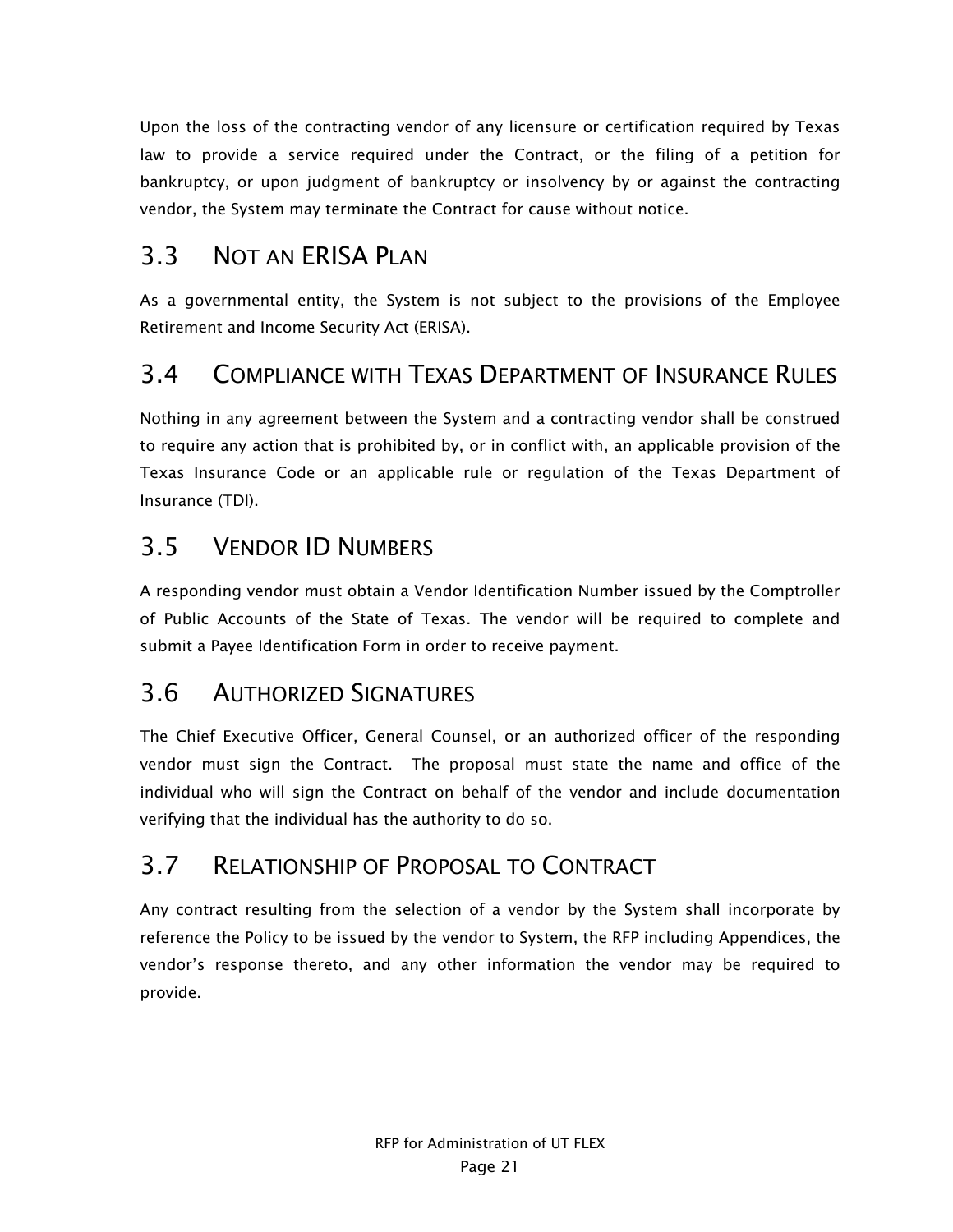# 3.8 OTHER REQUIREMENTS

Any Contracts issued in accordance with this RFP will be for total administration of, as applicable, the Health Care FSA and the Dependent Care FSA plans, and must include all administrative performance requirements as described in this RFP.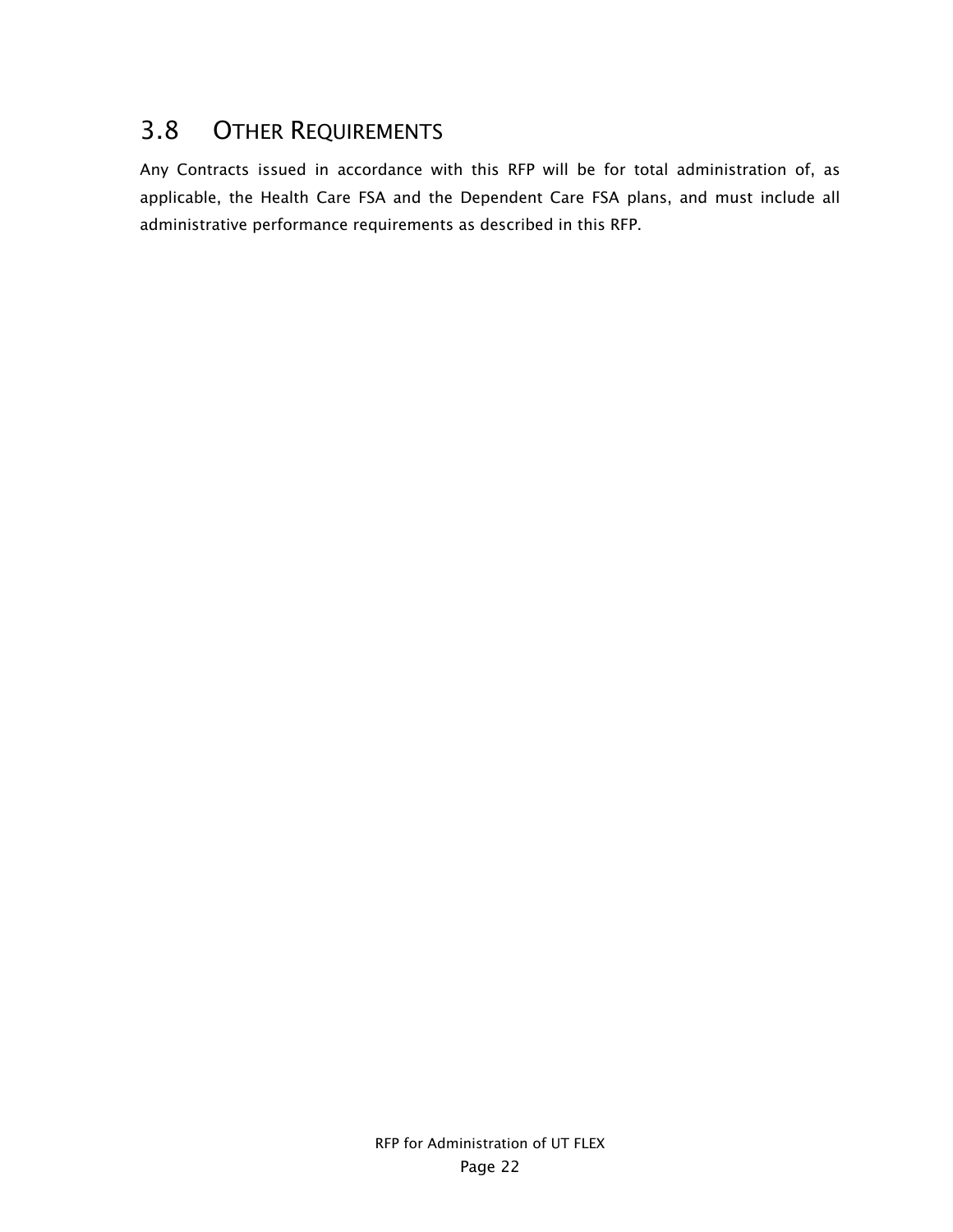# 4.0 FINANCIAL REQUIREMENTS

Upon the loss by a contracting vendor of any licensure or certification required by Texas law to provide a service required under the Contract, or the filing of a petition for bankruptcy, or upon a judgment of bankruptcy or insolvency by or against the contracting vendor, the System may terminate the Contract for cause without notice. This section survives the termination of the Contract.

### 4.1 VENDOR FINANCIAL STRENGTH

To be eligible for consideration, the vendor must have a net worth of at least \$5 million as demonstrated by an audited financial statement as of the close of the vendor's most recent fiscal year. To affirm financial capability, the vendor must submit the vendor's most recent audited financial report.

### 4.2 FUNDING FOR UT FLEX DISBURSEMENTS

#### 4.2.1 Banking Arrangements

The System will establish an account in Texas at a financial institution of choice for the purpose maintaining participant contributions and for the funding of claim disbursements. The System will fund this account adequately for transactions initiated on its behalf by the vendor. The System will be responsible for all banking fees associated with the creation and maintenance of this account. Authorized signature on the account will be restricted to System employees and a facsimile will be provided to the vendor for purposes of issuing printed checks.

#### 4.2.2 UT FLEX Claims Processing

Claim disbursements by direct deposit and by check are required of the vendor. The debit card option for the HCFSA, as outlined in RFP Section 5.7.15 is also required of the vendor. OEB requires the vendor to provide a UT FLEX claims data file on a daily basis which supports the disbursement activity reported to the financial institution as outlined in Section 7.2.8 UT FLEX Claims Data Transmission.

#### 4.3 ANNUAL ACCOUNTING OF PARTICIPANT ACTIVITY

Within 30 days of the end of the run-out period for each plan year, the vendor will provide the System with an accounting by participant showing the annual election, total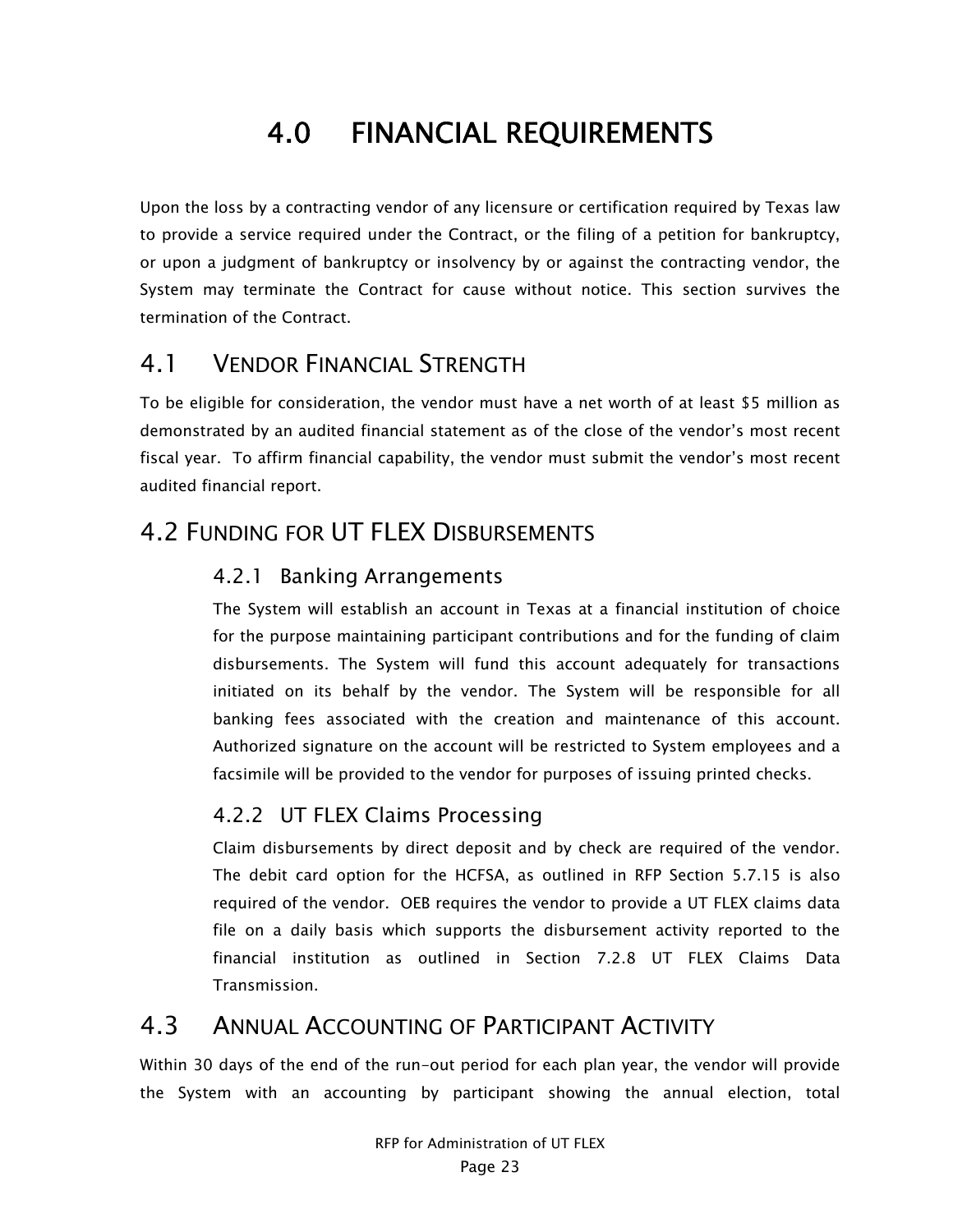contributions, total claims disbursed, and a balance. The vendor will be required to assist the System in the resolution of any discrepancies that may arise in the review of the annual accounting for each plan year.

### 4.4 AUDIT OF VENDOR

The System reserves the option to conduct an audit of the vendor's administration of the UT FLEX Plan. The System shall determine the scope of the audit and the vendor must be prepared to support the activities of the selected auditor.

#### 4.5 ADMINISTRATIVE FEE REMITTED BY THE SYSTEM TO VENDOR

Each month, the administrative fee will be determined by multiplying the number of participants by the administrative fee. The System will remit the administrative fee to the vendor within sixty (60) days from the beginning of the coverage period. The System encourages the vendor to resolve any Administrative Fee discrepancy within 30 days following the receipt of payment. RFP Section 7.2.4 provides further explanation of the factors used in calculating the Administrative Fee remitted on a monthly basis.

### 4.6 VENDOR'S ADMINISTRATIVE FEE PROPOSAL

The administrative fee quoted in RFP Section 13.0 should be inclusive of all expenses involved in the administration of UT FLEX. The administrative fee quotations should include all vendor expenses and profit margins. It should be adequate to cover all expenses incurred during the period of the contract and during any run-off period following the termination of the contract. No additional fees will be paid to the vendor after termination of the contract. The following list contains examples of expenses to include in the administrative fee:

- **EXEC** Assistance with creating communications to System HR/Benefits offices and UT FLEX Participants
- **Contracting for the issuance and processing of debit card transactions**
- **E** Assistance writing the Summary Plan Description
- Travel cost to attend June Benefits Training Workshops, on-site training for component institutions, and Annual Enrollment meetings at component institutions
- Claims processing, adjudication, and substantiation
- Communication to participants if more information is needed to properly reimburse claims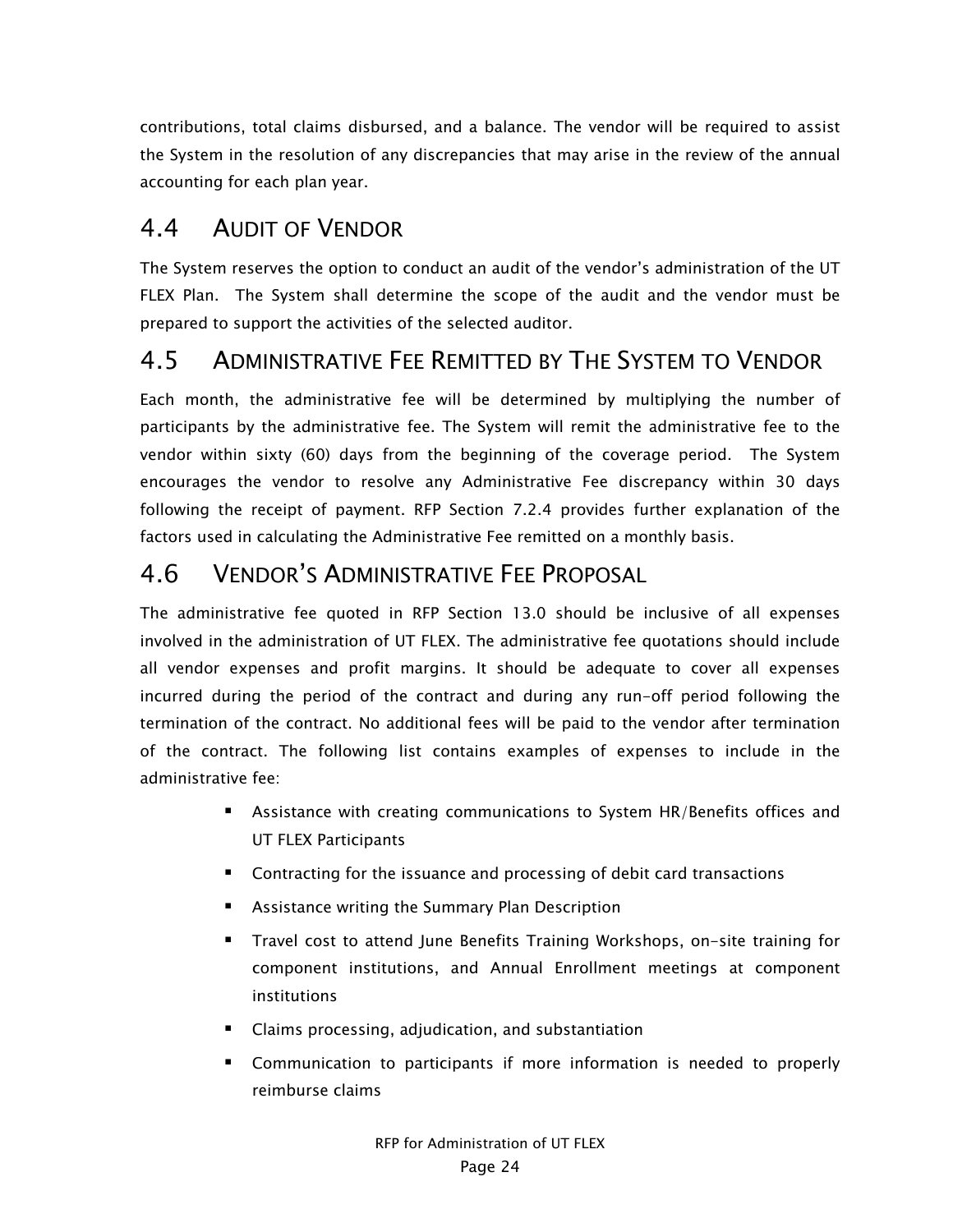- Recovery of over-payments and other errors
- **General administration**
- Legal and other technical assistance
- **Information technology requirements including any necessary "Web site** accessibility remediation"
- **The System-specific web site and online claims**
- Status for participants
- Reporting

#### 4.7 DETERMINATION OF RENEWAL ADMINISTRATIVE FEES

The vendor is required to guarantee its administrative fees for the thirty-six (36) month contract period from September 1, 2010 through August 31, 2013.

The vendor will be required to commit to good faith discussions with the System prior to February 1, 2013 (approximately 210 days before the end of the contract period), to determine rates for the succeeding contract period. If an agreement on rates cannot be reached prior to the 210-day period before the end of a plan year, the System reserves the right to submit the plan for competitive bidding.

The System reserves the right to cancel the contract at the end of the 36-month contract period if, in its judgment, the administrative fees proposed by the vendor for the following 36 months are excessive.

# 4.8 ACTUARIAL/FINANCIAL CONTACT

Responding vendors must provide the name, mailing address, e-mail address, telephone number, and fax number of the actuarial/financial personnel responsible for the preparation of the FSA plan vendor's rates. The named person should be capable of responding to inquiries concerning the rates and must cooperate with requests for information made by the System or its consulting actuaries.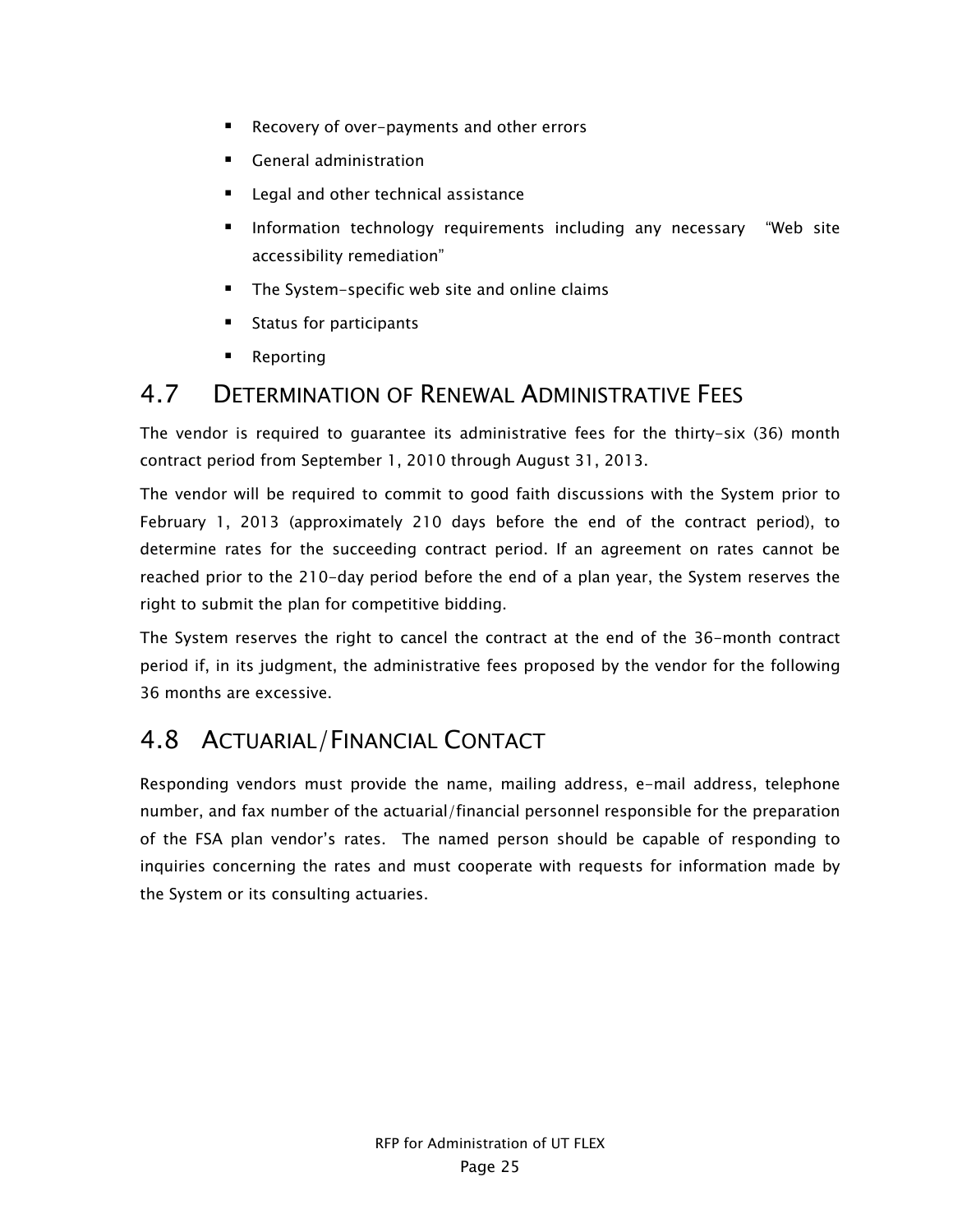# 5.0 FLEX PLAN DESCRIPTION

### 5.1 THE PLAN YEAR AND PERIOD OF COVERAGE

The plan year begins September 1st of each year, and ends the following August 31st. These dates correspond to the fiscal year of the System and the State of Texas. The UT FLEX plan document allows a participant to submit claims through November 30 after the end of each plan year on August 31. Participants in the HCFSA plan are allowed a grace period of an additional 75 days after August 31 (ending November 15) to expend any remaining HCFSA balance from the previous plan year's HCFSA election. The current vendor will administer the claims filed for the current year (FY 2010) through November 30, 2010.

The period of coverage is the period of time during which a participant was enrolled in UT FLEX and making contributions to the UT FLEX program.

# 5.2 THE THREE PARTS OF UT FLEX

The System currently provides flexible spending accounts (UT FLEX) to eligible employees as authorized by Chapter 1601.152 of the Texas Insurance Code. This FLEX plan became effective in 1988. The current UT FLEX plan booklet can be found in Appendix A and at http://www.utsystem.edu/benefits/pubs/

The UT FLEX Program has the following parts:

- **E** Insurance Premium Redirection Plan
- Health Care Flexible Spending Account (HCFSA) Plan
- Dependent Day Care Flexible Spending Account (DDCFSA) Plan

The Insurance Premium Redirection Plan is self-administered by the System; the HCFSA and DDCFSA plans are administered by a vendor.

### 5.3 INSURANCE PREMIUM REDIRECTION PLAN

The UT FLEX premium redirection plan is handled internally through the payroll department at each System component institution. The System will continue this practice. Therefore, the responding vendor's proposal and administrative fee should not include administration of the Insurance Premium Redirection Plan. An employee who participates in the Employee Group Insurance Program is enrolled automatically in the Insurance Premium Redirection Plan.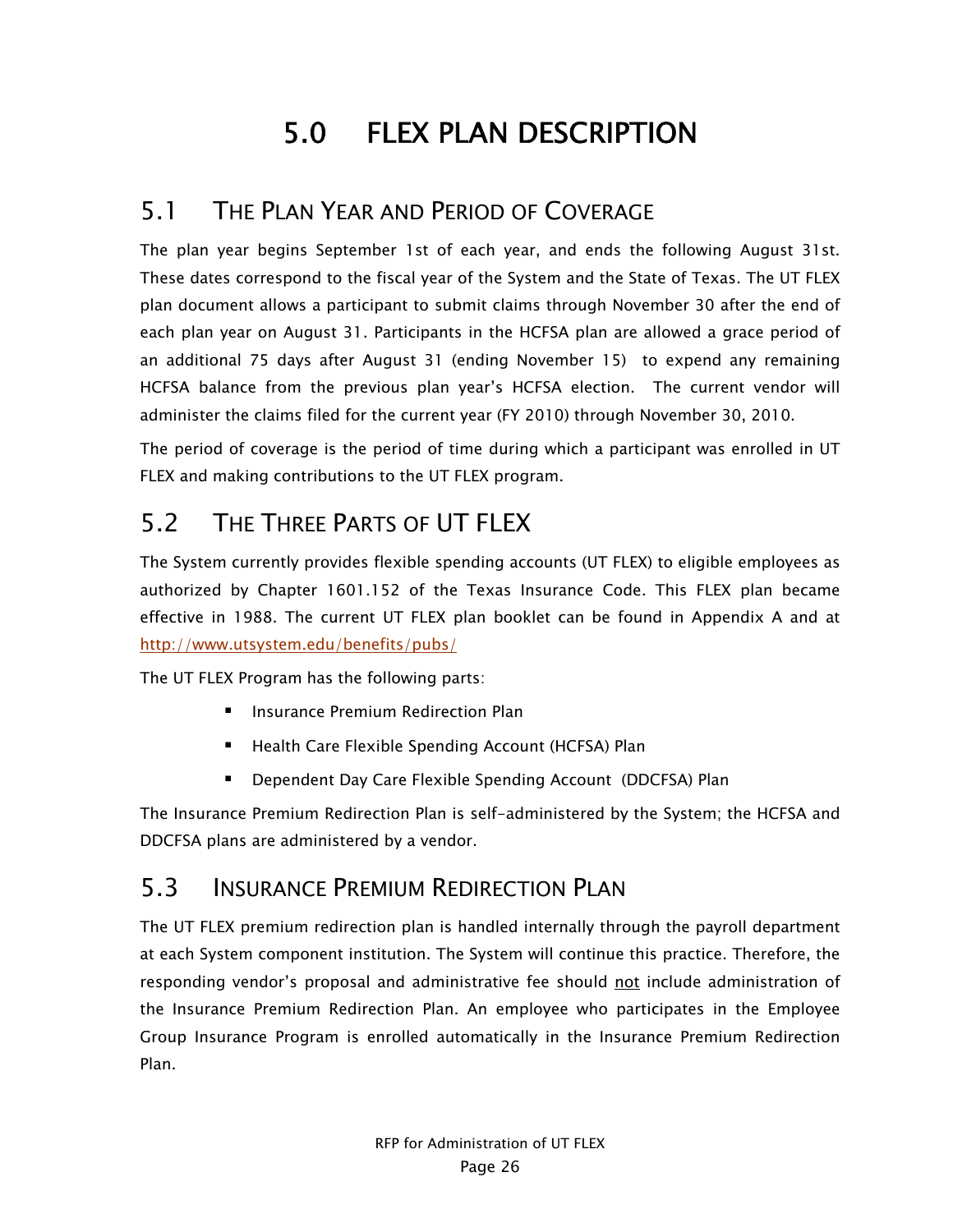# 5.4 HEALTH CARE FLEXIBLE SPENDING ACCOUNT PLAN

Eligible active employees may contribute to the Health Care Flexible Spending Account (HCFSA) plan. Retired employees may not participate. The participant may be reimbursed for any out-of-pocket expense listed as eligible in our UT Flex Plan Booklet and incurred by either the participant, spouse, or any other person claimed as the participant's dependent for federal income tax purposes. This account may be used to pay expenses with pre-tax dollars that health, vision, or dental insurance does not cover. Examples of reimbursable expenses include co-payments, hearing devices, health plan deductibles, and physical exams. Each HCFSA has a minimum employee contribution of \$15 per month and a maximum annual contribution of \$5,000\* per plan year.

\*Maximum annual contributions are subject to change pending changes in Federal law.

#### 5.5 DEPENDENT CARE FLEXIBLE SPENDING ACCOUNT PLAN

Eligible employees may contribute to a DDCFSA. This account can be used to pay for qualified care of dependents while the employee and his or her spouse is working or attending school full-time. The minimum monthly contribution is \$15 and the maximum annual contribution is \$5,000 for the plan year (or \$2,500 if married and filing separate federal income tax returns). Nine-month employees may deduct a maximum of \$5,000 per year. A DDCFSA participant cannot exceed the calendar year maximums as established by the IRS.

For children under 13 years of age, or qualified disabled dependents regardless of age who are claimed as dependents for federal income tax purposes, DDCFSA claims must be substantiated with a written statement from a third party (typically the provider of care) indicating the dependent day care services have been incurred, the amount of the expense, and the name of the dependent. In addition, a written statement from the employee will be required indicating the dependent day care expenses have not been reimbursed or are not reimbursable from another source. The tax identification number or Social Security Number of the provider is also required for IRS reporting on Form 2441 to be included with the participant's personal income tax return. Cancelled checks are not sufficient proof of a day care expense.

The definition of an eligible dependent for a DDCFSA may not necessarily be the same as an eligible dependent for the program. An eligible dependent for purposes of claims to a DDCFSA must be claimed as a dependent on the employee's federal income tax return and can be:

 $\blacksquare$  the employee's dependent child who is under the age of 13;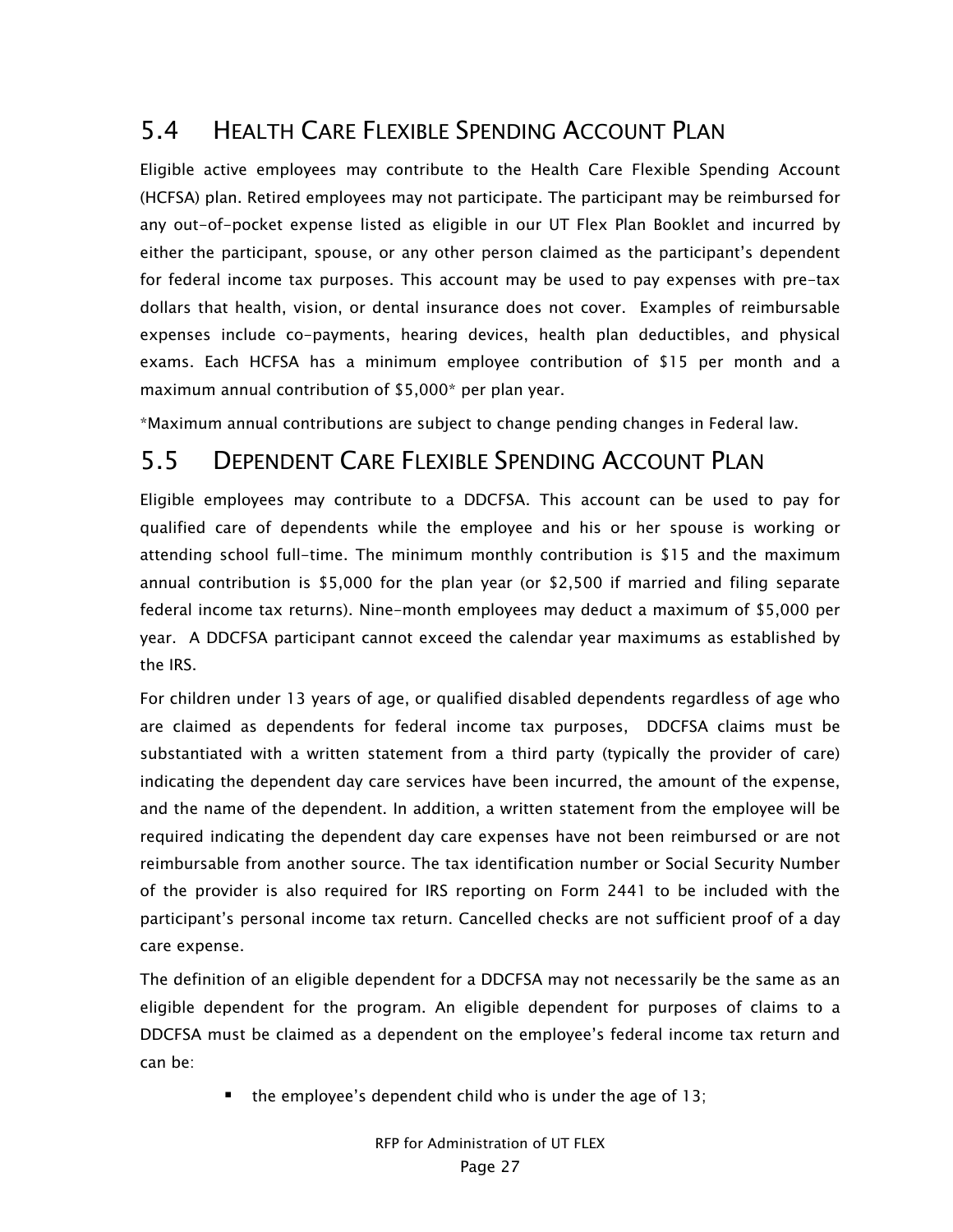- the employee's spouse who is physically or mentally incapable of caring for himself/herself;
- the employee's dependent child of any age who is physically or mentally unable to care for himself/herself.

### 5.6 UT FLEX PARTICIPATION DATA

See Appendix C for historical plan data, including the number of employees participating in UT FLEX.

# 5.7 REQUIRED UT FLEX ADMINISTRATIVE SERVICES

Vendor proposals provide administrative services for the UT FLEX FSA plans that, at a minimum, are equivalent to the current plan and services. The UT FLEX FSA plans are described in Appendix A. No deviations from the required administrative services will be allowed.

The following administrative services are required:

#### 5.7.1 Automation of Services

The responding vendor should describe how their organization currently automates the administration of FSAs. The responding vendor should also include detailed information on any processes that are "manual" and not automated.

#### 5.7.2 Claim Forms

Claims forms must be available on the vendor's System-specific web site. Employees complete the claim form and submit by mail, fax, or upload directly to the UT FLEX FSA vendor.

#### 5.7.3 Individual Participant Account Records

The vendor must maintain individual participant account records on the vendor's System-specific web site for participants to access information about their individual HCFSA and DDCFSA accounts which is to include annual elections, contributions, previous reimbursements, status of pended claims, debit card transactions and current balances. These accounts must be password-protected on a secure (encrypted) server and must not require the participant to use a SSN to access account information. The user must initially be able to establish their online account utilizing their UT System Benefits ID (BID).

#### 5.7.4 Account Balances and Claims Reimbursement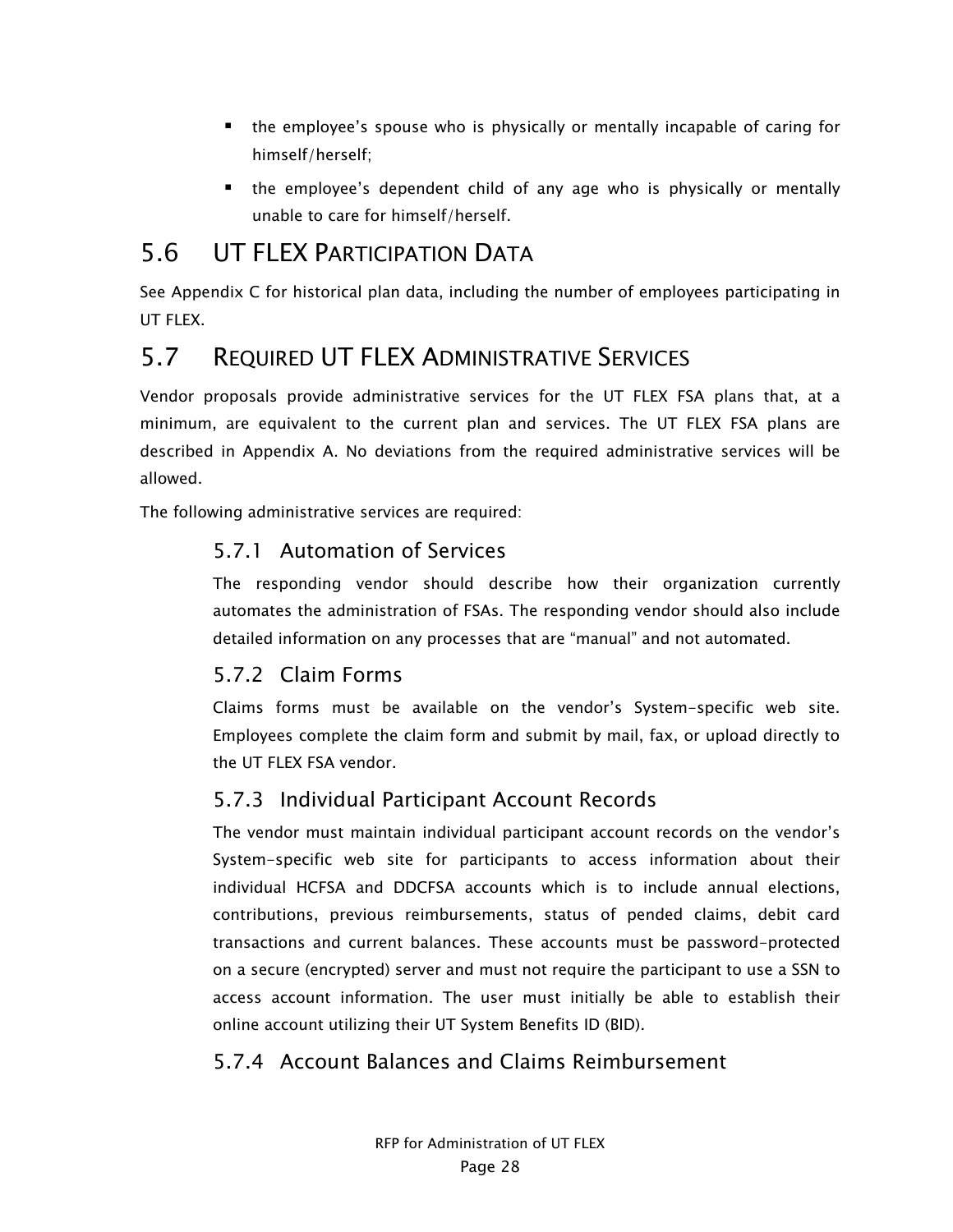A participant in an HCFSA may submit and be reimbursed for eligible claims up to the amount of the participant's annual election, even if contributions have not yet equaled the claim amount.

Participants in an DDCFSA cannot be reimbursed for any expenses exceeding the current account balance (i.e. DDCFSA Contributions minus claims paid). If a claim is submitted for more than the account balance, the participant will receive a check for the amount in the available account balance. A check for the remainder will be sent after sufficient contributions are made to the account. Reimbursements can be issued only after services have been provided, not for services to be provided in the future.

#### 5.7.5 Claims Adjudication and Processing

The vendor must provide a step-by-step description of the claims adjudication and claims disbursement processes in the vendor's proposal. This description should include samples of all correspondence with System component institution benefits offices and with System participants. The vendor must describe in detail all parts of the claims process that are automated and describe all parts of the process that are not automated.

#### 5.7.5.1 Substantiation of Claims

Within five (5) calendar days after receiving claims from participants, the vendor must communicate with participants regarding the appropriate claims substantiation needed to properly adjudicate claims. If any claim is not properly adjudicated, the vendor will take steps to recoup any funds paid in error.

#### 5.7.5.2 Daily Claims Processing

On a daily basis, the vendor must process all claims received.

5.7.5.3 Frequency of Check Issuance for Claims Reimbursement Reimbursement claim checks and direct deposit disbursements should be issued within five (5) business days and daily, if possible. The vendor is required to communicate to participants, within five (5) business days, the status of their claim reimbursement requests.

#### 5.7.5.4 Notification of Pending or Denied Claims

If more information is needed, the vendor will notify the participant of what is required within five (5) calendar days after receiving reimbursement request.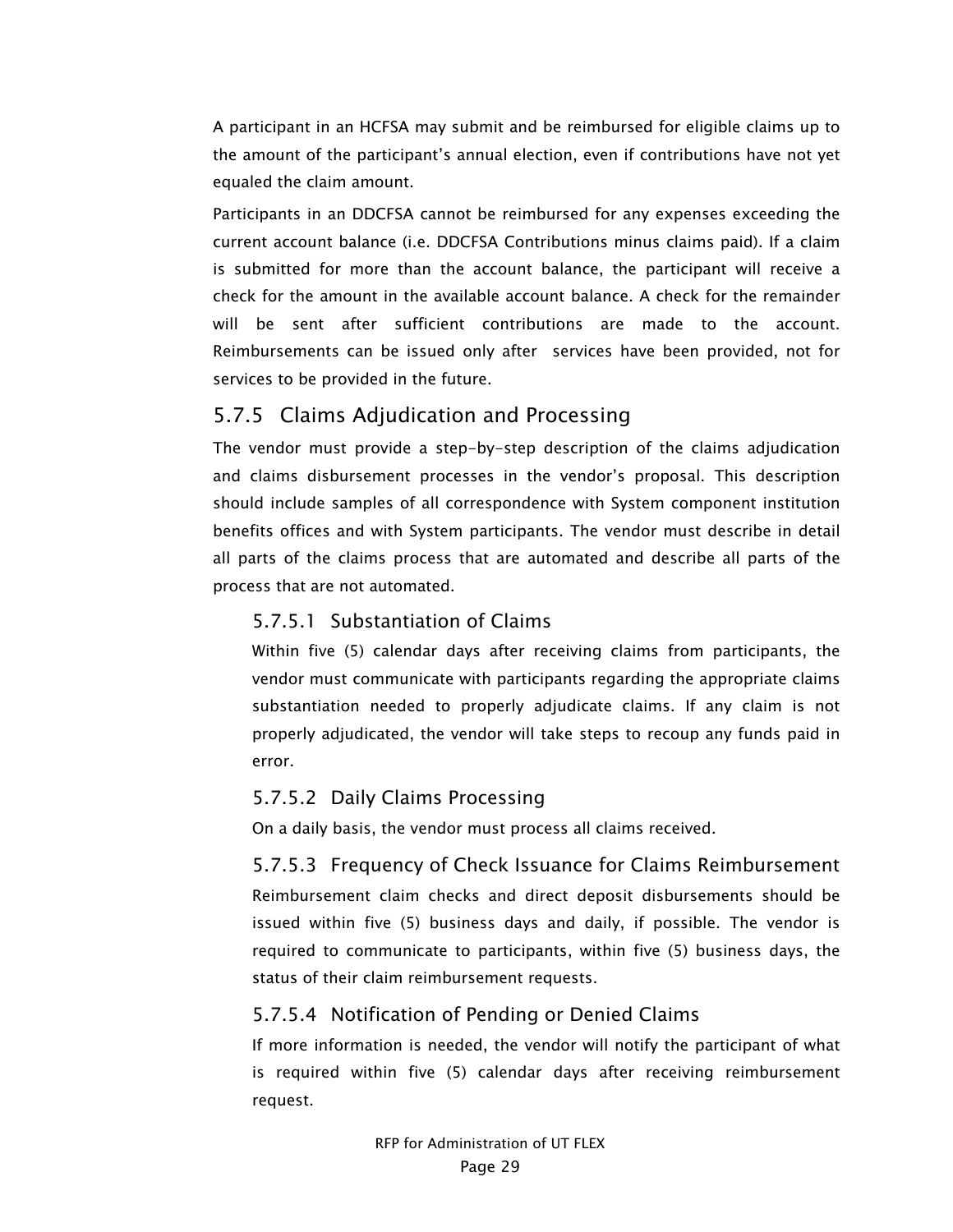For any claim denied for reimbursement, the vendor must notify the participant within five (5) calendar days, and the vendor must provide a valid reason in writing for denying the claim reimbursement.

#### 5.7.5.5 Audit of Claims Adjudication and Reimbursement

The responding vendor's proposal must provide a complete description of its internal processes for conducting audits for accuracy and validity of claims adjudication and reimbursement. The description should also include processes which account for the review of historical claims data in employee records in order to eliminate the need to repeatedly request substantiating documentation for recurring purchases (which do not match preprogrammed deductible and copayment amounts). The System maintains FLEX account balances for each participant and requires the responding vendor to resolve any discrepancies of participant account balances upon discovery.

#### 5.7.5.6 Recovery of Funds Paid in Error

The vendor will be required to implement processes for recovery of any claims paid in error.

#### 5.7.6 COBRA and Continuation Coverage

An employee who terminates employment with a remaining HCFSA annual election may continue participation in the HCFSA through the remainder of the current plan year, or through the end of the month in which a contribution was made, whichever is less, if the terminated employee continues in the program under the Consolidated Omnibus Budget Reconciliation Act (COBRA). The selected vendor is required to administer the COBRA HCFSA and DDFCA accounts. Any contributions, less the 2% administration fee collected from a COBRA participant, must be returned to the System once a month for deposit at the financial institution where all other contributions are held.

#### 5.7.7 Training

The vendor must provide any necessary technical assistance and training to OEB staff, benefit offices at System institutions, and participants. This training includes information about UT FLEX administration, and any legislative and IRS rulings regarding FSA administration. The vendor is required to provide training to each System institution benefits office prior to May 28, 2010, and also to provide training at the annual Benefits Training Workshop in June.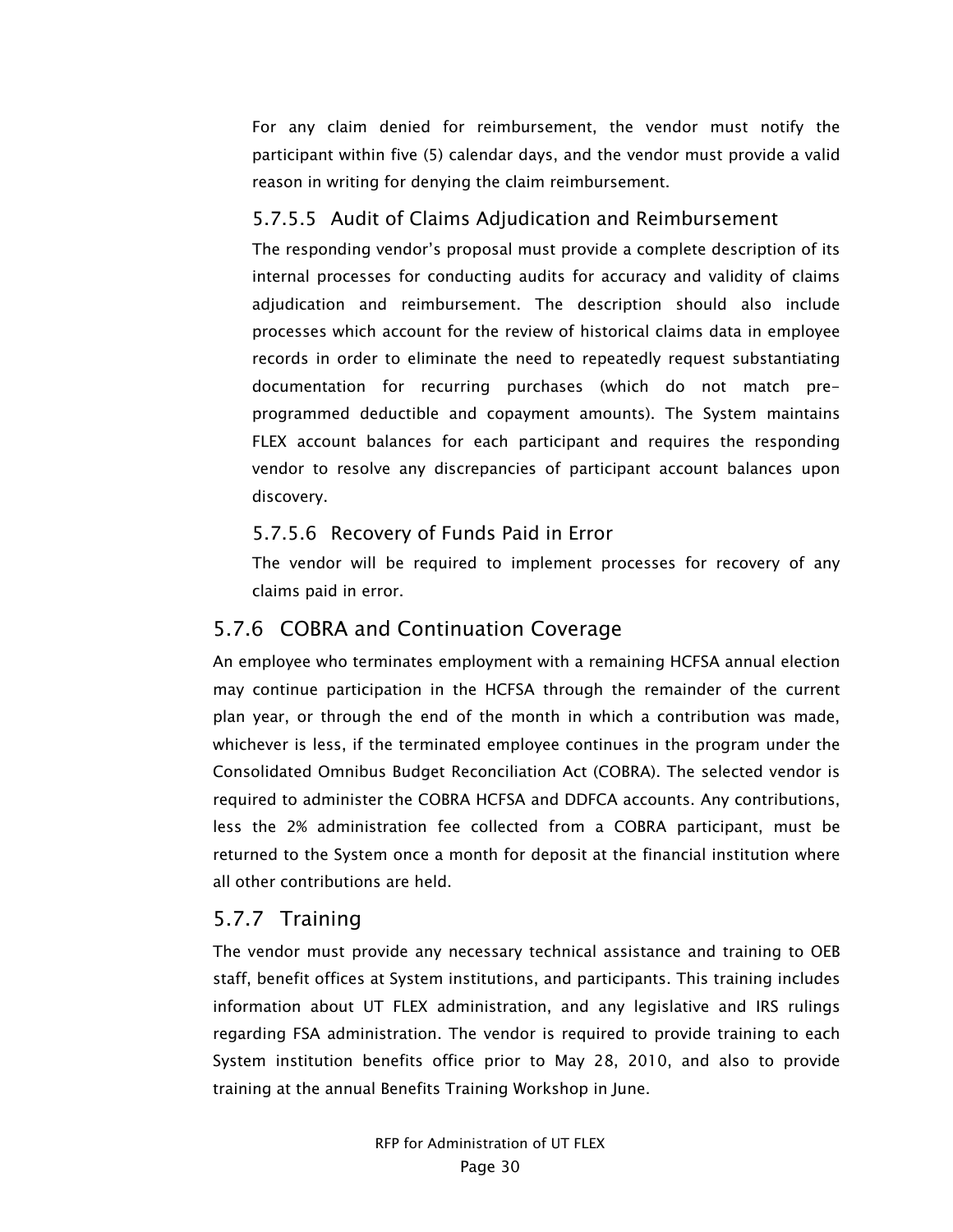#### 5.7.8 Communication Materials

The selected vendor must work with the System to develop all communication materials, such as plan documents, enrollment information, claim forms, explanation of claim status, requests for receipts letters, etc. Section 8.0 of this RFP further describes this requirement.

#### 5.7.9 System-Specific Web Site with Claims Information

The responding vendor must provide web-based, online, account reports for access by each participant. Each participant will use the online claims information to view account information such as monthly contributions, status of submitted reimbursements, records of previous reimbursements, and current balances. Section 8.0 of this RFP describes this requirement.

#### 5.7.10 Reports

The vendor must provide certain reports as required by the System, such as

- **Annual Forfeiture Reporting by participant**
- Reporting of unsubstantiated debit card transactions
- Reports which identify by medical, dental, vision, prescription drug, over-the-counter drugs, what comprises HCFSA reimbursements.
- **Reporting of online access by participants.**

#### 5.7.11 Claims Run-out

The claims run-out period is September 1st through November  $30<sup>th</sup>$  following the end of each plan year. The current vendor will continue to process the DDCFSA claims incurred prior to August 31, 2010, and for HCFSA claims through November 15, 2010 (Grace Period) for the run-out period that ends November 30, 2010. The selected vendor is expected to handle the claims run-out period for the last year of the contract. The claims run-out period for the last year of the contract will begin on September 1, 2013. Administrative fees are not remitted for participants during this Claims Run-out period.

#### 5.7.12 Forfeitures

Eligible claims must be incurred during the plan year (September 1 through August 31 for DDCFSAs and September 1 through November 15 for HCFSAs) and must be postmarked or received by the UT FLEX vendor no later than the following November 30, the last day of the run-out period. After all qualified claims have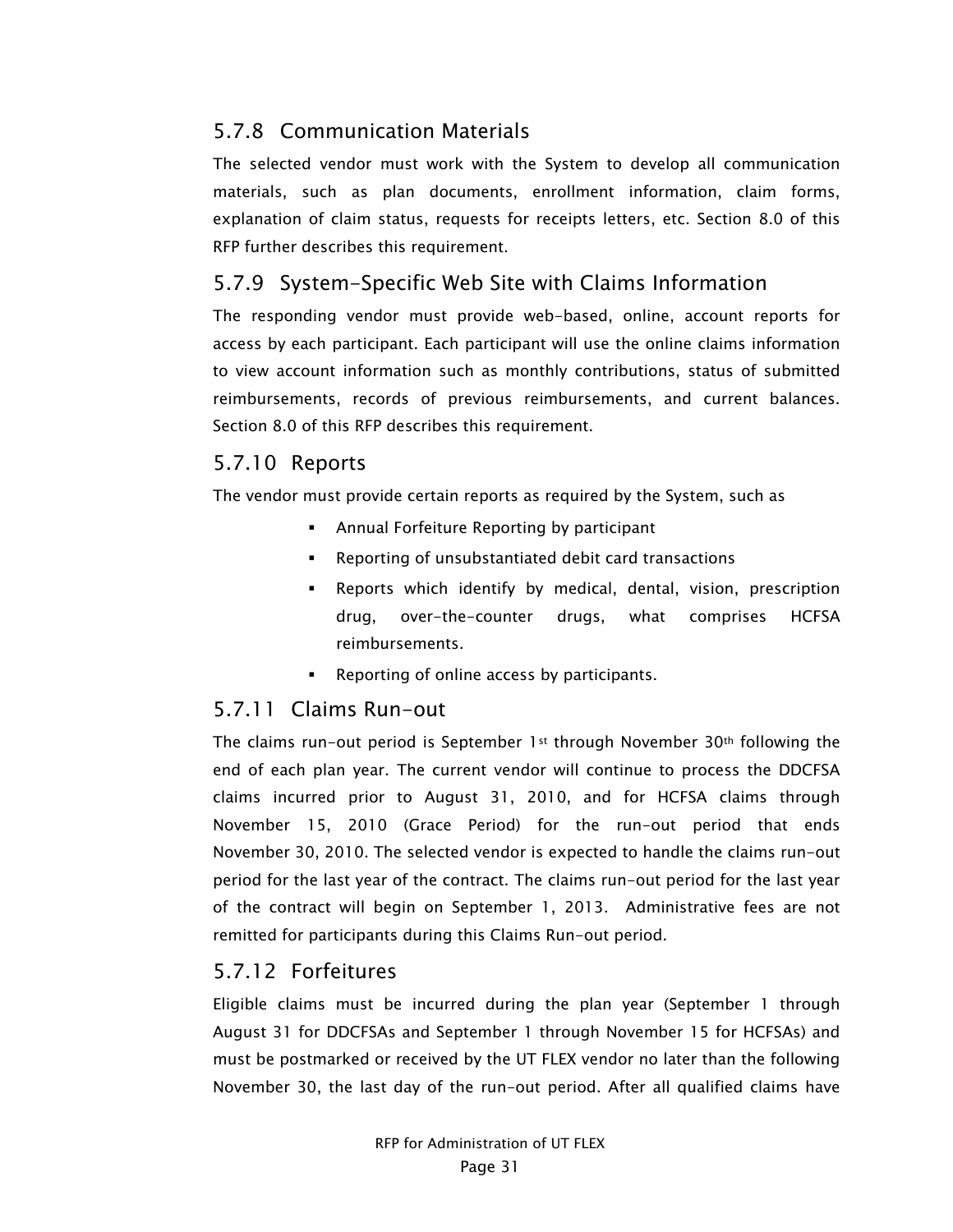been processed, the vendor must report any amount remaining in the employee's UT FLEX reimbursement account(s) at the end of the plan year as forfeited by the employee. All written appeals for payment submitted after the Run Out Period should be forwarded to the Office of Employee Benefits for review.

#### 5.7.13 Participant Fees

Currently, participants in UT FLEX FSA plans are not charged a participation fee because forfeitures have been used to cover the cost of administration. The System anticipates a future need to charge a monthly fee to UT FLEX FSA plan participants. Participants may be assessed one monthly fee through a monthly payroll deduction during the period of coverage. This monthly fee would cover participation in one or both FSA plans, and would not include the debit card fee.

The debit card fee will be assessed as a separate annual fee. System requests that responding vendors submit two rate proposals: one rate should be based upon participants in an HCFSA having the option to select the debit card feature; a second rate should account for System requiring the debit card for each HCFSA account. The yearly debit card fee will be assessed one time at the beginning of the participant's first month of coverage, and the vendor will take this fee out of the participant's HCFSA election amount. The selected vendor must be capable of accommodating these participant fee assessments, if the System makes that decision in the future.

#### 5.7.14 Continuity of Administration

The selected vendor, if different from the current vendor, will be required to coordinate with the current vendor to ensure continuity of administration.

#### 5.7.15 Debit Card Feature for the HCFSA Plan

The System began offering the debit card feature September 1, 2004. The debit card feature is offered only for the HCFSA plan. Currently, 75% of those enrolled in a HCFSA elect the debit card.

The responding vendor (and any subcontractor of the responding vendor) must have at least two (2) years of prior successful experience in debit card administration of HCFSAs.

The System's medical and dental vendors are capable of providing data that confirms the payment of annual deductible, co-payment, and co-insurance amounts. These "auto adjudication files" are prepared for the express use in administering the UT FLEX HCFSA accounts. The System requires the vendor to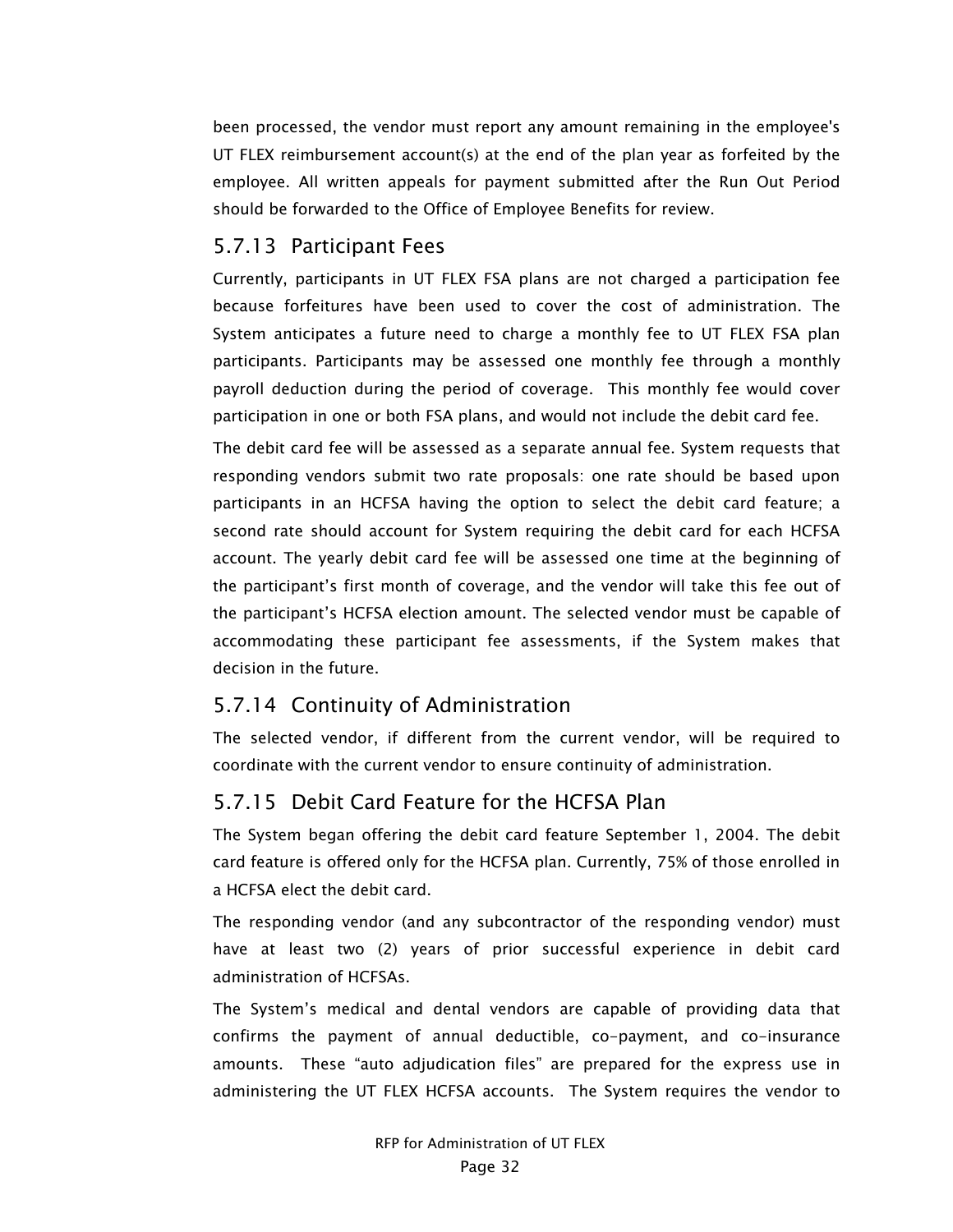auto adjudicate as many HCFSA eligible expenses as possible to reduce the requests for substantiation by the participant.

#### 5.7.15.1 Required Debit Card Services

The vendor must provide a complete description of its debit card program including the following topics:

- 1) The vendor's compliance (and vendor sub-contractor's compliance) with current and future requirements of the Internal Revenue Code, as applicable;
- 2) The vendor's collection of an annual fee at the beginning of the plan year only for each HCFSA participant who selects the debit card feature; or a prorated debit card fee upon enrollment in the HCFSA plan;
- 3) A completed description of the debit card process, in addition to providing a flow chart with at least the following information: measures taken to properly adjudicate eligible claims, information needed on receipts, methods and time frame for obtaining necessary information from participants, claims substantiation, auditing of claims reimbursements, accounting for payments made in error, and recoupment of payments made in error;
- 4) The vendor's processes and safeguards for ensuring that only qualified expenses are approved and reimbursed (i.e. substantiation requirement);
- 5) The vendor's processes for following up on claims substantiation for the participants' qualified expenses;
- 6) The vendor's use of merchant codes, including a description of the number and types of merchant codes, how the merchant codes are used at the "point of sale," how merchant codes are used to validate claims, and a description of the processes for handling claims not validated in connection with merchant codes;
- 7) Description of process to determine the availability of participant's account balance to authorize the transaction at "point of sale";
- 8) Complete description of process at "point of sale" if claim not validated and not approved, including a flow chart of this process;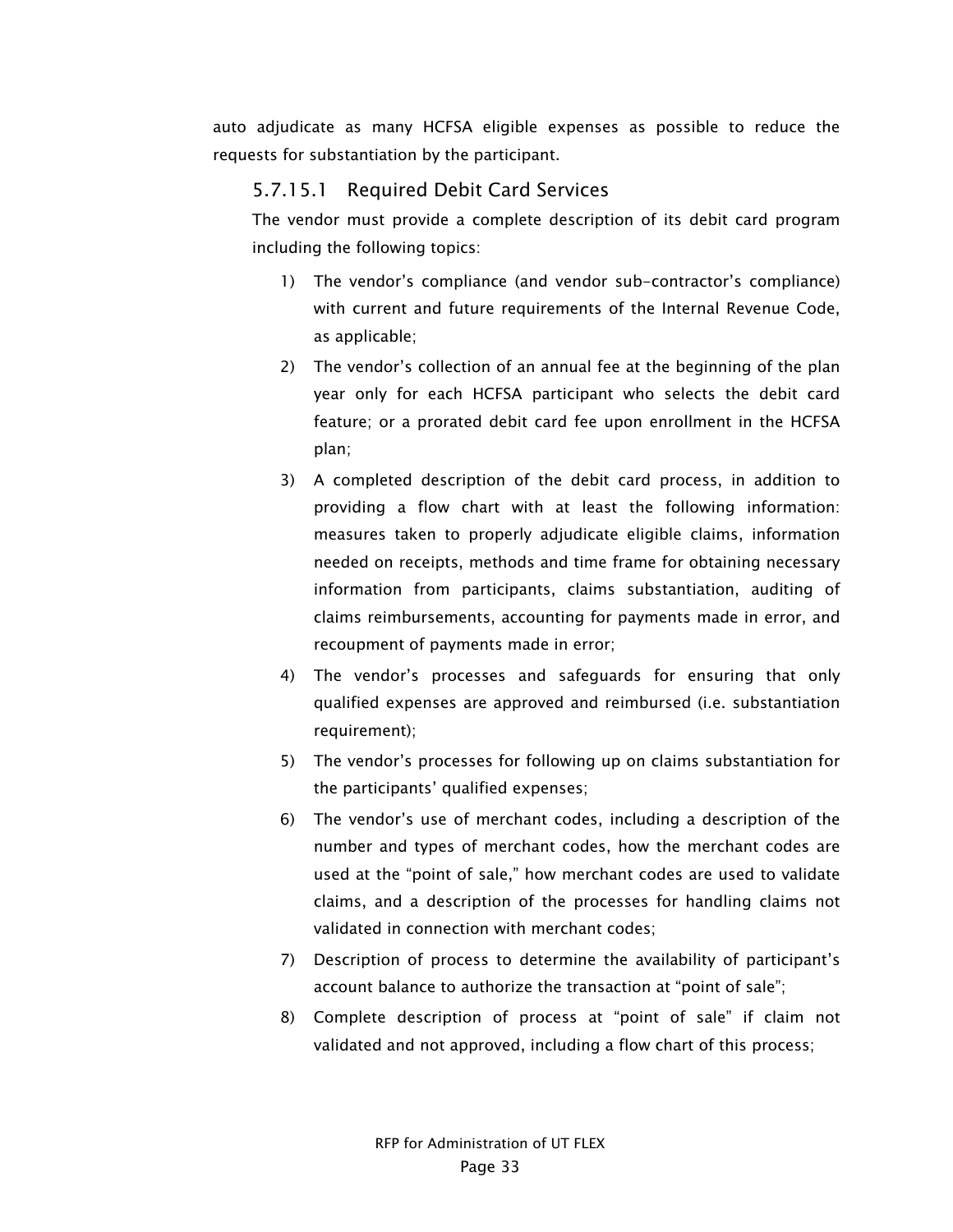- 9) Claims substantiation using "auto adjudication data" if the expense correlates to a copayment under the health plan option selected by the participant;
- 10) Claims substantiation using the debit card if the expense originates at a provider of dental services or vision services;
- 11) Claims substantiation using "auto adjudication data"if correlated to a recurring amount for a previously approved expense, such as a prescription refill at the same pharmacy;
- 12) Description of methods for claims substantiation for a claim that does not correlate to a copayment under the plan or to a recurring reimbursement that was previously approved. For claims not correlated to a copayment, this must include a description of the process for obtaining necessary information to appropriately adjudicate and substantiate claim reimbursement;
- 13) Description of the methods for obtaining participant certification stating that a health care expense has not been and will not be reimbursed under another plan.
- 14) A description of how the appearance of the debit card would be customized for System participants

#### 5.7.16 Transfer Data with Pharmacy Benefit Managers

The vendor's proposal should include a description of the vendor's current ability, if any, to receive data from a Pharmacy Benefit Manager and a description of the methods for claims reimbursement using this data as well as the vendor's willingness, if necessary, to sign a confidentiality agreement with the Pharmacy Benefit Manager.

#### 5.8 APPEALS PROCEDURE

The responding vendor's appeals procedure must comply with all applicable statutes and regulations including, but not limited to, the rules and regulations of the Texas Department of Insurance. All vendors must include a description of its appeals process. Final approval of plan exceptions, adjustments, or special requests must be approved by the System. All written appeals for payment submitted after the Run Out Period should be forwarded to the Office of Employee Benefits for determination.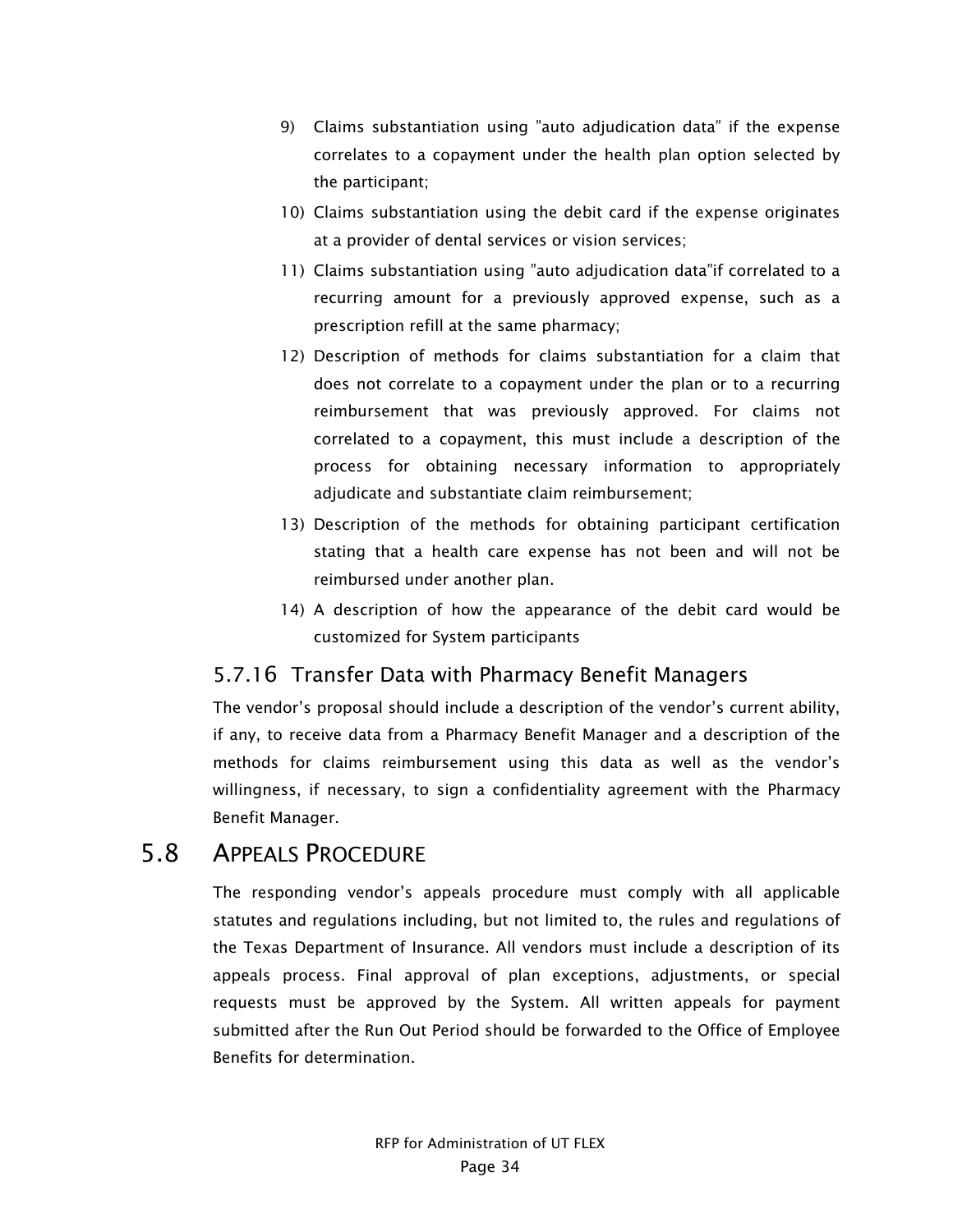# 6.0 ELIGIBILITY AND ENROLLMENT

## 6.1 INTRODUCTION

Chapter 1601 of the Texas Insurance Code (Appendix E) states the eligibility criteria and enrollment requirements for employees of The University of Texas System. All enrollment activities must be conducted in compliance with the policies of The University of Texas System Office of Employee Benefits (OEB).

Annual Enrollment occurs each plan year from July 1 through July 31. If an employee makes any enrollment changes during Annual Enrollment, the effective date of each change will be September  $1<sup>st</sup>$  (the first day of the next plan year). Each UT FLEX participant must select this program each Annual Enrollment.

## 6.2 ELIGIBILITY

#### 6.2.1 Employees

Chapter 1601.010 of the Texas Insurance Code states that an employee who is expected to work at least 20 hours per week for a term of at least four and one half months, or is appointed for at least 50% of a standard full-time appointment, is eligible for benefits. Graduate students are eligible, if, as a condition of employment, they are required to be taking classes as a graduate student and they work 20 hours/50%.

The participant completes a Salary Conversion Agreement for participation in UT FLEX.

Retired employees are not permitted to participate in the FSA plans.

## 6.2.2 Nine-Month Appointments

Some System employees have nine-month appointments of employment. These employees have the option of receiving their pay throughout a nine-month period or a twelve-month period. The employees who receive their salary payments over the nine-month period will not contribute to their UT FLEX accounts for the three months they do not receive pay. Therefore, the vendor's systems capability to accommodate these differences is critical, particularly in the accounting for accruals and disbursements of each enrolled participant.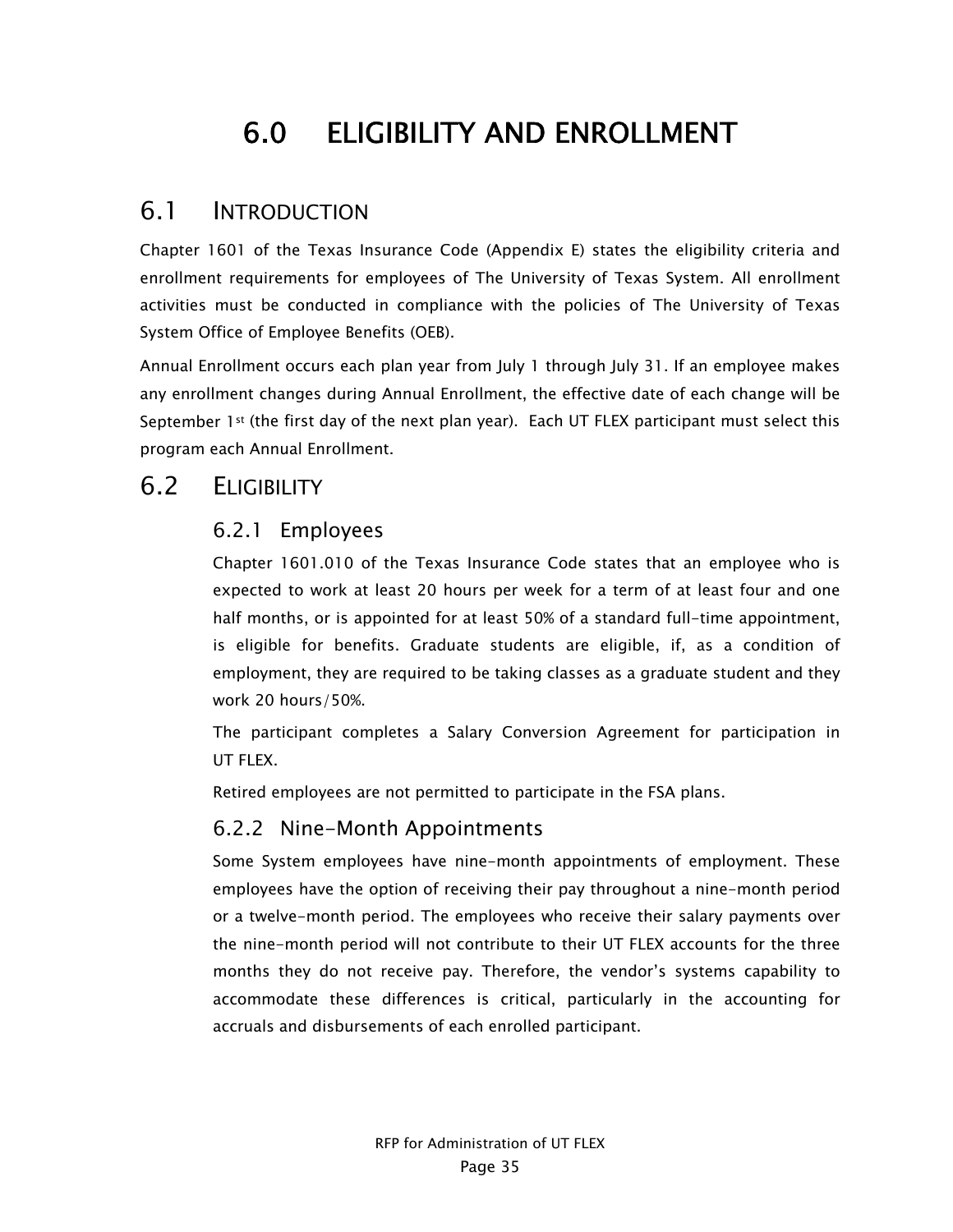## 6.2.3 Eligibility and Payroll Systems

The System handles ten individual payroll sources from the fifteen component institutions and System Administration throughout Texas. Deductions are sent to OEB by the institutions and then confirmed to the vendor using the Flex Contribution Dataset.

#### 6.2.4 Leaves of Absence

Some employees, such as faculty members, may take extended leaves of absence. In such cases, employees may put their System coverage in abeyance. During the abeyance period, the employee may submit claims which were incurred during their period of coverage. Upon return to the System, such employees are immediately eligible to resume participation.

# **6.3 UT FLEX ENROLLMENT**

Benefits-eligible employees may enroll in UT FLEX at the following times:

- **During their initial 31 days of employment;**
- Within 31 days of a qualified Change in Status event; or
- During the Annual Enrollment period.

Return-to-work retired employees are NOT eligible to participate in the UT FLEX program.

#### 6.3.1 During First 31 Days of Employment

A new employee may enroll in the HCFSA and/or the DDCFSA account during the first 31days of employment. If enrollment takes place on the first day of employment, enrollment takes effect on that date. If enrollment occurs after the first day of employment but within 31 days, enrollment takes effect on the first day of the month following the employment date unless the employee specifically requests the coverage to take effect on their date of employment. Claims incurred prior to the beginning of the period of coverage are not eligible for reimbursement.

## 6.3.2 After 31st Day of Employment

If the employee does not enroll in a UT FLEX reimbursement account during the first 31 days of employment, the next opportunity to enroll will be during the next Annual Enrollment period or upon the occurrence of a qualifying consistent Change in Status event during the plan year.

#### 6.3.3 Annual Enrollment Period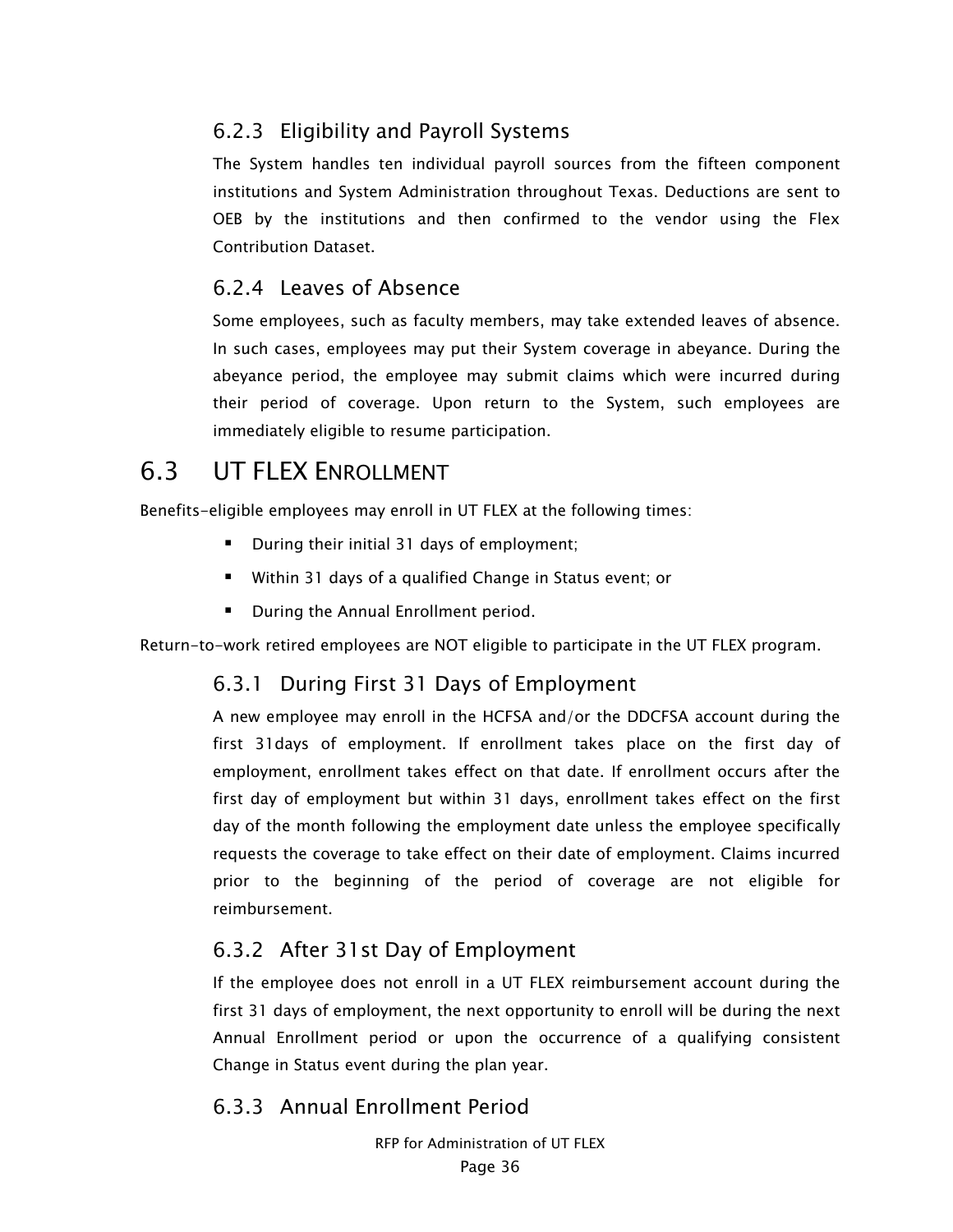During each Annual Enrollment period, an employee has the opportunity to enroll in the UT FLEX reimbursement accounts. All employees currently enrolled in a UT FLEX account must re-enroll and re-designate the amount of withholding during each Annual Enrollment period in order to continue participation in UT FLEX. The effective date will be the following September 1.

# 6.4 CHANGE IN STATUS DURING PLAN YEAR

A System employee enrolled in one of the UT FLEX reimbursement accounts who experiences a qualifying, consistent, Change in Status event during the plan year is eligible to revise or terminate the selected annual election amount. Requests to change UT FLEX elections following a change in status in mid-plan year are coordinated with the benefits office at each institution

# 6.7 REQUEST TO CHANGE UT FLEX ELECTION DUE TO A MISTAKE

In accordance with Section 125 of the Internal Revenue Code, the System may allow an employee to change a UT FLEX reimbursement account election during the plan year without a qualified Change in Status, only upon "clear and convincing evidence" that either the employee or a benefits representative made a clerical error during the election process.

## 6.7.1 Required Time Limit to Report Mistake

An employee's request for a change in a UT FLEX election will only be considered upon the employee's submission of "clear and convincing evidence" of the mistake within 31 days of receipt of the first payroll check that contains the UT FLEX election.

## 6.7.2 Submit Request to Office of Employee Benefits

The System institutions' benefits offices must forward all requests from employees to change their UT FLEX elections during the plan year to the U. T. System Office of Employee Benefits (OEB). Only OEB can approve such requests. OEB will review the request, make the determination in accordance with IRS requirements. If approved, OEB will determine the effective date based on the specific circumstances. All OEB decisions are final.

# 6.8 TERMINATION OF UT FLEX ENROLLMENT

An employee may terminate enrollment in a UT FLEX FSA account only under the following conditions: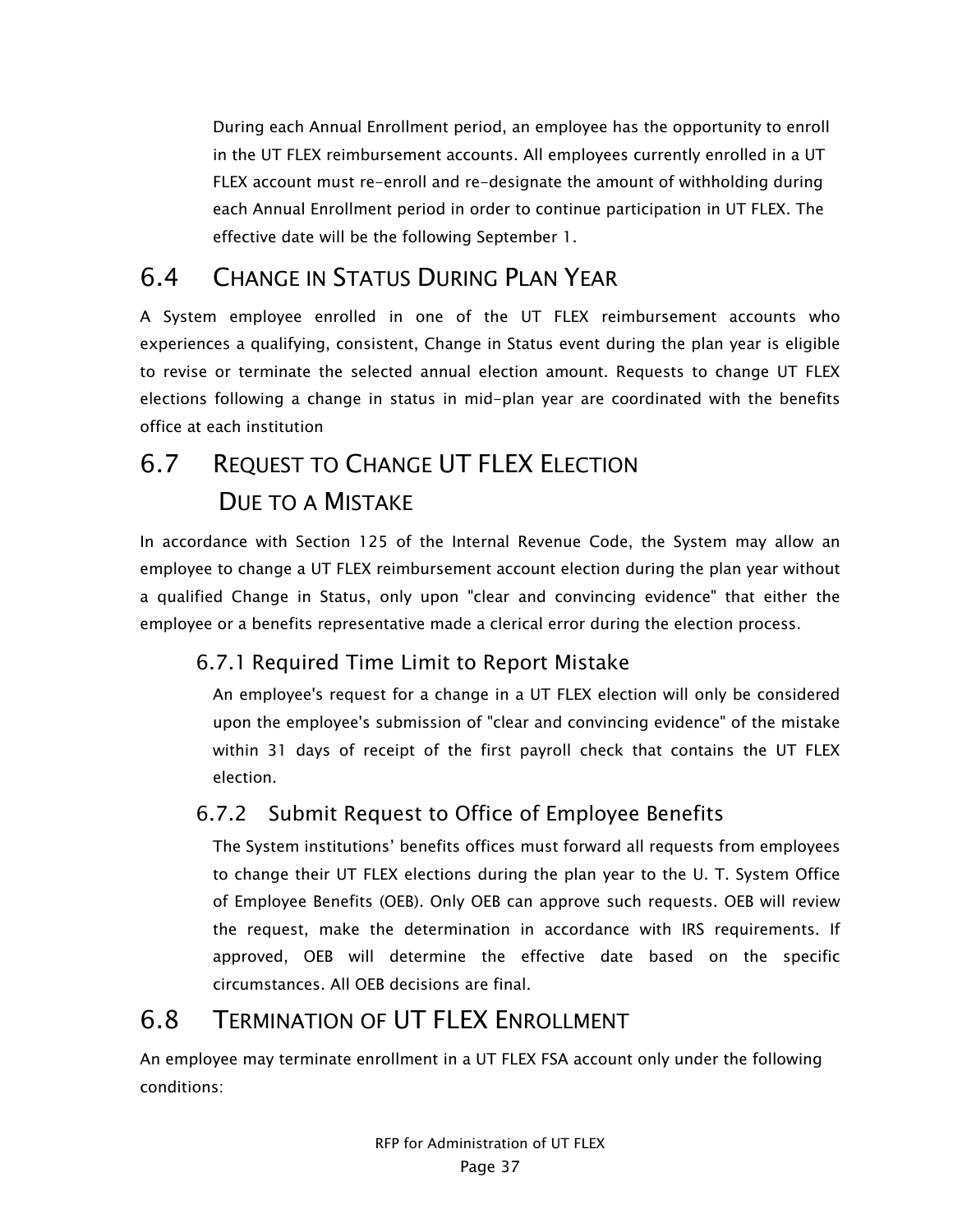## 6.8.1 End of the Plan Year: August 31

An election of a UT FLEX reimbursement account is valid only through August 31, the last day of the plan year. An employee enrolled in an HCFSA and/or DDCFSA who does not complete an election to continue enrollment in the reimbursement account during the next plan year will be terminated from UT FLEX enrollment effective August 31 of the current plan year. Claims must be filed on or before the date of November 30th following the end of the plan year in which the claim was incurred.

### 6.8.2 Leave Without Pay

An employee enrolled in an HCFSA or DDCFSA and placed in a Leave Without Pay (LWOP) status is subject to the following conditions:

## 6.8.2.1 Medical Expense Reimbursement Account

Employees on LWOP may continue contributing to an HCFSA by writing a check each month directly to the U.T. employing institution. Flex payments made by an Employee on LWOP must be made on an after-tax basis.

If a person chooses to not contribute to their HCFSA account during the LWOP period, the individual may elect to begin contributions again upon return to Active Employment within the same plan year. HCFSA contributions will again be deducted on a pre-tax basis for the remainder of the plan year.

Changing from an Active Employment status to a benefits eligible Leave Without pay (LWOP) status, or vice versa, is a qualified Change in Status event. An Employee may elect to increase or decrease the annual election amount within 31 days of either beginning LWOP or returning to Active Employment from LWOP status.

Important: The total contributions for the plan year (including before, during and after LWOP) must always be equal to the annual election amount at the end of the plan year. When returning from LWOP, the Employee cannot reduce the annual election to an amount that would be less than the amount of HCFSA claims filed with the Plan Administrator.

An Employee who returns to Active Employment from LWOP in a different plan year may enroll in a HCFSA within 31 days of returning to work.

#### 6.8.2.2 Day Care Reimbursement Account

An Employee may not contribute to a DDCFSA while on LWOP. However, as long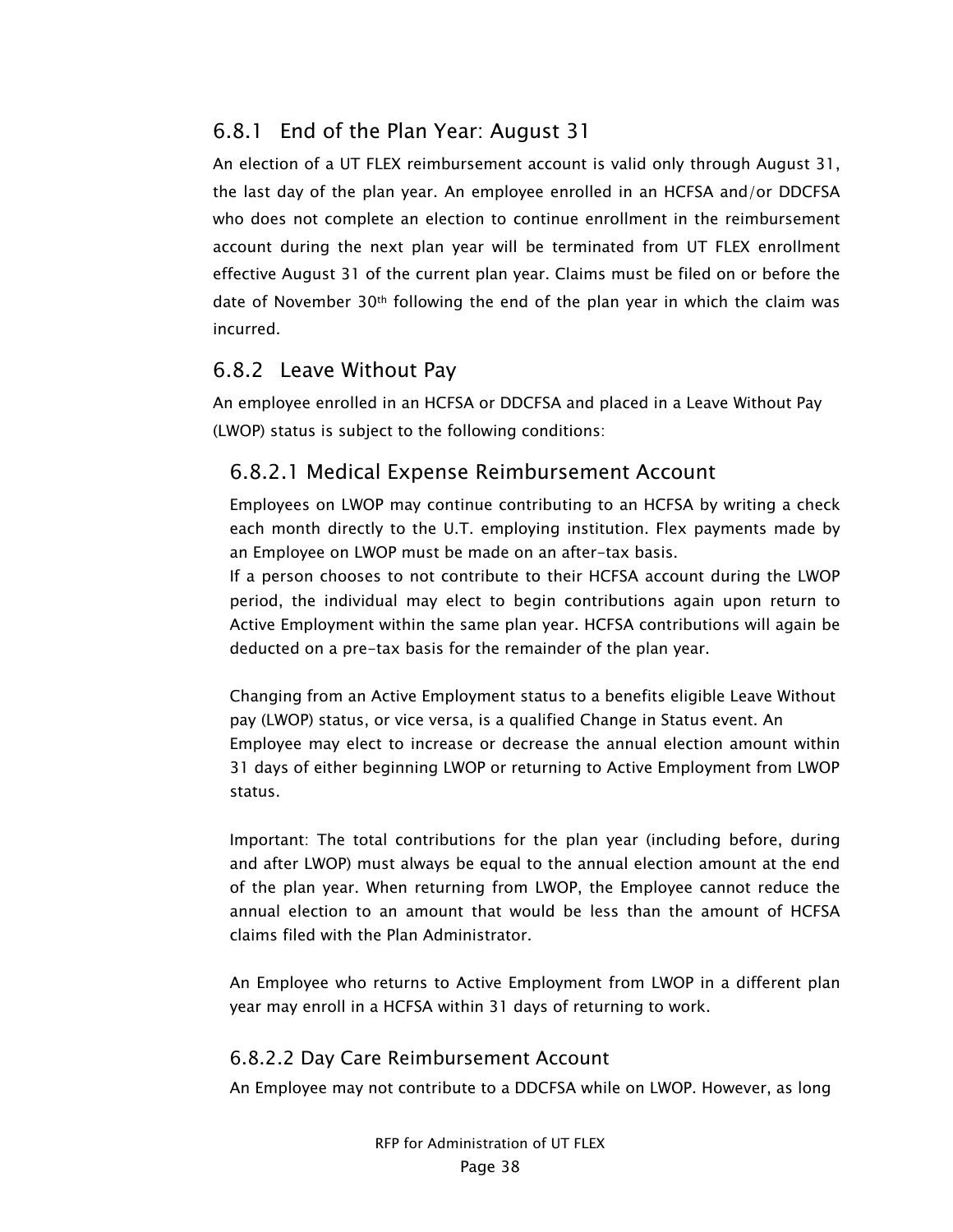as a positive balance exists in the DDCFSA, an Employee may continue to submit claims and be reimbursed for eligible expenses incurred prior to the beginning date of LWOP. Contributions to the DCRA must resume at the previous election level when the Employee returns from LWOP status within the same plan year.

An Employee who returns to work from LWOP in a different plan year may enroll in a DDCFSA within 31 days of returning to work.

Important: The Employee's account should be audited by the institution Benefits Office to ensure that the maximum calendar year election of \$5,000 is not exceeded.

## 6.9 RETIREMENT OR TERMINATION OF EMPLOYMENT

Employees who retire or terminate employment during the plan year may receive HCFSA benefits for charges incurred during their period of eligibility to participate even though a claim had not been filed at the time of retirement or termination. The period of eligibility is defined as the period of time during which a participant was enrolled in UT FLEX as an active employee and making contributions to UT FLEX accounts. Claims must be filed by November 30, the deadline for submitting claims for incurred, eligible expenses.

An employee who terminates employment with a remaining HCFSA balance may continue participation in the HCFSA or DDCFSA through the remainder of the current plan year only if the employee continues in the Program under the Consolidated Omnibus Budget Reconciliation Act (COBRA). Any contributions made to an HCFSA or DDCFSA as a COBRA participant must be submitted to the selected vendor on an after-tax basis along with a 2% COBRA administration fee.

An employee continuing to contribute to an HCFSA or DDCFSA may be reimbursed for claims incurred after the employment termination date through the remainder of the plan year, or through the end of the month in which the contribution was made, whichever is earlier. An employee who does not elect to continue contributions after termination of employment can be reimbursed only for eligible claims incurred up to the last day of the month of termination.

> **Example 1: An employee has elected to participate in the HCFSA** with an annual election of \$1,200. The employee contributes the monthly deduction of \$100 beginning September through the following June and then terminates employment. The employee does not elect to continue coverage under COBRA. The employee's coverage in the HCFSA will end as of June 30, and only claims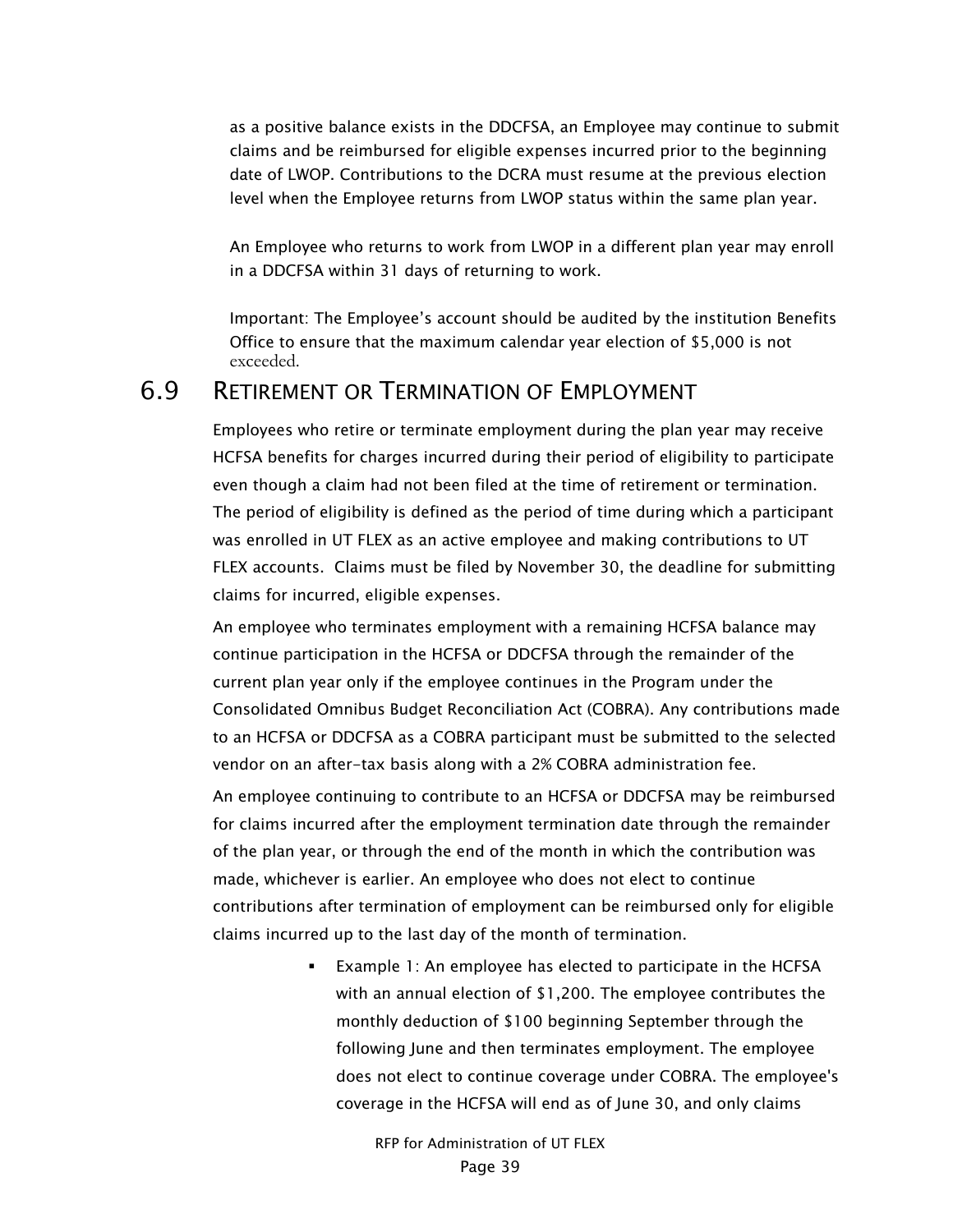incurred between September 1 and June 30 will be eligible for reimbursement.

 Example 2: In Example 1, the employee made a total contribution of \$1,000 (\$100 X 10 months) before terminating employment. If the employee had incurred claims of only \$600 between September 1 and June 30, the employee must continue coverage as a COBRA participant in order to be able to be reimbursed the unused \$400. The July and August contributions, plus the 2% administrative fee, will be paid by the participant in after-tax dollars. The participant can file for reimbursement of any claims incurred through August 31, if the participant contributed during July and August.

## 6.10 DEATH OF EMPLOYEE

#### 6.10.1 HCFSA

The family of an employee who dies during the plan year with a remaining HCFSA balance may continue making the monthly contributions on behalf of the deceased employee, on an after-tax basis, as a COBRA participant. The family member is responsible for obtaining the appropriate COBRA enrollment forms from the deceased employee's institution. After COBRA has been elected, contributions will be made directly by the family member to the selected vendor on a post-tax basis. The surviving family member will then be eligible to receive reimbursement for claims incurred before and after the death of the employee through the remainder of the plan year, or through the end of the month in which the contribution was made, whichever is earlier. If the family chooses not to contribute after the employee's death, reimbursement will be limited to eligible charges incurred prior to the employee's death, and filed by November 30, even if a balance remains in the HCFSA.

#### 6.10.2 DDCFSA

The family of an employee who dies during the plan year may continue to submit claims for eligible expenses, as long as the expenses were incurred during the period of coverage, and filed by November 30. A DDCFSA is NOT eligible for continuation under COBRA.

# 6.11 OTHER CHANGE IN STATUS EVENTS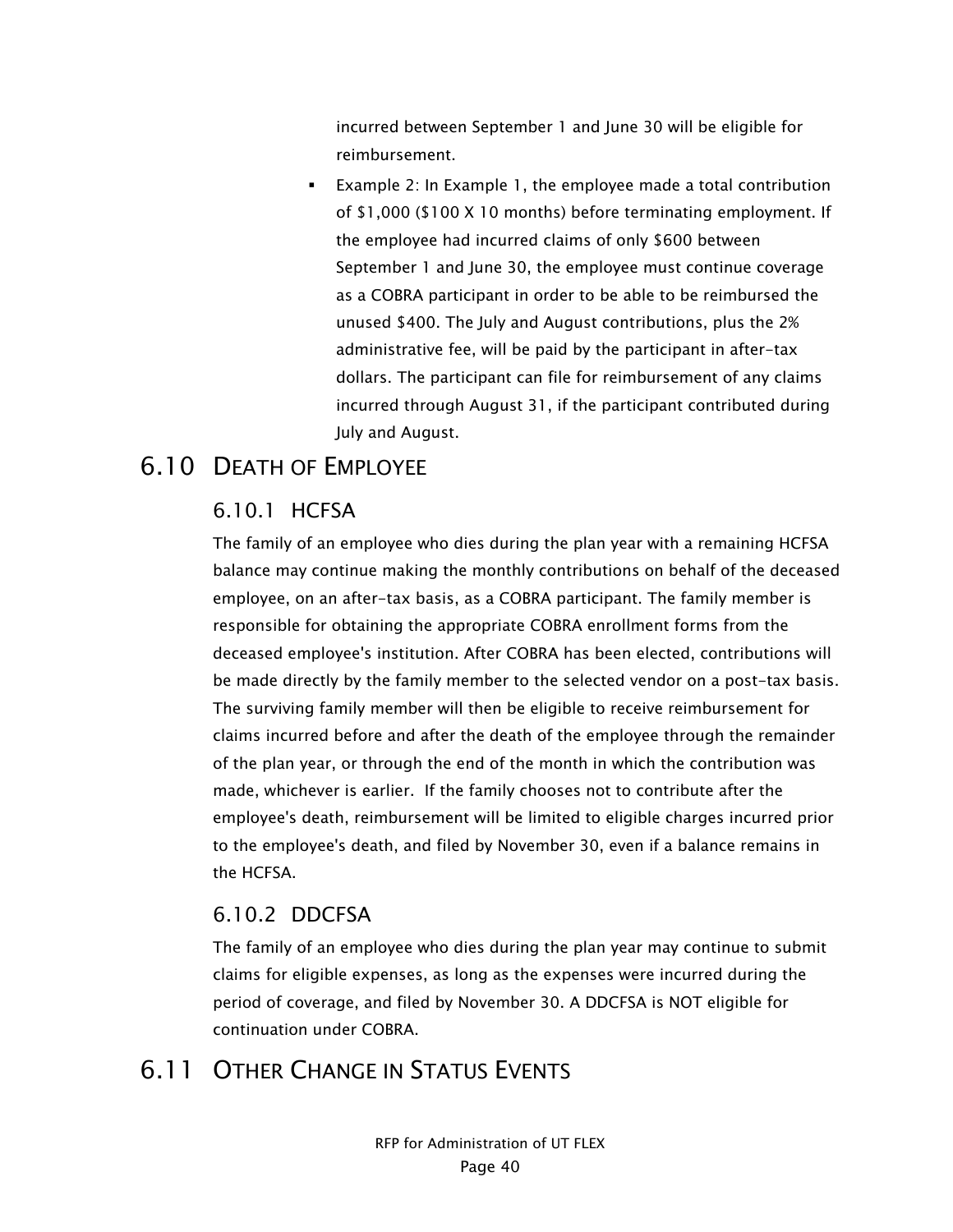## 6.11.1 Additional Change in Status Events

The following additional Change in Status events also may result in the change or termination of a UT FLEX reimbursement account contribution election:

- Loss of dependent eligibility (e.g., divorce of spouse, death of spouse or child)
- Marriage of dependent child;
- Gain of coverage eligibility under other employer group plan;
- Receipt of a court order, decree or judgment;
- Gain eligibility for Medicare or Medicaid; or
- Significant change in cost.

Changes to an account based upon a Change in Status must be consistent with the type of status change. For example, if a dependent's coverage is cancelled, the change cannot result in an increase in the employee's contribution.

#### 6.11.2 HEART Act

Effective September 1, 2010, UT FLEX plans will comply with the HEART ACT

 Allows employees who have been called to active duty to withdraw their unused account balances.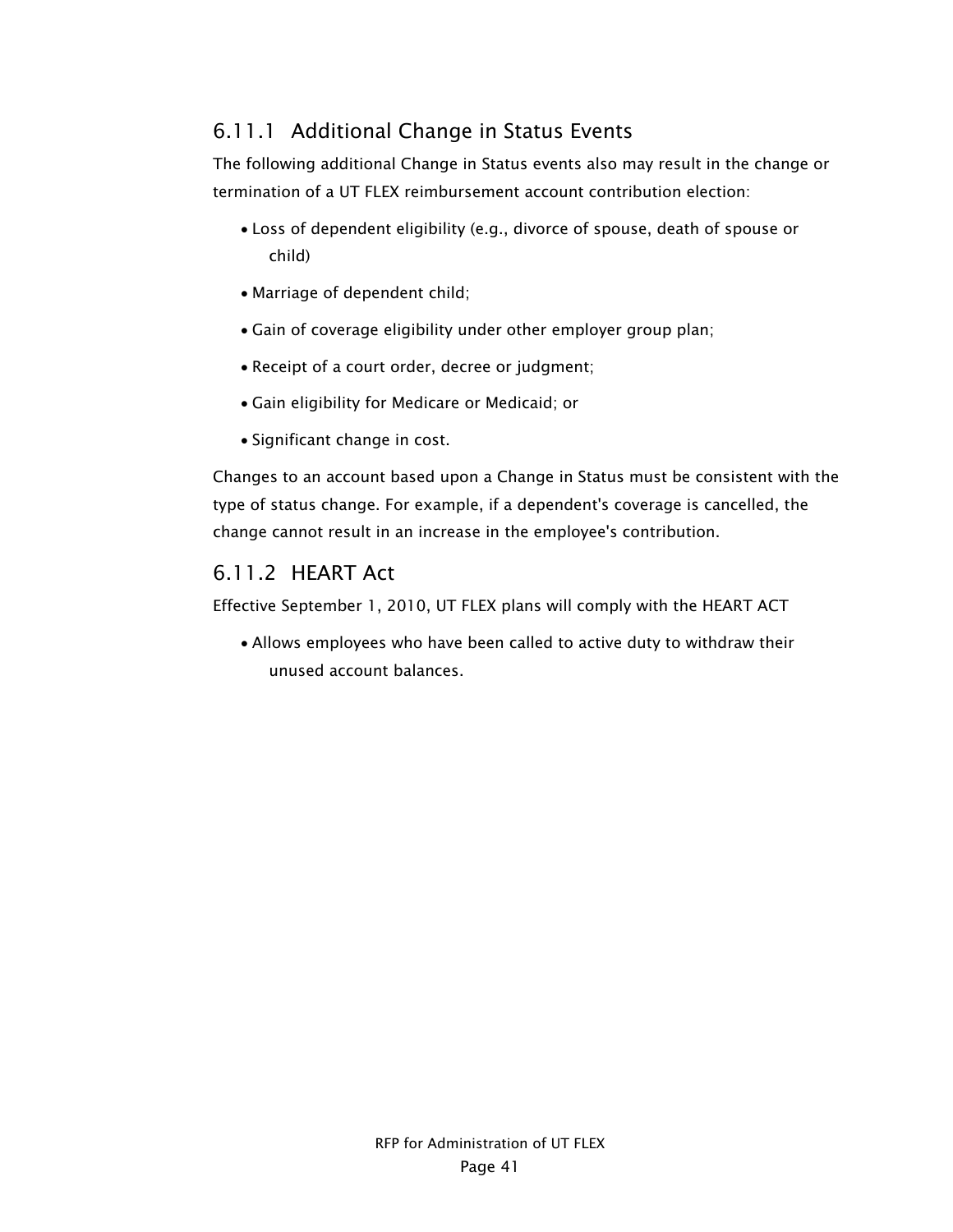# 7.0 OPERATIONAL SPECIFICATIONS

This Section describes operational specifications including administrative requirements and functions, data processing interface requirements, and the statistical reporting requirements as mandated by the System. The vendor shall administer the Plan in a manner consistent with all applicable laws and regulations, as well as requirements set forth in this RFP by the System. The vendor shall include the cost of the requirements described in this article in the proposed price for administering the FSA plans.

## 7.1 ADMINISTRATIVE REQUIREMENTS

The vendor shall provide all services associated with the administration of the plan including, but not limited to, the following:

a) The establishment and staffing for adequate customer service personnel to handle the plan's specific benefit questions, claims administration, resolution of complaints, and program or claim clarification. The vendor's customer service hours must be, at a minimum, Monday through Friday from 8:00 a.m. to 5:00 p.m., Central Time.

b) The vendor shall designate vendor customer service representatives as contacts for System staff. The vendor warrants and represents that it will adequately train additional team members as needed to support the System's requirements. The vendor must accept oral verification of a System participant's coverage by an authorized representative of the System or verify the participant's coverage through an online system and subsequently update coverage in the responding vendor's system prior to receipt of the System's weekly/monthly enrollment information.

c) The vendor shall dedicate additional staff members, as needed, to update UT System related records and accounts and to provide additional help for the vendor client service team during and following the System Annual Enrollment period including the 2010 Annual Enrollment period, which is prior to the September 1, 2010 contract effective date.

d) Customer Service call centers must be located within the United States, preferably in the state of Texas. No out-of-country call centers shall be allowed. The establishment of toll free lines (telephone and facsimile) and appropriate customer service staff must be adequate at a minimum to maintain the following standards: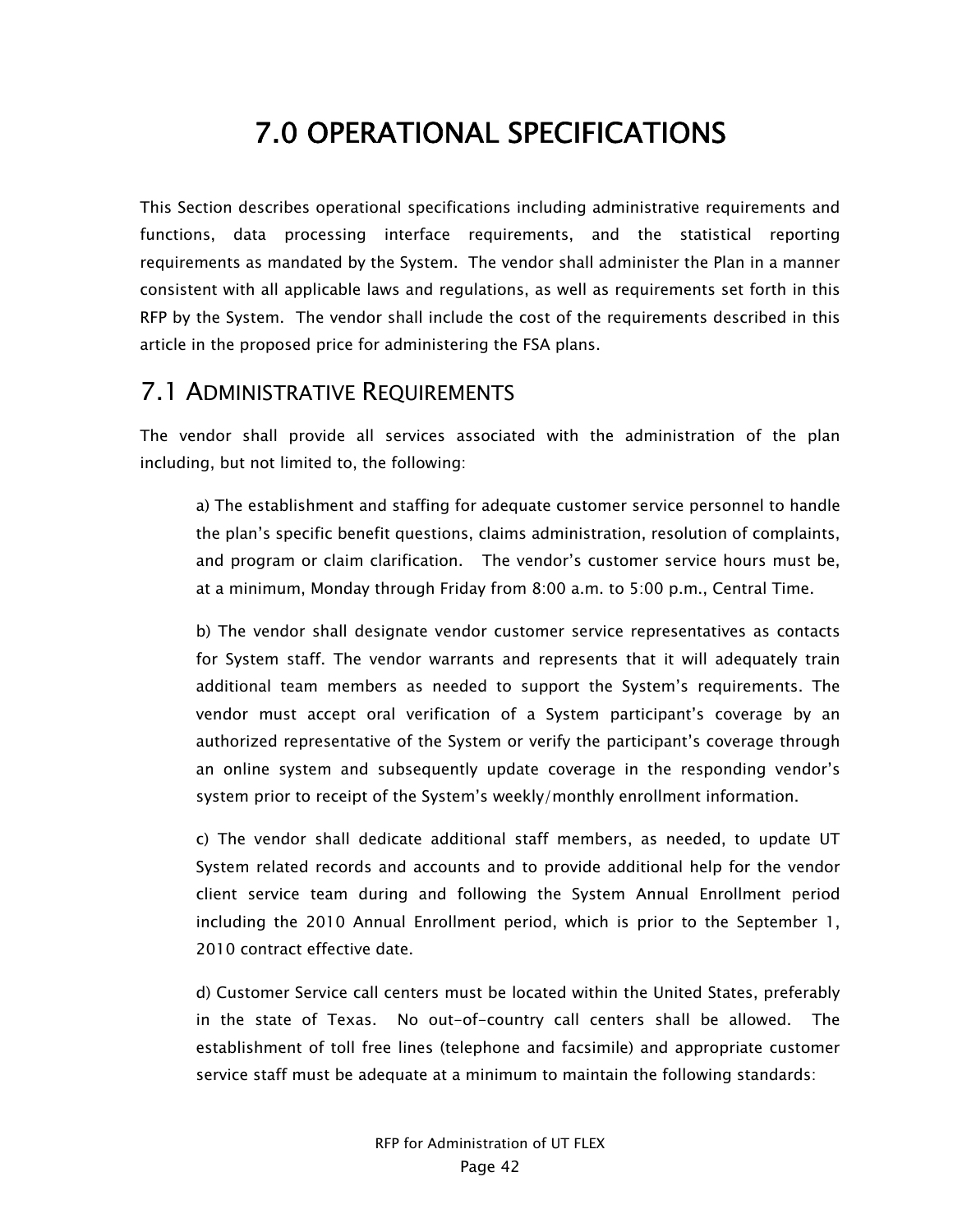- 1. Average abandonment rate of 5% or less; and
- 2. Average time to answer of 30 seconds or less.

e) The vendor must make available to System staff the ability to listen to and monitor calls to and from the vendor call center(s).

f) The vendor shall process and administer all required FSA claims incurred on or after September 1, 2010, and throughout the term of the Contract.

General requirements for claims processing include the following:

- 1. Using System enrollment records, the vendor shall create and maintain participation records to be used for the processing of claims and other administrative functions for the FSA plans. System enrollment records, however, shall control in the event of a conflict.
- 2. The vendor shall review claims for eligibility based on coverage dates per individual. Vendor is responsible for handling coverage dates that may start and stop a few times during one fiscal year, only paying claims during an individual's employment. The vendor must be able to distinguish different coverage dates even for the two account types. These might not always be the same. Any ineligible claims inadvertently paid by the vendor shall be the sole responsibility of the vendor to recapture.
- 3. The vendor shall process claims submitted by FSA plan participants. Each claim payment must include an Explanation of Benefits (EOB) for all applicable claims. The vendor must submit all claim forms and sample EOBs as an attachment to the Proposal for the System's review and approval.
- 4. An average of 95% of System FSA plan claims filed by participants must be processed within five (5) business days from date of receipt of complete information of submission to the vendor unless additional information and/or investigation is required.

g) In the event the vendor issues excess payments or payments for ineligible claims or participants, it will:

- Take all steps necessary to recover the overpayment, including in rare situations, the recoupment (offset) from participants subsequent claim payments;
- Assume 100% liability for incorrect payments which result from policy or system errors attributable to the vendor in whole or in part, including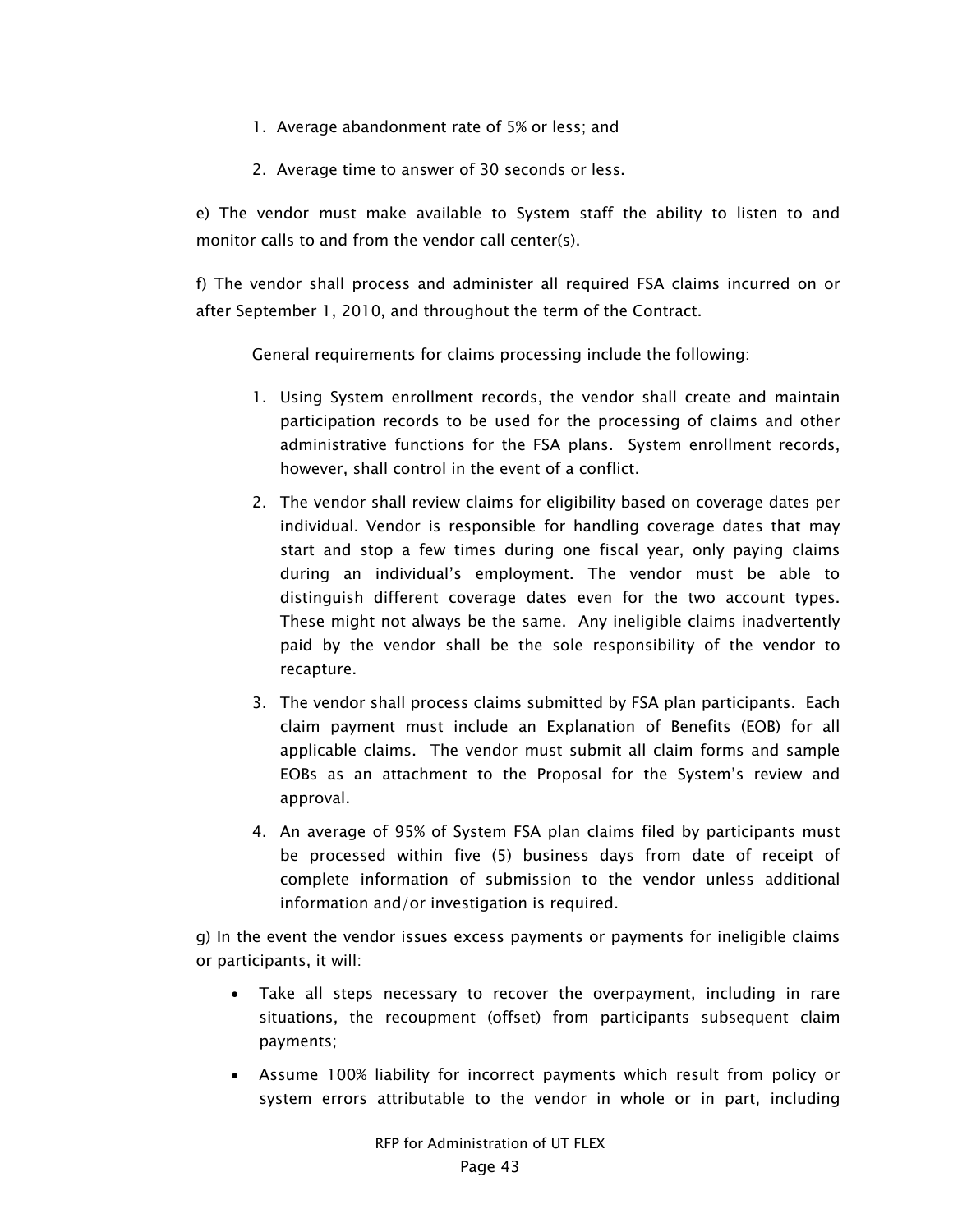payments made for any covered services to a former HCFSA or DDCFSA participant reported by the System as no longer a plan participant, if the vendor receives such notification at least two (2) full business days prior to the date of such claim payment; and

 Refrain from initiating litigation to recover such overpayment unless authorized by the System.

h) The vendor must provide an Account Executive Team and/or make staffing adjustments, as required by and acceptable to the System. This Account Executive Team must be established on or before March 1, 2010, and be available Monday through Friday from 8:00 a.m. to 5:00 p.m., Central Time, excluding national holidays.

i) The vendor will provide a minimum of one (1) per year face-to-face Account Executive review to the System on the utilization and performance of the FSA plans. The System also may require quarterly and other additional meetings (face-to-face or telephone conference), when necessary. The reviews should include cost saving recommendations and required implementation.

j) The System strongly believes that the account service relationship is the critical link in developing and maintaining a strong partnership dedicated towards the achievement of plan objectives. As such, the vendor must be committed to provide the System with service attention that is at the highest levels in the industry, and fully consistent with expectations. The vendor and the System shall define the criteria for measurement and evaluation of service performance.

k) The vendor is required to notify the Director of the Office of Employee Benefits in writing prior to any anticipated major change to the organization that may likely impact the FSA plans.

l) The vendor shall notify the System prior to implementing material changes in policies, business, and key personnel on the System account management team.

m) The vendor shall provide general administrative support that complies with all applicable legal and actuarial standards to assist the System in the operation of the FSA plans.

1. The vendor shall provide the System with priority positioning for delivery of ad hoc system service requests and/or issue resolutions. No later than March 1, 2010, the vendor shall designate a Technical Consultant ("TC") to lead the management of all technical issues including, but not limited to, system service requests. The TC shall ensure that all System information system requests and issues are thoroughly analyzed and given priority positioning to ensure speedy resolution. The vendor shall provide competent, focused attention to the System's system request/issue. The vendor shall use its best effort to implement all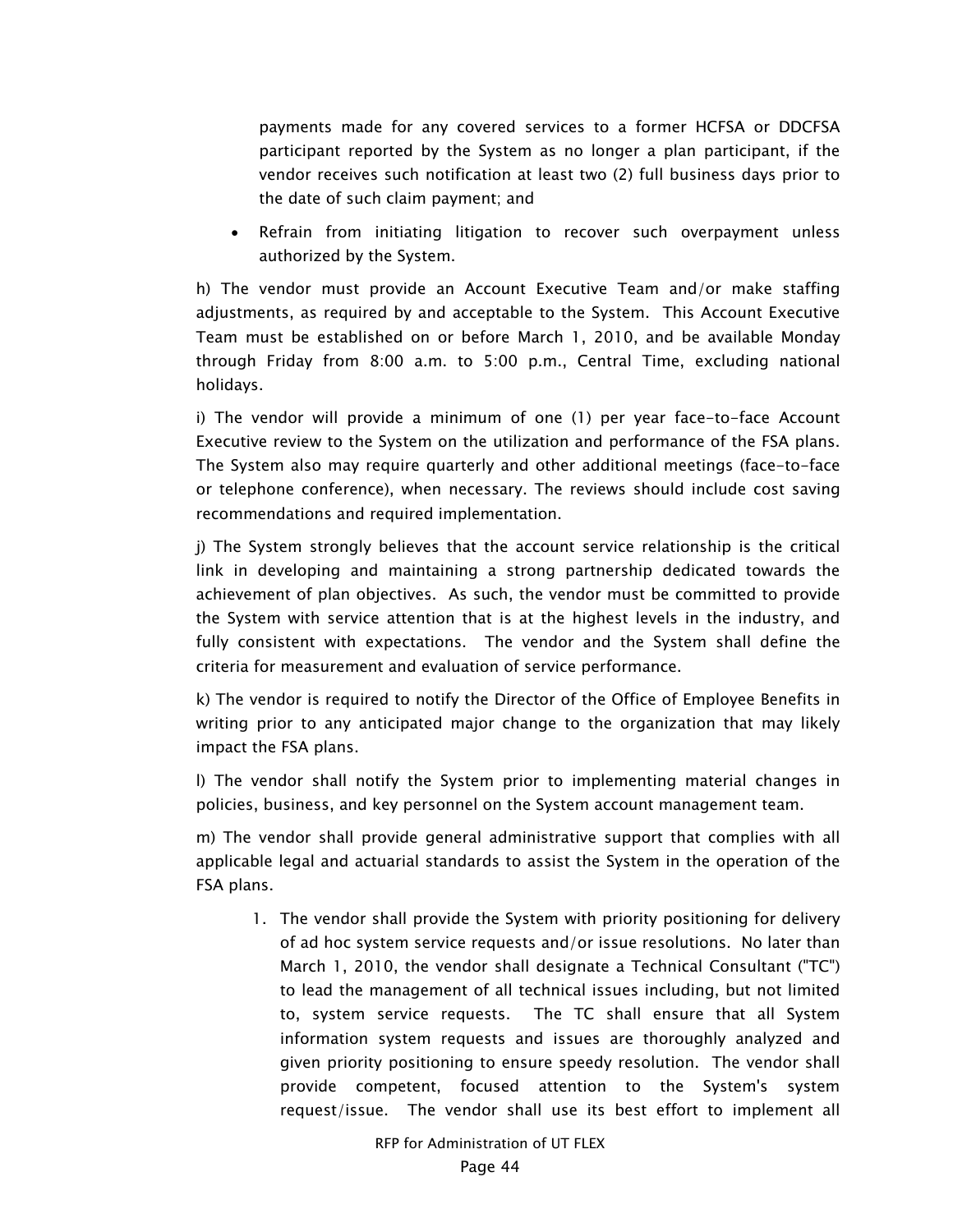System information system requests and correct all System information system issues within thirty (30) days from receipt of the System's written notification to the vendor of the request/issue. The System shall fully supply any/all information reasonably necessary for the vendor to complete the requested services as outlined herein. If a thirty (30) day resolution is not reasonably possible, the vendor shall provide the System with a written plan for implementation and timeline for resolution within five (5) days from receipt of written notification as noted above.

An example of a System issue is, but is not limited to:

If the vendor upgrades their entire software system mid-year, we expect to receive notice and a few "test" files to ensure that the data we are receiving has not changed due to the vendor system updates.

2. The vendor shall provide legal and technical assistance as it relates to the operation and administration of the FSA plans.

## 7.2 DATA PROCESSING INTERFACE REQUIREMENTS

Each institution of the System self-administers its eligibility. The System's sixteen (16) institutions do not use the same payroll system; approximately nine (9) different systems are used. System institutions transmit eligibility data to the System, and the System in turn transmits the appropriate data to the plan vendor. Often there is some delay between the effective date of coverage and notification of eligibility.

To accommodate the variation in institutional eligibility administration and payroll systems, the System has developed a standardized method for receiving and transmitting eligibility information. The selected vendor will be required to accept encrypted eligibility data via Secure File Transfer Protocol (SFTP) over the Internet. Currently, full replacement and partial replacement eligibility files are being transmitted by the System to plan administrators. The selected vendor is required to receive at least two (2) partial files per week and a full file dataset at least once per month for reconciliation against the responding vendor's eligibility files.

#### 7.2.1 Enrollment Transmission

Currently, vendors receive eligibility datasets via SFTP over the Internet. The data is encrypted using Pretty Good Privacy (PGP) public key encryption. The System requires that all datasets must be PGP encrypted and transmitted using Secure FTP (SFTP). The vendor must state in its proposal that the vendor agrees to use PGP encryption and SFTP.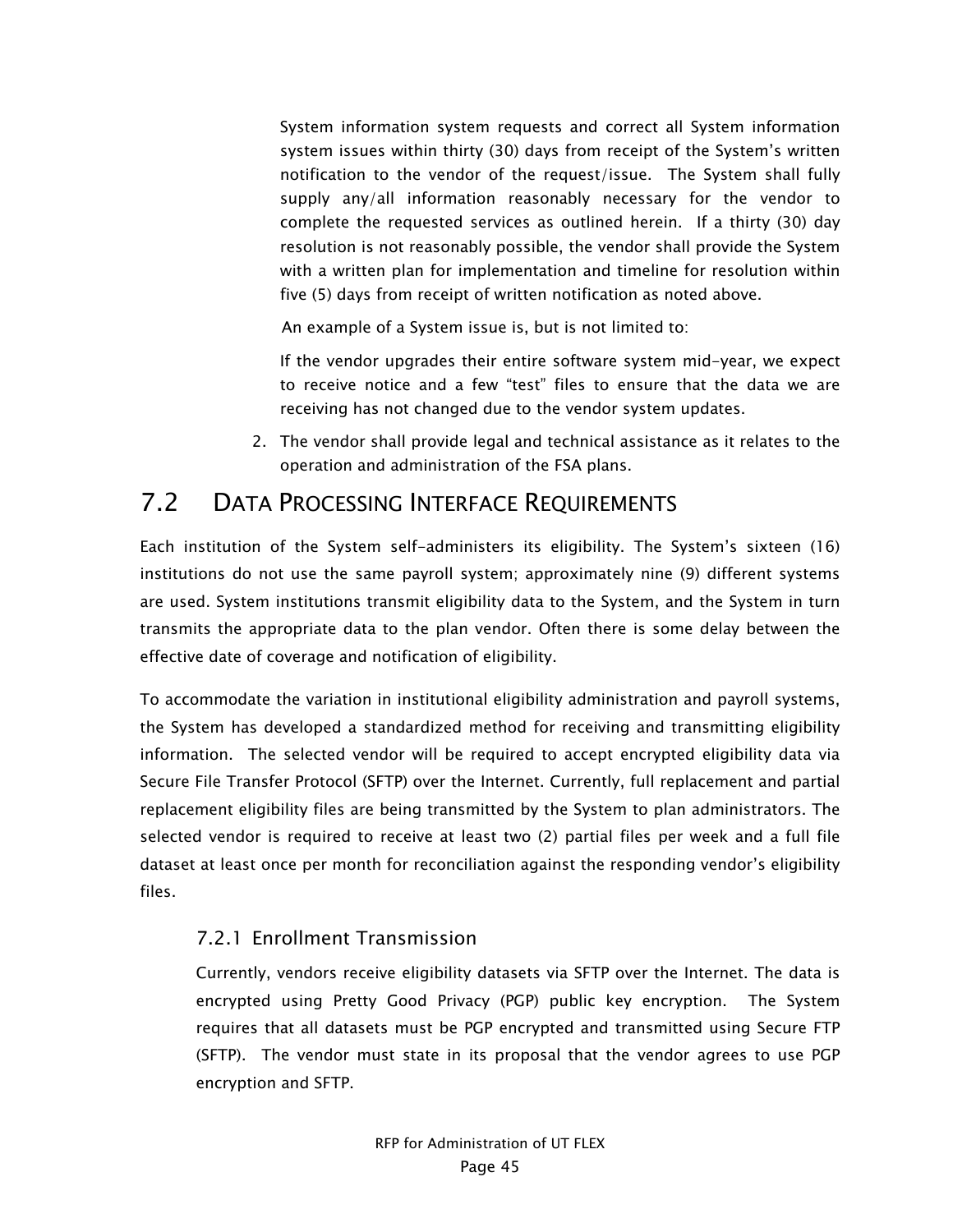#### 7.2.2 The Eligibility Database

Each institution's eligibility data is transmitted to the System and used to update an eligibility database maintained by the System. The database maintained by the System is directly updated by enrollees during the Annual Enrollment Period using the System My UT Benefits online enrollment system. During the July 2009 Annual Enrollment, 47% of all employees/retired employees ( $\sim$ 48,400) used the My UT Benefits online system on the Web. Nearly 100% of all employees/retired employees who made elections used My UT Benefits. This enrollment system provides the advantage of having most new enrollment data available before September 1, the beginning of each new plan year.

#### 7.2.3 The Eligibility Dataset

The System's database provides the information for the System to generate datasets specific to the FSA plans. The selected FSA plan vendor will be required to receive at least two datasets per week. The weekly datasets usually include new enrollment and records for participants who have had adjustments made to their accounts. Once per month a full dataset from each of our institutions, including all current participants, will be sent to the selected vendor. These run along with the institution's payroll schedule.

Each year during the second half of August and the majority of September, larger than normal datasets can be expected due to updates related to annual enrollment and the start of the new plan year..

The vendor must state in its proposal that the vendor agrees to use the dataset layouts found in Appendix B, Section B-1, or ASC X12H 834 format. If unable to comply with the requirement, the vendor may submit a rationale to use another applicable ANSI X12 transaction set.

## 7.2.4 Requirements for the Payment of Administrative Fees Using the Detailed Billing File

The System will produce a "detailed billing file" by the fifteenth (15th) day of the month for the flex contributions acknowledged for the prior month (billing month). . The number of participants used in calculating the Administrative Fee will be determined as those participants who make a contribution toward the fulfillment of their Annual Election amount for the billing month in question. The detailed billing file will be transmitted via SFTP over the Internet to a secure FTP server, and an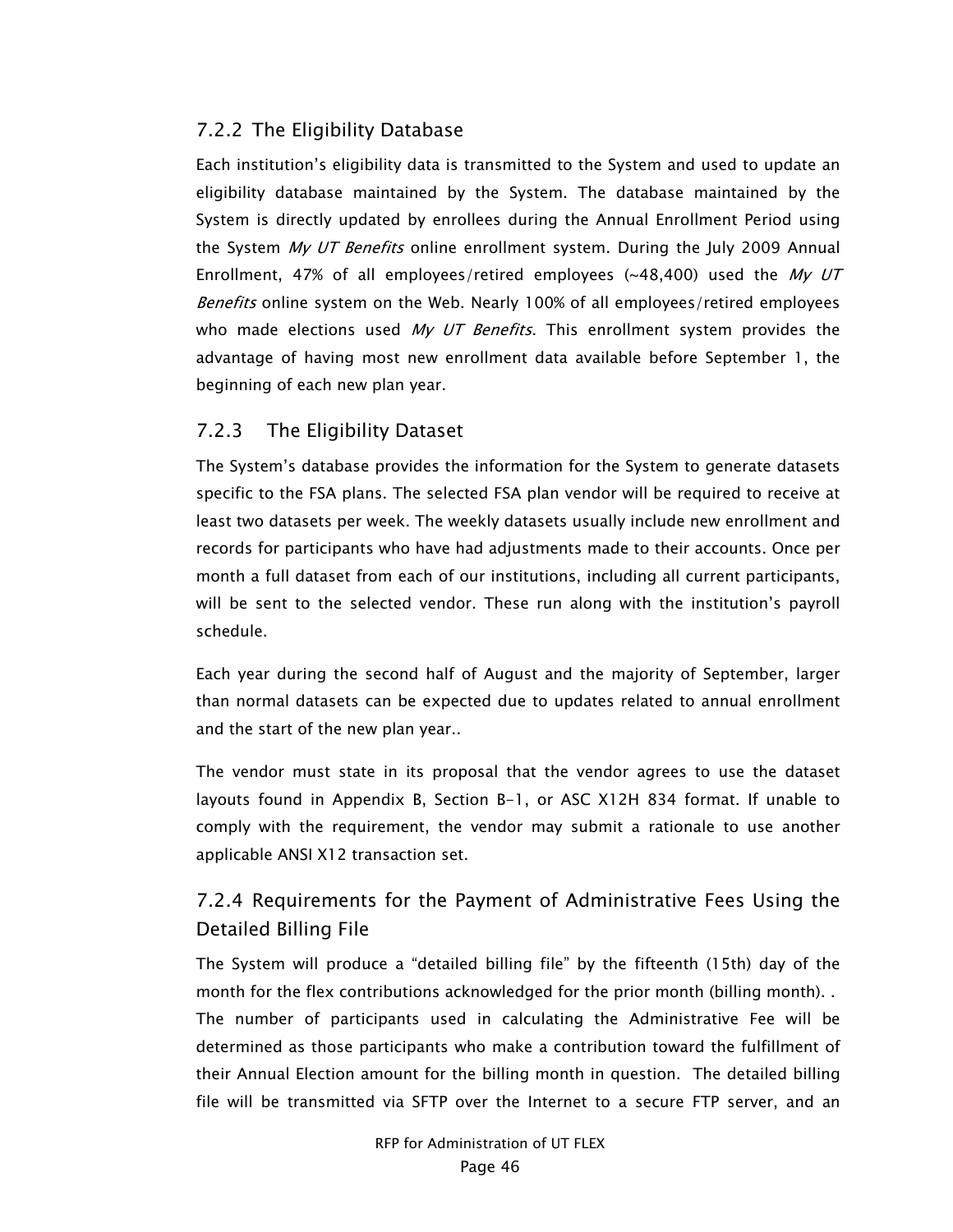automated-mail will be sent to the appropriate contacts notifying them of the file's transmission and the calculated Administrative Fee total.

#### 7.2.5 Secure File Transfer Protocol (SFTP) Over the Internet

During the past decade, the use of FTP over the Internet greatly increased the speed and accuracy of eligibility data transmission. During the last few years, because of heightened concerns for security of data containing sensitive information, new security requirements mandate that SFTP be used to access System servers.

Datasets sent via SFTP are transmitted by institutions directly to the System as often as desired. Institutions can also make real time updates to the System eligibility database and can transmit either a full replacement file or a partial replacement file as needed. Some institutions only update their payroll files shortly before payroll; therefore, they only transmit eligibility data twice a month. However, other institutions update their data more often. Eligibility data will be sent to the selected vendor at least two times each week and be available to the vendor by 6 AM Central Time.

A responding vendor's ability to use SFTP over the Internet at least two times per week and work with the System's dataset will be important considerations in the System's evaluation of the proposals.

## 7.2.6 Web User Access Authentication via Security Assertion Markup Language (SAML)

A responding vendor's current ability or willingness to accept Security Assertion Markup Language (SAML) (v1.1 or newer) within three months of the first day of the first Plan Year as a term of the contract is strongly preferred.

SAML is a standards-based, single sign-on, authentication method under which a vendor's System-specific website allows one of System's 16 Identity Providers (IdPs) to authenticate a user and assert authentication.

Using SAML at login to a vendor's System-specific website, each System institution will act as IdP and will determine whether the user has authenticated properly using local credentials. If the user authenticates correctly, System will redirect the user's browser and pass a SAML assertion to the vendor site in question. The vendor site will consume the SAML assertion in order to grant access.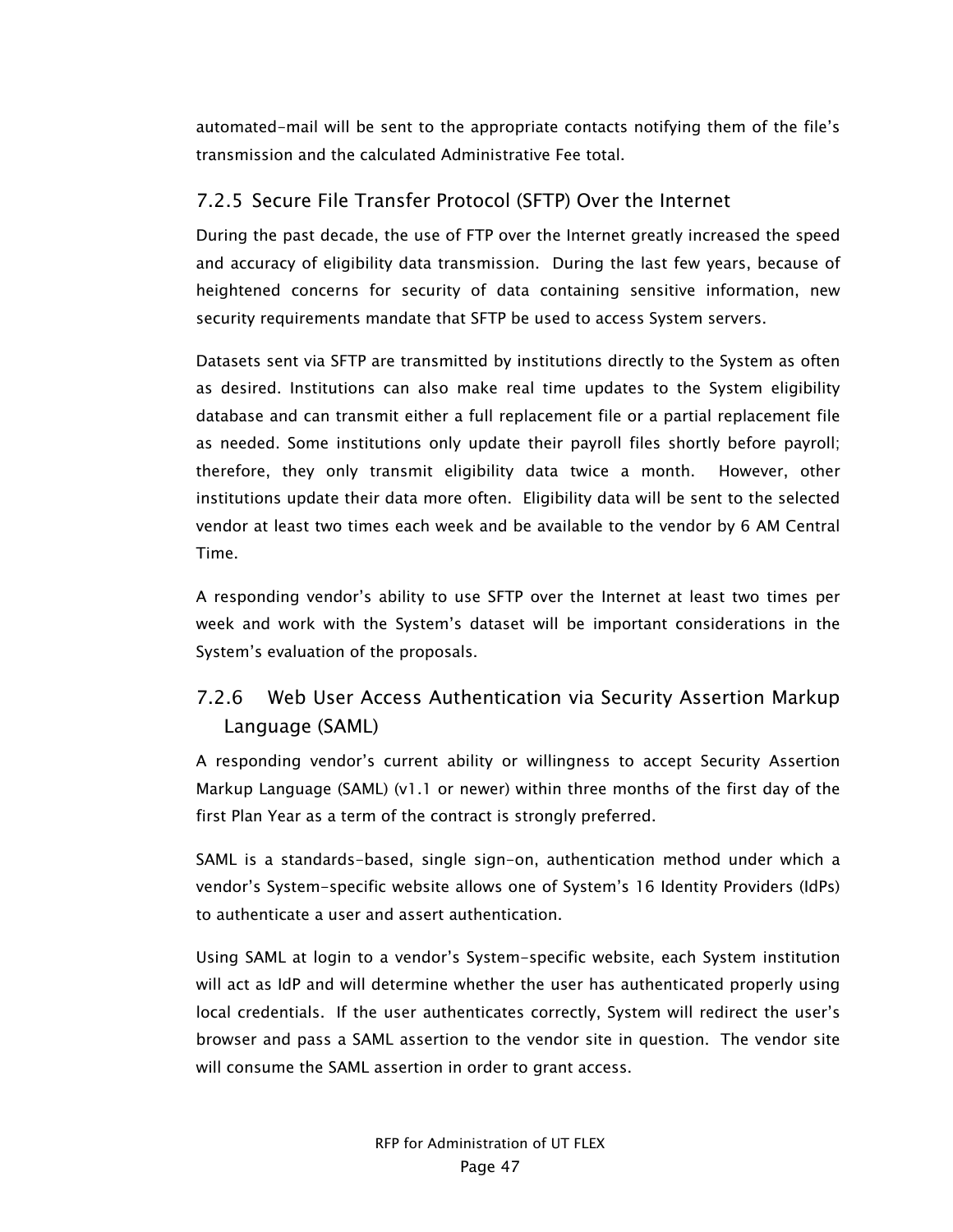The vendor would agree to host a SAML Discovery Service on the vendor's Systemspecific website and subsequently accept the IdP's assertion that identifies the individual using System's Benefits Identification (BID) number, which is included as an attribute in the SAML assertion. Each Member has a unique BID, and the Members' BIDs will be regularly communicated to the vendor via eligibility dataset.

Only authentication will be handled via SAML. Authorization to access specific information, for example, restricting a user's ability to view member specific data for only the authenticated user, will still need to be handled by the vendor Web site.

A vendor who is currently unable to comply with SAML, but will commit contractually to be able to do so within three months of the first day of the First Plan Year that the contract takes effect, should include a statement in the proposal of its ability to support authentication via proxy until such time as it is able to comply with SAML.

If a responding vendor's System-specific Web site is unable or unwilling to comply with SAML (v1.1 or newer), the responding vendor proposal should include a statement of ability to support authentication via proxy.

#### 7.2.7 Requirements to Facilitate Emergency Updates

On occasion, System institutions may need to make emergency updates to the coverage of their plan participants. (Emergency updates are updates to eligibility or coverage on the vendor's eligibility system made through a means other than the eligibility dataset.) The System has implemented a "controlled emergency update email process" through which the institution representative can submit the emergency update request.

The emergency update system can be configured to send the email update request to the System FSA plan vendor or to a System Control Clerk to facilitate these updates. The vendor can either provide a secured web page for the Control Clerk to update eligibility on the Vendor's system or the Vendor can receive the emails from the institutions. The institutions must update the OEB eligibility database prior to sending an emergency update request to either the System or to the responding vendor. The eligibility system verifies the coverage prior to sending an emergency update e-mail which is always sent from our controlled e-mail account.

The responding vendor may choose up to five (5) recipients for emergency update emails. Confirmation of emergency update to the responding vendor's database is required within four (4) business hours of receipt.

> RFP for Administration of UT FLEX Page 48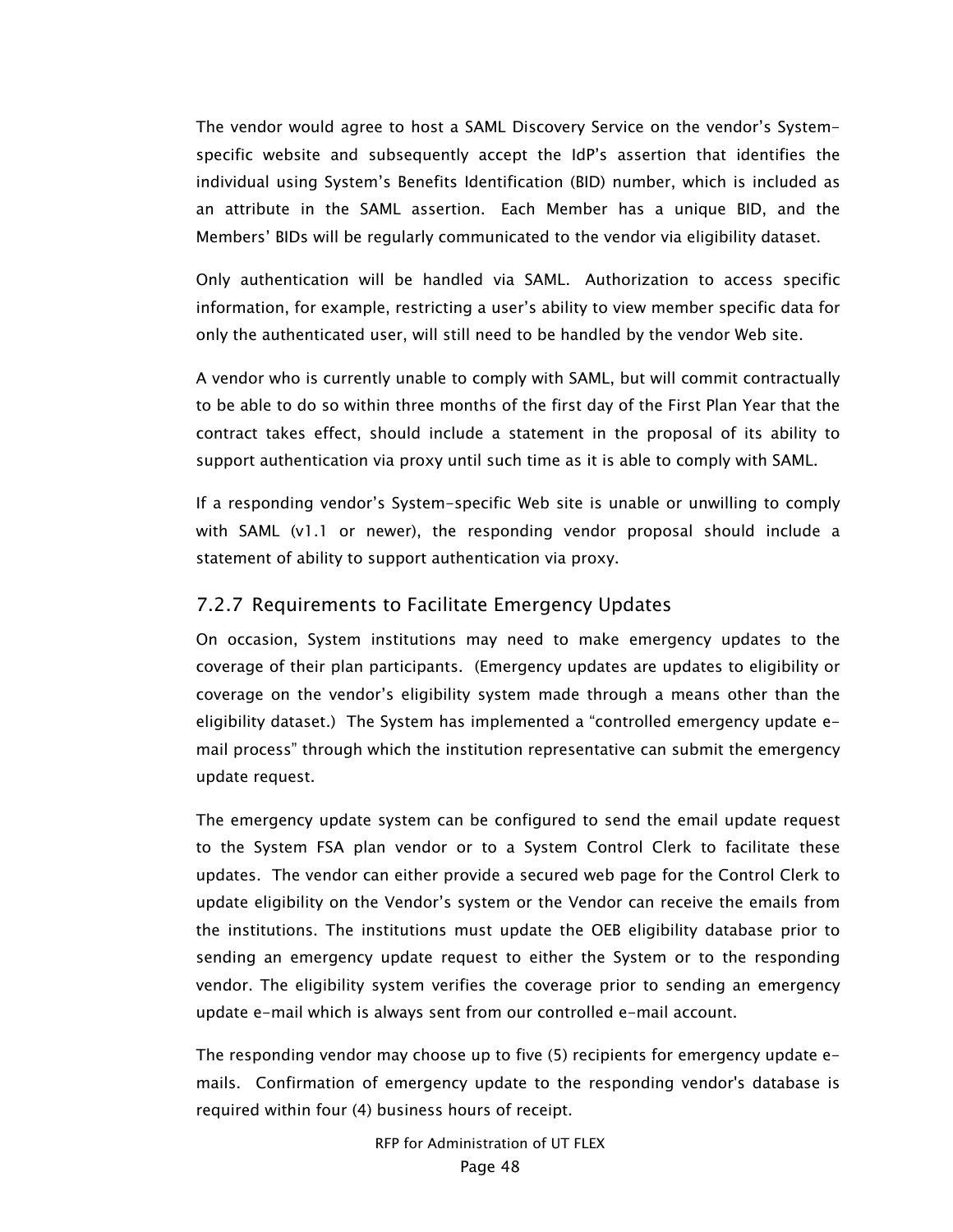As an alternative to receiving e-mail for emergency updates, the responding vendor may provide an access-controlled software interface through which the System can update the responding vendor's eligibility database. The preferred method for this option is an Internet interface accessible via a web.

#### 7.2.8 UT FLEX Claim Data Transmission

The System requires a daily transmission of the detailed information supporting claim disbursements initiated for settlement at the financial institution. In addition, the System requires a transmission of the detailed information supporting the settlement of debit card transactions at the financial institution. The dataset layout for the claim information can be found in Appendix B, Section B-2.

## 7.3 REPORTING AND INFORMATION SHARING

The System retains an independent consulting actuary on insurance matters. The consulting actuary assists and advises System staff on benefit plan design, proposal review, and administrative cost analysis. System staff or the consulting actuary may, from time to time, request that the vendor provide additional information specific to the FSA plans. The vendor must cooperate with and act in good faith in working with the consulting actuary and must be prepared to respond to these requests promptly. Regarding actuarial requests, or for other FSA plan purposes, the System may request on an ad hoc basis that the vendor prepare customized reports. Such reports must be provided in a timely manner at no additional cost to the System.

The vendor should be able to periodically provide the utilization and cost information to the System.

Additionally, routine vendor reporting is required to support the System's ability to proactively monitor trends and to identify/address variances on targeted vendor Performance Guarantees and customer service standards. The reporting timelines and formats shall be specified by the System. Some formats shall include a column indicating a performance standard for the item being reported, which shall be utilized by the System as a benchmark to monitor compliance and to analyze the reported statistics. See Appendix G for further details.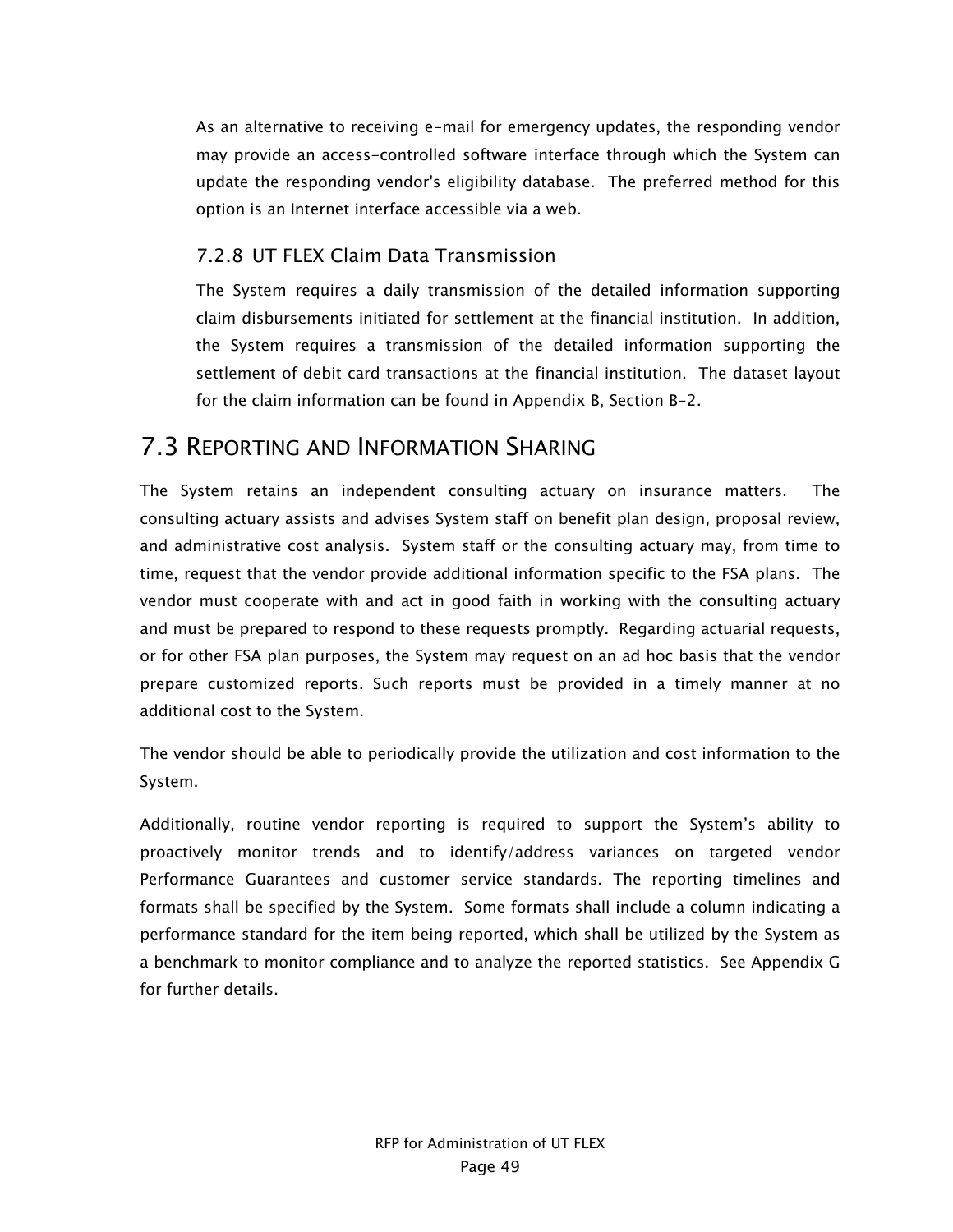# 8.0 COMMUNICATION REQUIREMENTS

This section describes applicable communication requirements. The vendor may recover the cost of the services described in this section only by making provision for such cost in the proposed administrative fee.

## 8.1 GENERAL INFORMATION

The vendor is required to communicate the plan to participants and potential participants, institution Benefits Coordinators and the System staff. Communications to System FSA plan participants must be clear and understandable, using terminology specified by the System that is familiar to participants and approved by the System prior to dissemination. All printed material must be available electronically. Communication materials must meet ADA requirements for accessibility.

Communication materials include, but are not limited to:

- Participant brochures, benefits books and newsletters
- System-specific FSA plan Web site
- Presentations to institution Benefits Staff and participants
- Scripted responses used by customer service representatives
- Advertising materials in association with System FSA plan enrollment
- Claim forms, letters or explanation of benefits/payments, requests for receipts **letters**
- News releases including contract signing announcement
- Participant welcome packets
- Token giveaways for enrollment fairs and events

Communication materials designed for System FSA plan participants cannot, and the vendor represents and warrants that it shall not, advertise or promote coverage, products or materials, other than those relating to the vendor's administration of the System FSA plans.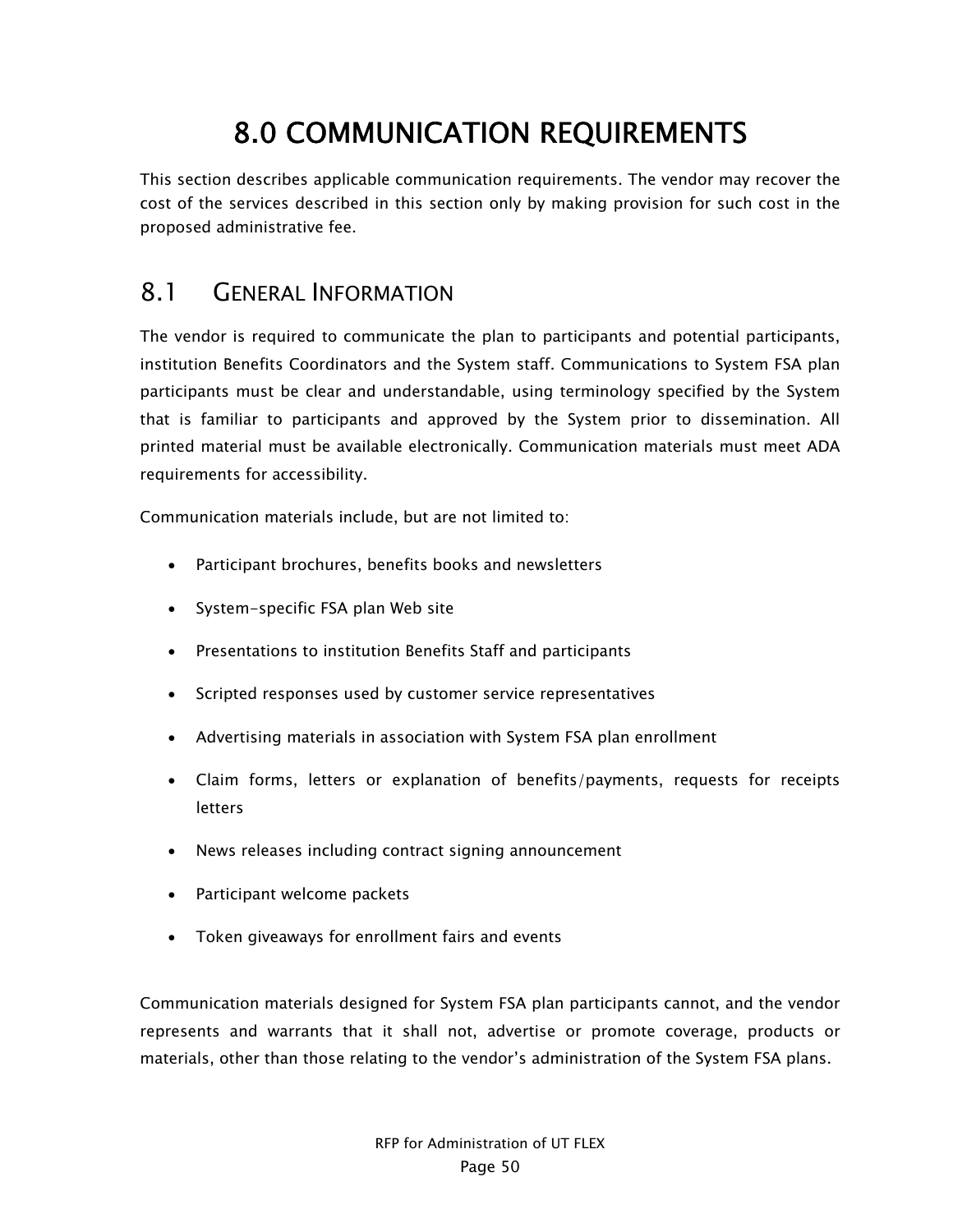Respondents to this RFP shall include samples of communication materials, including the benefits books, consumer targeted educational materials (in both print and electronic format), and the format of the UT System specific Web site.

## 8.2 REQUIRED SERVICES FOR WEB SITE AND PRINTED MATERIAL

The vendor must communicate plan information to all System institutions after it has been approved by the System's Office of Employee Benefits (OEB). Annual Enrollment information must be promptly provided to all benefits-eligible employees as required in this RFP. All communications are intended to educate potential enrollees, as well as current participants. In communicating plan information, the vendor will be required to print and disseminate information in written, electronic, and oral forms to reasonably accommodate all participants; however, it is preferred that electronic communication be used whenever reasonably possible.

Electronic draft copies (on disk or CD) of the proposed FY 2010-2011 printed materials, plan participants' handbook (if applicable), and advertising (newspaper ads, radio scripts, television ads, etc.) must be submitted as part of the proposal. All materials relating to the plan must be approved by the System prior to dissemination to institutions and/or their employees.

## 8.3 ANNUAL ENROLLMENT

The following requirements apply to all Annual Enrollment materials including plan booklets:

#### 8.3.1 Customer Service Information

The material must contain the customer service phone number, hours of operation, a description of the process for filing claims and the appeal process for claim denials, and the vendor's Web site address.

#### 8.3.2 Description of Benefits

The material must include a description of the FSA plans and the corresponding benefits of participating in System's FSA plans.

#### 8.3.3 Due Dates for Enrollment Materials

All educational and enrollment materials used for both Annual Enrollment and new employees must be distributed to all System institution Benefit Offices no later than June 1 of each plan year. All materials must be approved by the System before distribution to System institutions and employees.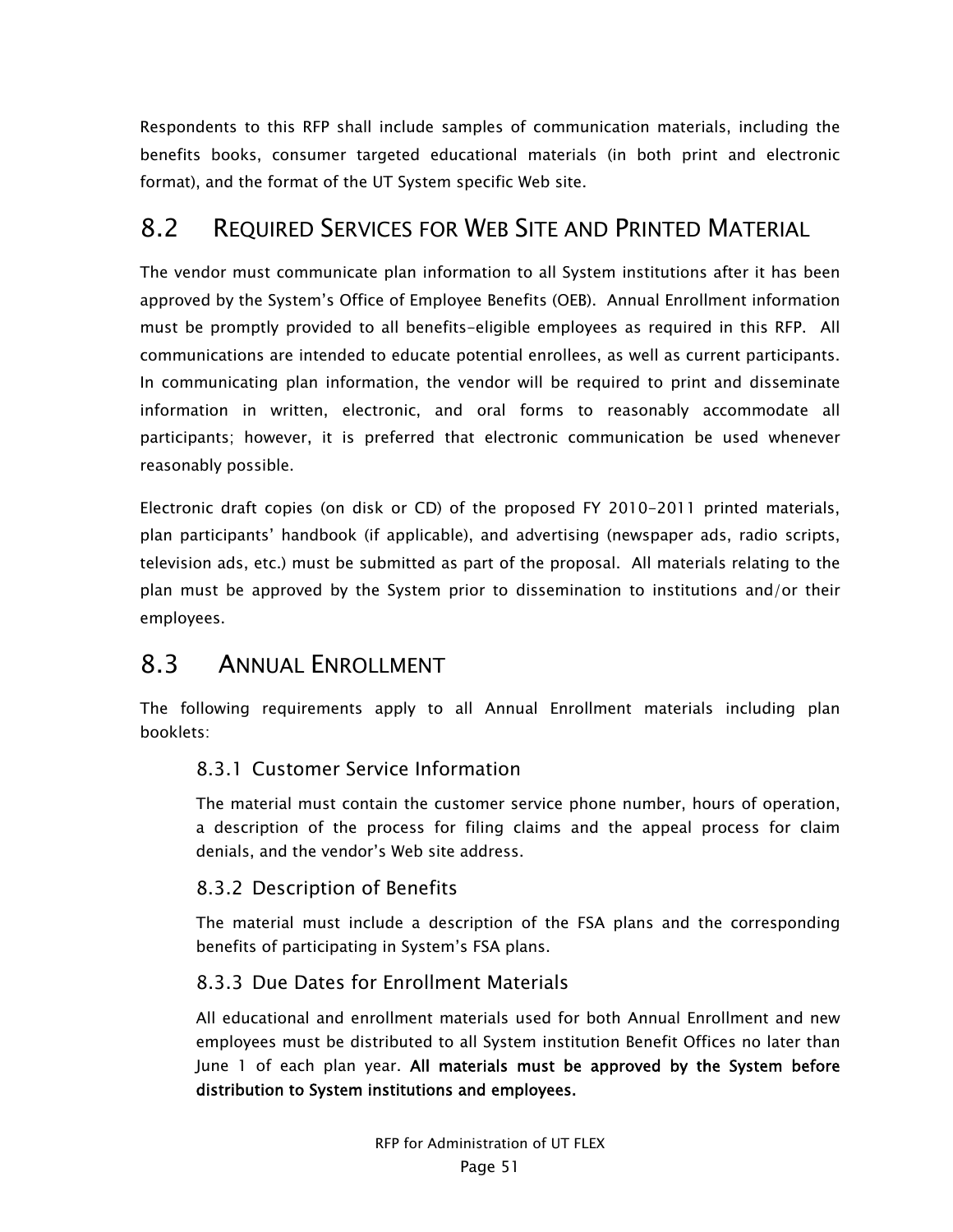## 8.3.4 Vendor Attendance at Annual Enrollment Meetings

The contracting vendor is required to attend key scheduled Annual Enrollment meetings at each System institution when requested by the institution Benefits Office at the vendor's own expense. Vendor participation at Annual Enrollment meetings will help educate employees about the FSA plans discussed in this RFP. If the contracting vendor is unable to attend all Annual Enrollment meetings being offered at a particular System institution, the institution will have the discretion to designate a particular meeting or meetings as high-priority and request vendor attendance specifically for the designated priority meeting(s).

#### 8.3.5 Customer Service during Annual Enrollment

The contracting vendor's dedicated Customer Service department is required to assist in answering questions regarding the FSA plans discussed in this RFP during the System Annual Enrollment period(s), including the July 2010 Annual Enrollment period. Education by the vendor Customer Service staff must be provided regardless of an employee's status as a current participant in the FSA plan. Customer service should be made available via phone, email, in writing, or in person.

# 8.4 UT SYSTEM-SPECIFIC WEB SITE

The vendor must establish a System-specific Web site in a specified format through which participants can easily access information regarding customer service toll-free numbers, claims and plan contacts and the System's FSA materials.

The vendor's System-specific Web site must be available to the System for testing no later than June 1, 2010. The final System-approved Web site for plan year 2010-2011 must be completed by June 21, 2010, and must include the System-approved enrollment materials. The System must approve new Web site additions or redesigns at least two weeks prior to any scheduled launch date.

Providing information to System employees is the Web site's primary goal. The System requires the selected vendor to meet the following requirements:

#### 8.4.1 Content Specifications

All content in the System-specific Web site must be approved by the System before it becomes available. The site must include:

- The plan brochure and summary as approved by the System;
- Customer service information, including phone numbers, mail and claim addresses, hours of operation, and guidelines for the complaint and appeals processes;
- Electronic form or e-mail address for customer complaints and questions. Response to e-mail complaints should have no more than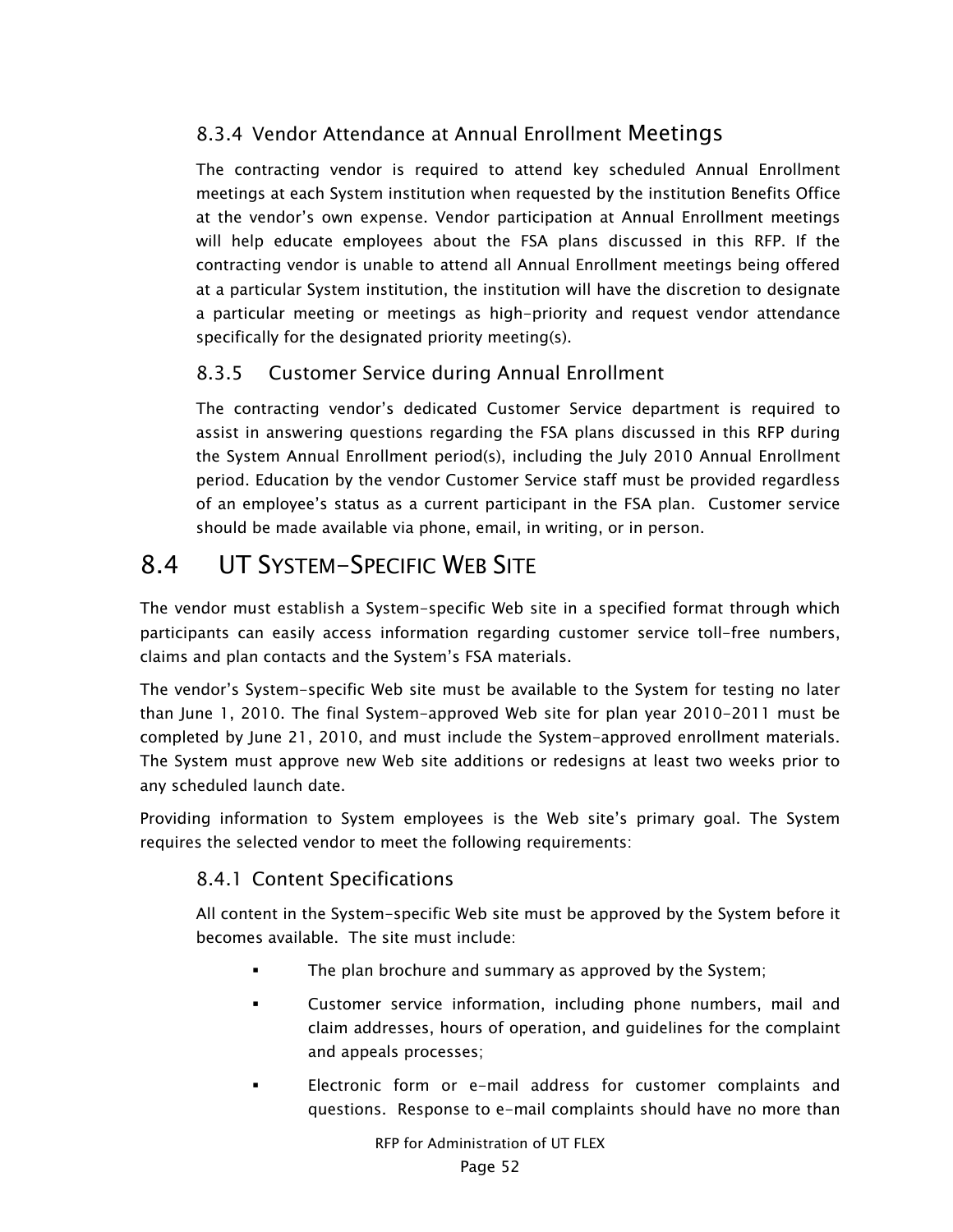a 48-hour turnaround time. A tracking system for complaints submitted online, similar to the tracking of telephone complaints, must be in place, to provide to the System;

- All necessary vendor forms (e.g., claim forms) for participants must be provided. If these forms are in PDF format, a link must be provided to download Adobe Acrobat Reader to enable participant viewing and printing;
- System's branding and a UT-specific welcome message that clearly shows it is a UT System-specific Web site;
- A link to the System's OEB Web site; and
- If the vendor provides a Web page which a participant may view specific information about himself/herself, the site must utilize secured protocol (https://) and may not use the participant's social security number as either the user identification or the password. The Benefits ID may be used as the user identification.

#### 8.4.2 Technical Specifications

The vendor's UT System-specific Web site must be accessible to as many participants as possible. Therefore, the following specifications must be met:

- The Web site content must be clearly visible and functional in Internet Explorer, Netscape and Foxfire browsers;
- The System participant should not have to enter their social security number at any time to access information on the Web site;
- The login information page must not allow the browser to store the information entered in the cache. The auto-complete feature must be turned off for every form;
- The font must be easy to read, no smaller than 10px;
- All forms and Adobe Portable Document Format (PDF) files must be accessible; and
- The Texas Department of Information Resources (DIR) has adopted rules pursuant to Chapter 2054 of the Texas Government Code, accessibility rules concerning how Texas institutions of higher education are to develop, procure, maintain and use Electronic and Information Resources (EIR) to provide access to individuals with disabilities. The rules include world wide websites within the definition of EIR.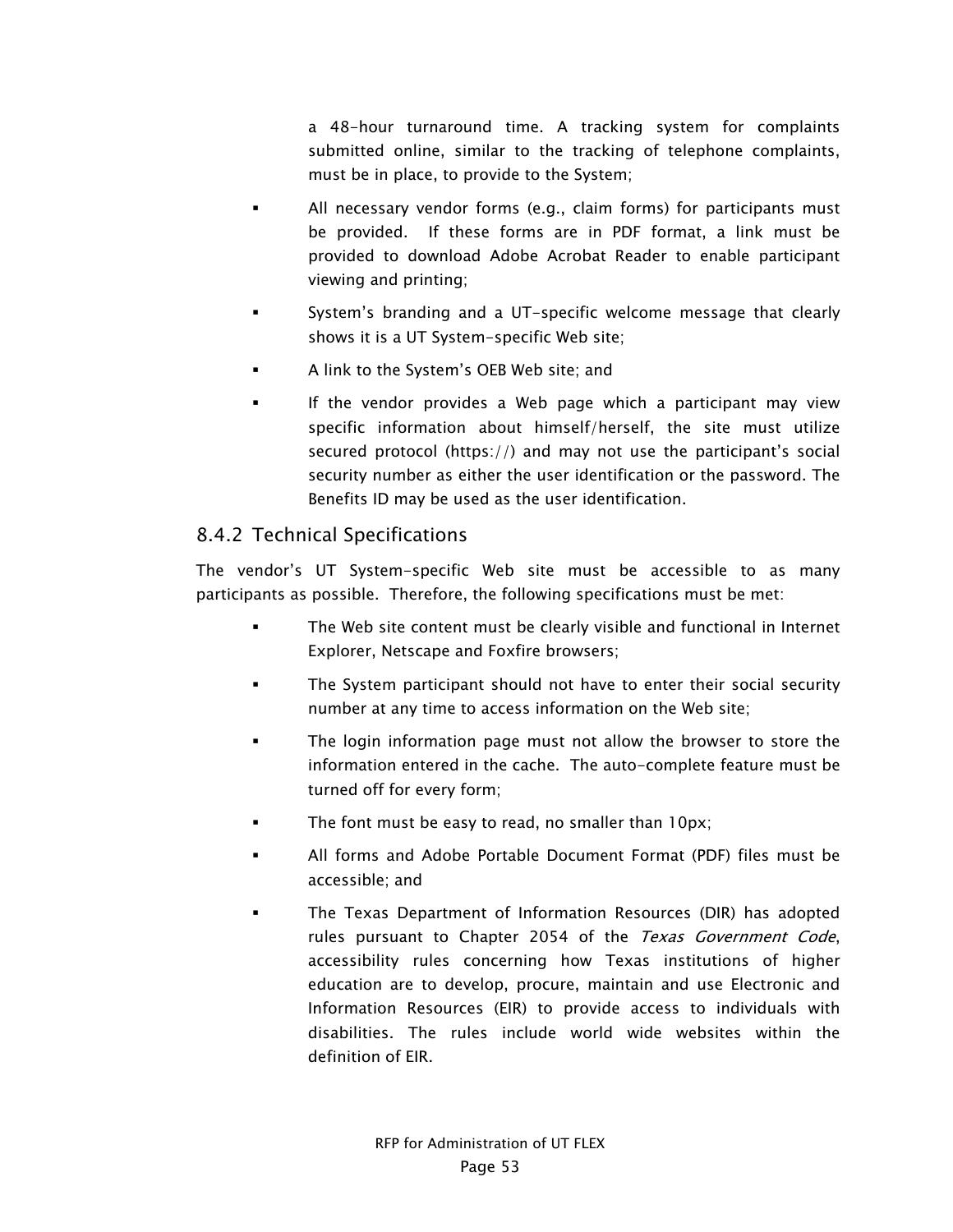- The vendor must warrant (EIR category warranty) that the website complies with the requirements set forth in Title 1, Rules §§ 206, 213.30 and 213.36 of the Texas Administrative Code (as authorized by Chapter 2054, Subchapter M of the Texas Government Code.) The proposal must provide that to the extent vendor becomes aware that the Web site does not satisfy the EIR Category Warranty, vendor will, at no cost to System, perform all necessary remediation to make the Web site satisfy the EIR Category Warranty.
	- Vendor is required to submit a completed Electronic and Information Technology (EIT) Procurement Checklist for Accessibility Compliance along with proposals (Appendix H). Proposals or bids without a completed checklist may be disqualified.
	- Vendor must authorize UT System to engage in product accessibility conformance testing prior to and after completion of purchase.
	- The name of a person and contact information for addressing accessibility questions and issues with the product must be provided.
	- Vendor must describe capacity to respond to and resolve any complaint regarding accessibility of products or services.

#### 8.4.3 Electronic and Information Resources (EIR) Warranty

System is required to acquire all EIRs in compliance with the legal requirements governing access to such EIRs by individuals with disabilities ("EIR Accessibility Requirements.") The EIR Accessibility Requirements applicable to the University are set forth in Chapter 2054, Subchapter M of the Texas Government Code, Title 1, Section 206.70 of the *Texas Administrative Code*, and Title 1, Chapter 213, Subchapter C of the Texas Administrative Code. In order for System to ensure that the EIRs offered by each Proposer responding to this RFP are in compliance with the EIR Accessibility Requirements, Proposer must include all of the following in its proposal:

#### COMPLIANCE WITH THIS STATUTE AND THESE RULES IS NOT OPTIONAL AND THEIR APPLICABILITY CANNOT BE WAIVED.

 The vendor must warrant that the website complies with the requirements set forth in Title 1, Rules §§ 206, 213.30 and 213.36 of the Texas Administrative Code (as authorized by Chapter 2054, Subchapter M of the Texas Government Code). The proposal must provide that to the extent vendor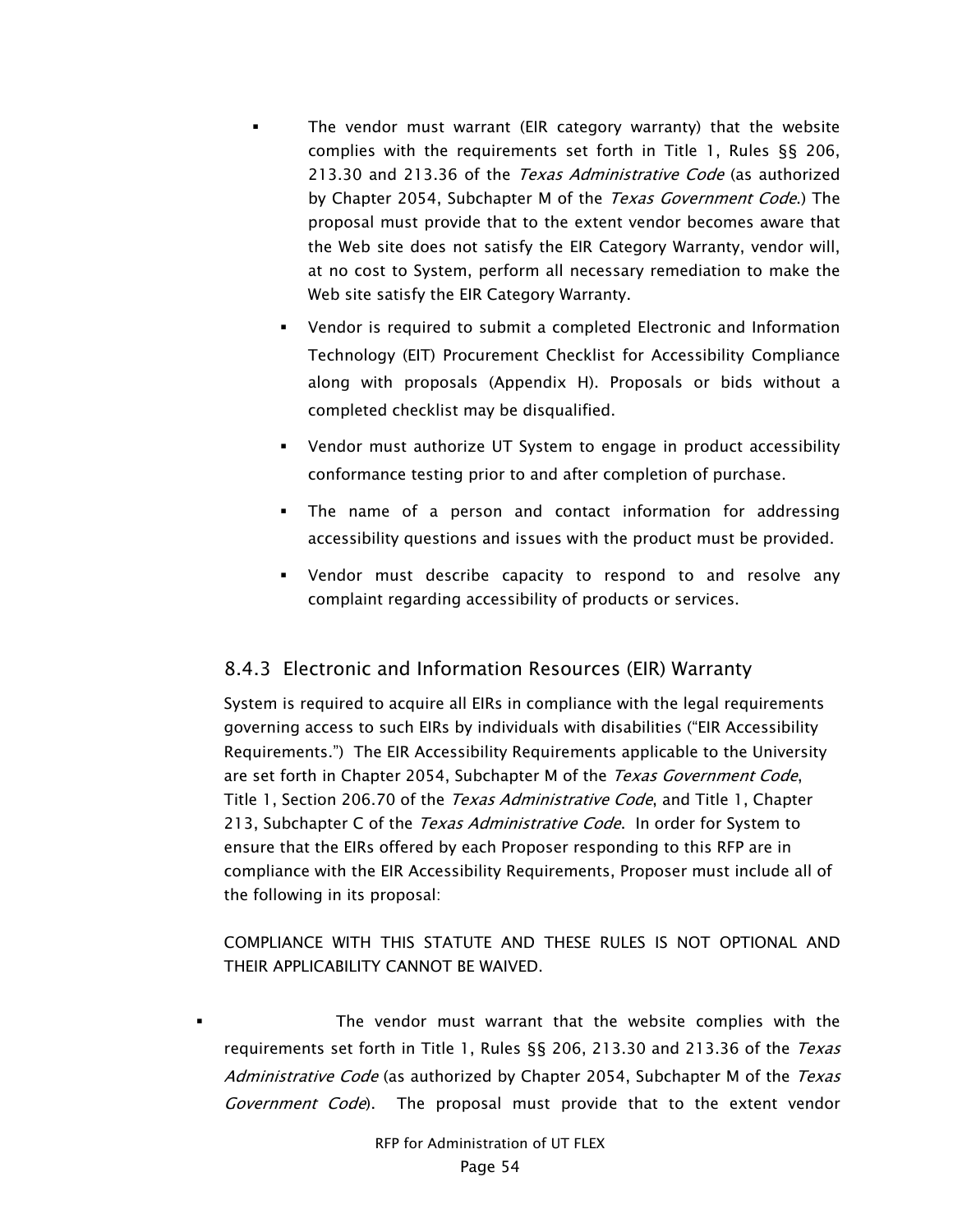becomes aware that the Web site does not satisfy the EIR Category Warranty, vendor will, at no cost to System, perform all necessary remediation to make the Web site satisfy the EIR Category Warranty.

 Vendor is required to submit a completed Electronic and Information Technology (EIR) Accessibility Checklist (Appendix H) along with proposals. Proposals or bids without a completed checklist will be disqualified.

- o Vendor must provide a written explanation for each of its responses to the requirements in the Checklist with respect to the website:
- o If Proposer determines that the website *complies* with an applicable accessibility requirement in the Checklist, Proposer's written response to that requirement must identify how Proposer made such a determination (merely responding with "Complies" or similar nonexplanatory language is **not acceptable**.)
- o If the vendor determines that the website **does not or will not comply** with an applicable accessibility requirement in the Checklist, Proposer's written response to that requirement must identify the cause of such non-compliance and the **specific** efforts and costs that Proposer would need to assume in order to remedy such noncompliance (merely stating "Does not comply" or similar nonexplanatory language is **not acceptable**.)
- o If Proposer determines that an accessibility requirement in the Checklist *is not applicable* to the website, then Proposer's written response to that requirement must identify the reason for such inapplicability (merely stating "N/A" or or similar non-explanatory language is **not acceptable**.)
- All vendor Proposals must:
	- Agree to authorize UT System to engage in product accessibility conformance testing prior to and after completion of purchase.
	- Provide the name of a person and contact information for addressing accessibility questions and issues with the product must be provided.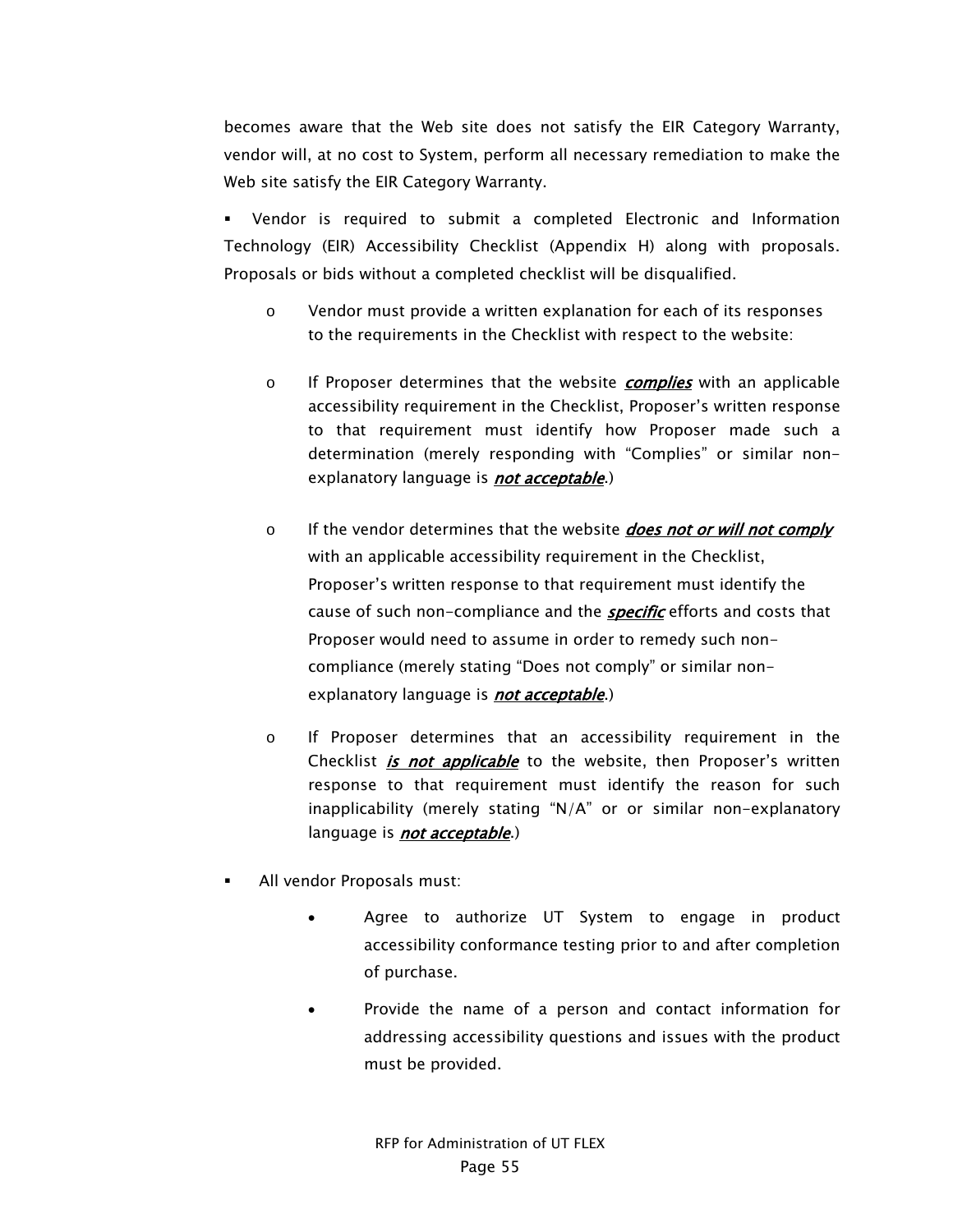• Describe the vendor's capacity to respond to and resolve any complaints regarding accessibility of products or services provided pursuant to this RFP.

# 8.5 PROHIBITIONS; NOTICE OF INQUIRIES FROM THIRD PARTIES

The selected vendor for the System FSA plans may receive numerous inquiries from interested third parties relating to the FSA plans and their program administration. The vendor is strictly prohibited from disseminating any information about coverage, products, or materials on the vendor's Web pages other than those explicitly relating to the vendor's plan offered or service provided to System participants, including the System-specific OEB Web site.

The vendor must forward all inquiries from interested third parties relating to the System FSA plans and their program administration to the System Office of Employee Benefits.

# 8.6 DISSEMINATION OF COMMUNICATION MATERIALS

Communication materials may be considered "published" when a final electronic copy is delivered to the System or is accessible on the vendor's Web site. Materials that contain protected health information or other confidential information such as the member ID number must be mailed in an envelope or other mailing device designed to secure the confidential information from casual viewers.

# 8.7 IMPLEMENTATION AND ACCOUNT TEAM

By no later than March 1, 2010, the selected vendor must submit to the System a list of the vendor's implementation team. In addition, the vendor must submit a list of their service representatives to be dedicated to the System account. Service representative responsibilities will include answering questions from the System and institution Benefit Offices, scheduling vendor attendance at institution Annual Enrollment meetings, and distributing vendor materials.

The vendor's implementation team must include a designated information technology contact to interface with System regarding data transmission, data integrity, and timely processing of the data files.

# 8.8 TRAINING OF SYSTEM STAFF

The vendor must provide training to the System staff and to institution Benefit Coordinators explaining plan operations. Benefit Coordinator training occurs on an annual basis when necessary and generally during the month of June at the annual Benefits Training Workshop in Austin hosted by OEB. In addition, staff training may be required during the year based on changes to operations and needs of the System.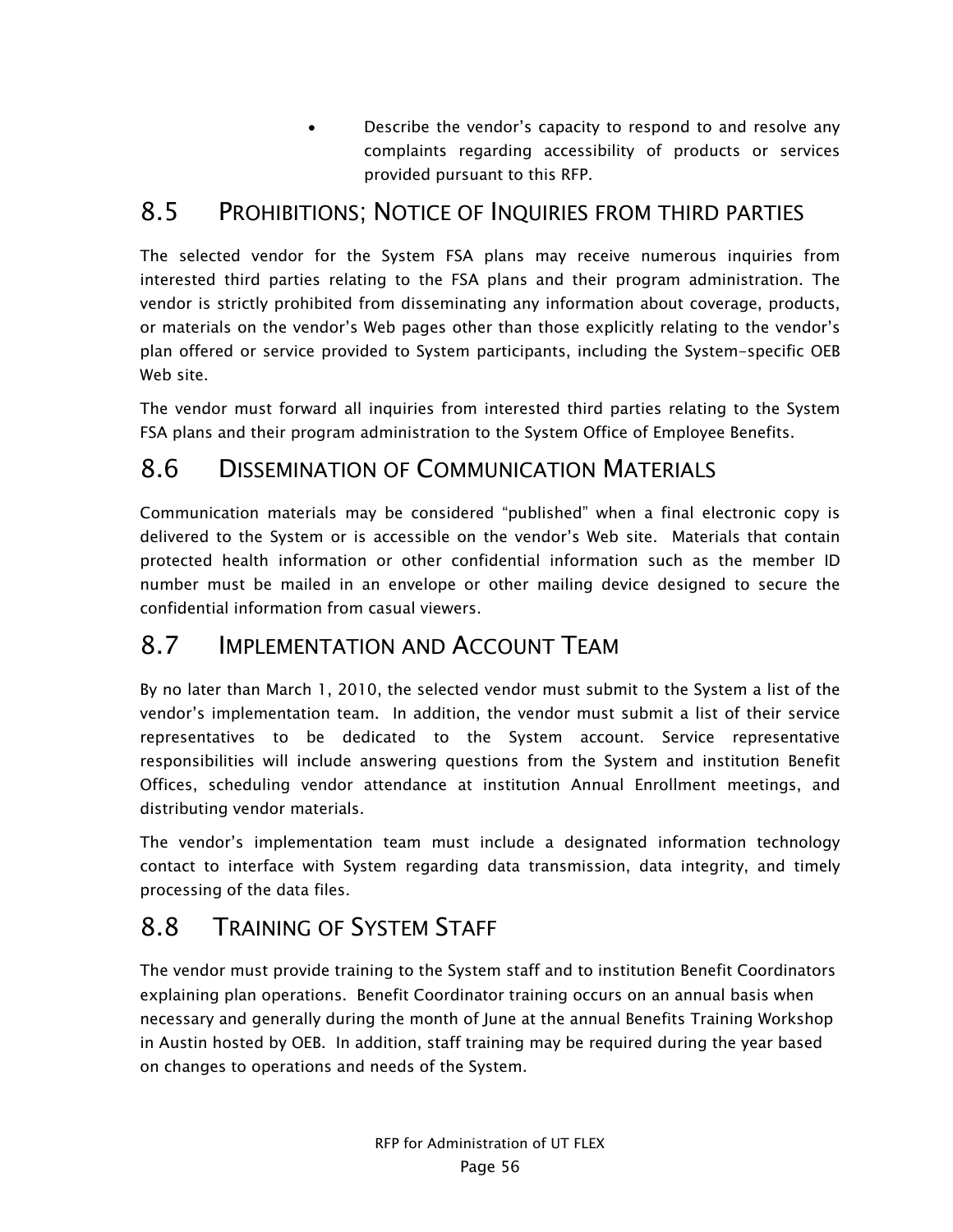# 9.0 PERFORMANCE REQUIREMENTS

The selected vendor must comply with the System requirements listed below and report information as specified in an Administrative Performance Requirements Report submitted to the System on a quarterly basis. Appendix G of this RFP contains the required reporting format for the FSA reports.

In addition, the System has the option of using an auditing firm of its choice to conduct periodic audits of the contracting vendor on behalf of the System to determine compliance with these and other standards. The contracting vendor's compliance with these requirements will be used as review criteria during any contract renegotiations.

The vendor approved to administer the System FSA plans must agree to the financial penalties set forth in this section if performance requirements are not met.

## 9.1 PERFORMANCE REQUIREMENTS AND PENALTIES

## 9.1.1 ADMINISTRATIVE REPORT TIMELINESS

System Requirement: Each Administrative Performance Report is due no later than the 20th of the month following the end of the System plan year quarter or by the first business day following the 20<sup>th</sup> if it falls on a weekend or holiday (e.g.,  $3^{rd}$ Quarter 2010-2011 ends May 31, 2011; June 20th falls on Saturday; therefore, the applicable report will be due to System no later than Monday, June 22, 2011).

Financial Penalty: A penalty of \$2,000 may be assessed for each quarter in which the vendor fails to submit the Administrative Performance Report by the required due date.

#### 9.1.2 COMMUNICATION REQUIREMENTS

System Requirement: The vendor must meet all due date requirements as specified in Section 8.0 of this RFP for materials related to Annual Enrollment.

Financial Penalty: A penalty of \$4,000 may be assessed for each violation of the due date requirements for: (1) preparation of the System-specific Web site; and (2) distribution of plan materials.

## 9.1.3 Complaints

System Requirement: The average time for the vendor to resolve System participants' complaints should not exceed 30 calendar days; with at least 90% resolved in 15 days.

Quarterly Report: The vendor must report the total number of complaints (written and e-mail) received from System participants, the average length of time to resolve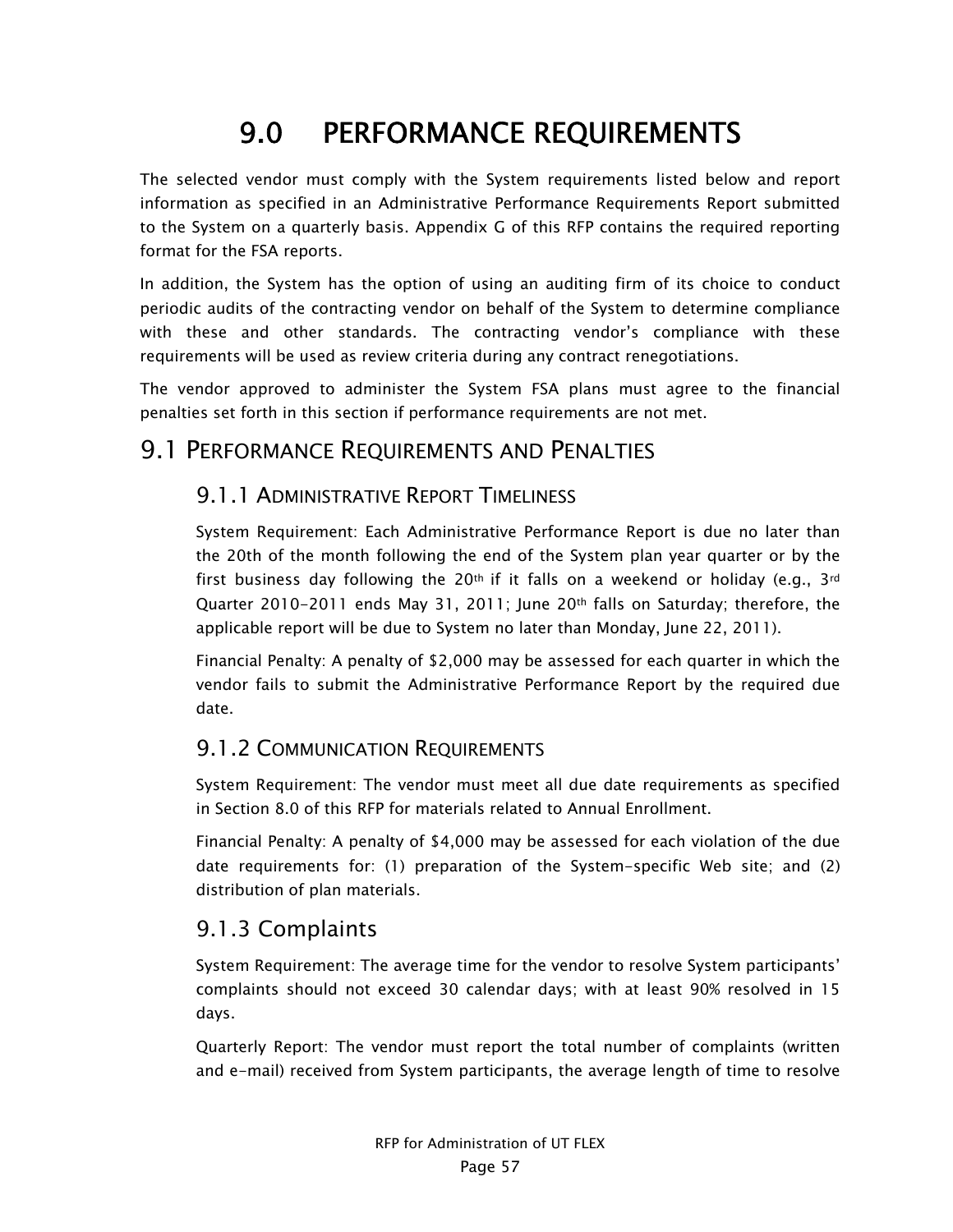those complaints, and the percentage resolved within 15 days of receipt. System specific data is required.

Financial Penalty: A penalty of \$4,000 may be assessed for each quarter in which the average time to resolve complaints received from System participants exceeds 30 days, or if 90% are not resolved within 15 days.

## 9.1.4 Telephone Calls

System Requirement: The vendor's Customer Service average abandonment rate for telephone calls should not exceed 5%. The average time a caller waits before speaking to a vendor representative should not exceed 30 seconds.

Quarterly Report: The vendor must report its Customer Service telephone call average abandonment rate (ABR) and average speed of answer (ASA) a caller waits in queue before a live vendor representative is available. System-specific data is preferred; however, vendor may report total business information if System-specific data is not available.

Financial Penalty: A penalty of \$4,000 may be assessed for each quarter that the vendor's ABR exceeds 5% and a penalty of \$4,000 for each quarter that the vendor's ASA exceeds 30 seconds.

## 9.1.5 Claims Processing

System Requirement: Once complete information is received, the vendor should process and make at least 95% of payments to System participants within 5 business days.

Quarterly Report: The vendor must report its total number of System claims received from System participants, the total dollar amounts paid and denied, the amount pending at the end of the quarter, the average processing time (in days) for payment of these claims, and the percentage processed and paid within 5 business days from date of receipt.

Financial Penalty: A penalty of \$5,000 may be assessed for each quarter that the vendor fails to meet the claims processing requirement.

## 9.1.6 Debit Cards

System Requirement: The vendor must issue 95% of debit cards within 5 business days after receiving a dataset which indicates enrollment or change in the HCFSA debit card program.

Quarterly Report: The vendor must report the following quarterly: (1) the total number of debit cards issued to UT FLEX participants, the total number of transactions, the total dollar amount charged on these cards, the total amount denied, and the total amount refunded; (2) the number of receipt request letters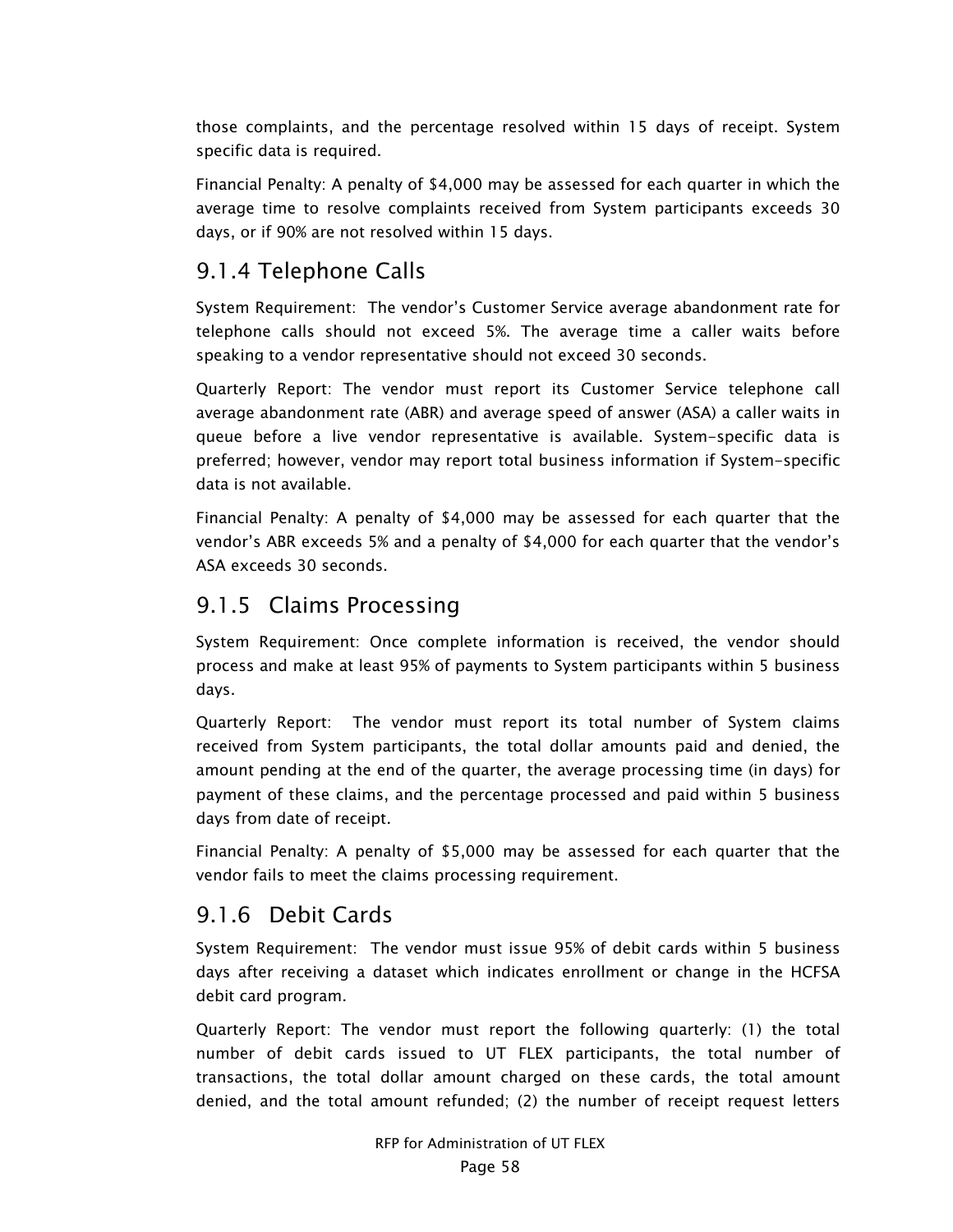mailed to participants and the number of transactions relating to the letter; and (3) the percentage of debit card transactions that are copayments, over-the-counter transactions, matches with the System contracting medical, prescription and dental vendors, and other transactions.

Financial Penalty: 1. A penalty of \$4,000 may be assessed for each quarter that the vendor does not issue at least 95% of debit cards within 5 business days;

### 9.1.7 Fraud Detection

System Requirement: The vendor must document that it has a written comprehensive plan in place sufficient to detect and notify System of any fraud, abuse, overpayments, wrongful or incorrect payments with respect to the System's FSA plans and to verify enrollment.

Quarterly Report: The vendor must, in addition to providing immediate notification to system as to incidents that may impact plan participants, report any fraud, abuse, overpayments, wrongful or incorrect payments, as well as verification of enrollment, in the Quarterly Administrative Performance Requirements Report. The vendor shall also conduct investigations with regard to fraudulent or suspicious claims and report the information to the System. The System may develop further policies in connection with the detection and prevention of fraud or abuse. The vendor must comply with all such policies and is encouraged to develop additional safeguards. The vendor must report the total number of dollars recovered through fraud investigation activity and submit a written description of the vendor's comprehensive fraud detection plan, using its automated systems to detect and prevent fraud, abuse and other improprieties.

Financial Penalty: No penalty is associated with this requirement.

#### 9.1.8 Dataset Processing

System Requirement: Maintenance eligibility datasets received by the vendor from the System on any business day by 11:00 a.m. Central Time will be processed within two (2) business days following receipt.

Financial Penalty: A penalty of \$1,000 may be assessed for each successfully transmitted dataset not processed by the vendor within the specified timeframe, up to a maximum of \$5,000 for each quarter.

## 9.1.9 Customer Service Call Center and Web Site Outages

System Requirement: Vendor customer service call center telephone and IVR outages and Web site outages should be kept to a minimum. If an outage does occur, the vendor's goal should be to restore service within one (1) hour of the outage.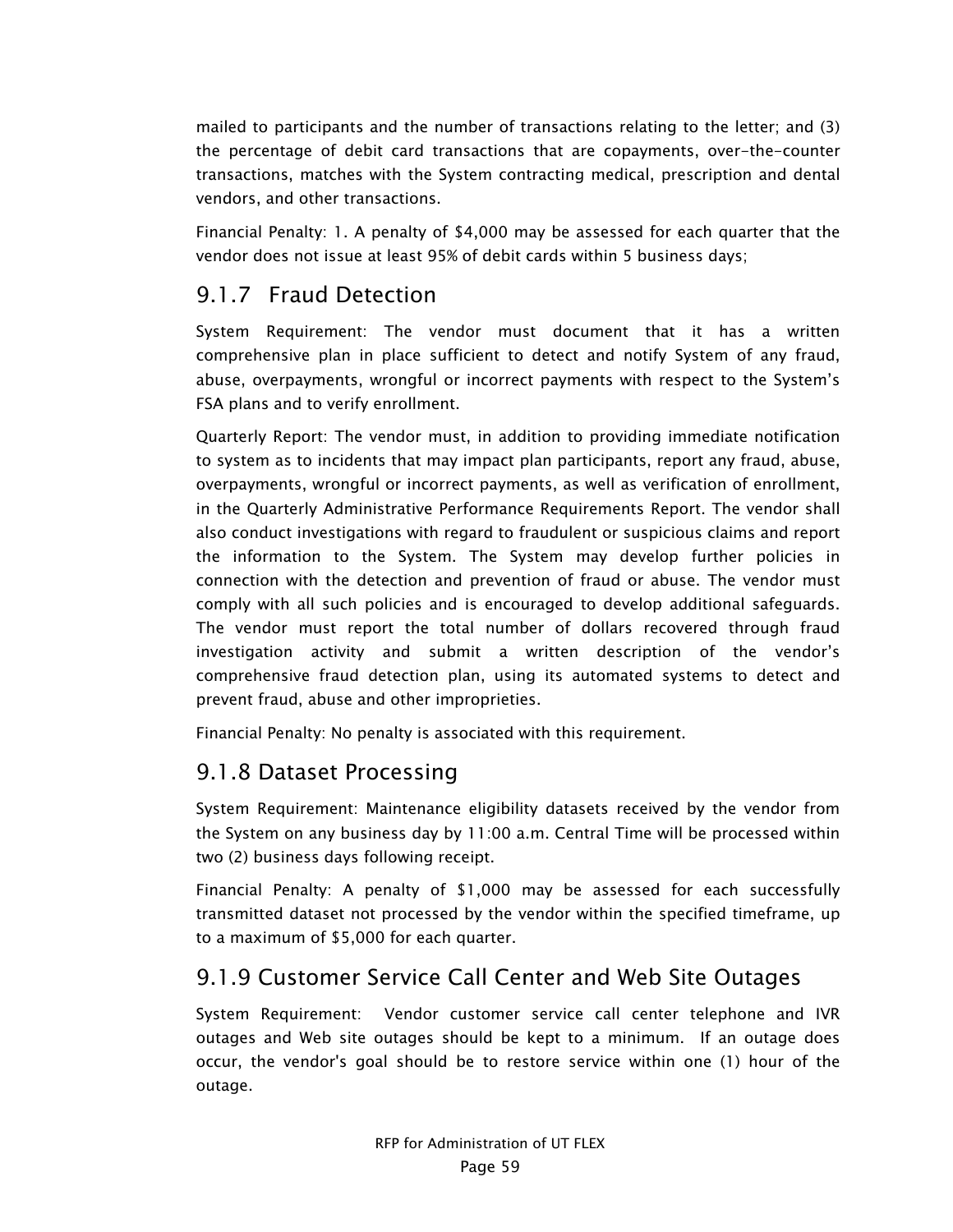Financial Penalty: A penalty of \$1,000 may be assessed for each outage occurrence over one (1) hour but less than eight (8) hours. If the outage is 8 hours or more, but less than 24 hours, a penalty of \$2,000 may be assessed. If the outage is 24 hours or greater, a penalty of \$4,000 may be assessed. A maximum penalty of \$10,000 may be assessed for each quarter of the plan year. OEB may waive the applicable penalty in cases of extenuating circumstances beyond the control of the vendor such as an outage due to severe weather, a natural disaster, or an act of terrorism.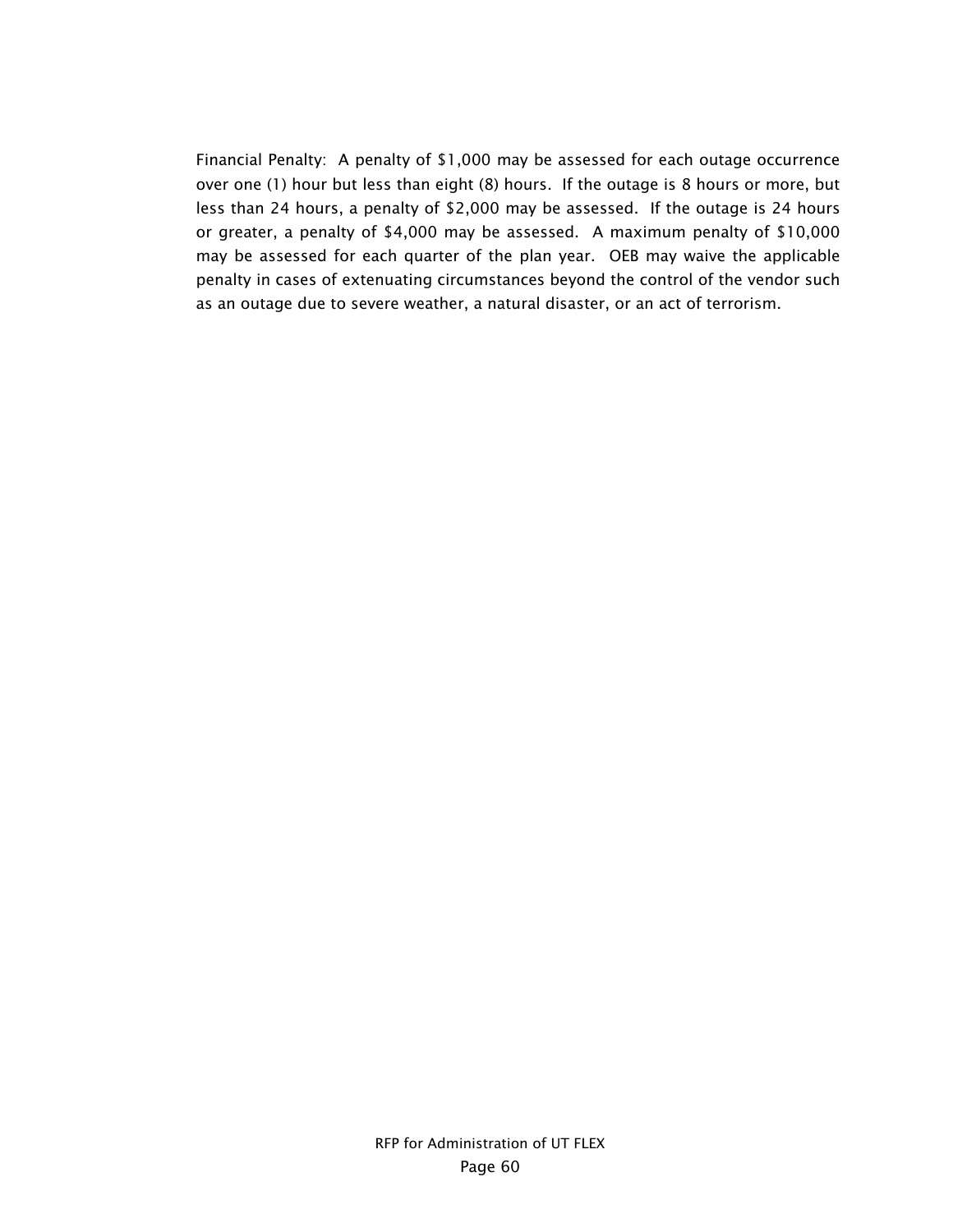# 10.0 TIME TABLE

These dates represent the best estimate of your organization's compliance with the listed requirements.

| 1.  | Conference for Prospective Respondents                                                                         | 1/6/2010              |
|-----|----------------------------------------------------------------------------------------------------------------|-----------------------|
| 2.  | Proposal due date                                                                                              | 1/22/2010             |
| 3.  | Contracts finalized and signed                                                                                 | Feb. 2010 TBD         |
| 4.  | Implementation team designated and tasks assigned                                                              | 3/1/2010              |
| 5.  | First planning meeting between System representatives and<br>vendor and timetable for implementation finalized | March 2010 TBD        |
| 6.  | Meetings with System-institution Benefits Offices, if necessary                                                | May 2010 TBD          |
| 7.  | System-specific vendor Web site available for testing                                                          | 6/1/2010              |
| 8.  | Setup of eligibility SFTP procedures and authorizations                                                        | 6/1/2010              |
| 9.  | Plan booklets due to System for review                                                                         | 6/4/2010              |
| 10. | Begin testing transmission of test eligibility data                                                            | 6/15/2010             |
| 11. | Deadline for distribution of enrollment materials to institutions                                              | 6/18/2010             |
| 12. | Annual Benefits Training Workshop in Austin, Texas                                                             | $6/6/2009 - 6/8/2009$ |
| 13. | System-specific vendor Web site ready for use                                                                  | 6/25/2010             |
| 14. | Annual enrollment                                                                                              | $7/1 - 7/31/2010$     |
| 15. | Eligibility, accounting, and data management systems testing<br>completed                                      | 8/1/2010              |
| 16. | Transmission of September 1, 2010 eligibility data sets to<br>vendor                                           | 8/11/2010             |
| 17. | of<br>eligibility<br>Testing/training<br>emergency<br>update/review<br>processes                               | 8/15/2010             |
| 18. | Testing of eligibility error dataset transmission from vendor                                                  | 8/25/2010             |
| 19. | Plan booklets received by participants                                                                         | Prior to<br>9/1/2010  |
| 20. | Effective date of coverage                                                                                     | 9/1/2010              |
| 21. | Begin testing of Self Premium Billing data                                                                     | 9/1/2010              |
| 22. | Transmission of Self Premium Billing data                                                                      | 10/1/2010             |
|     |                                                                                                                |                       |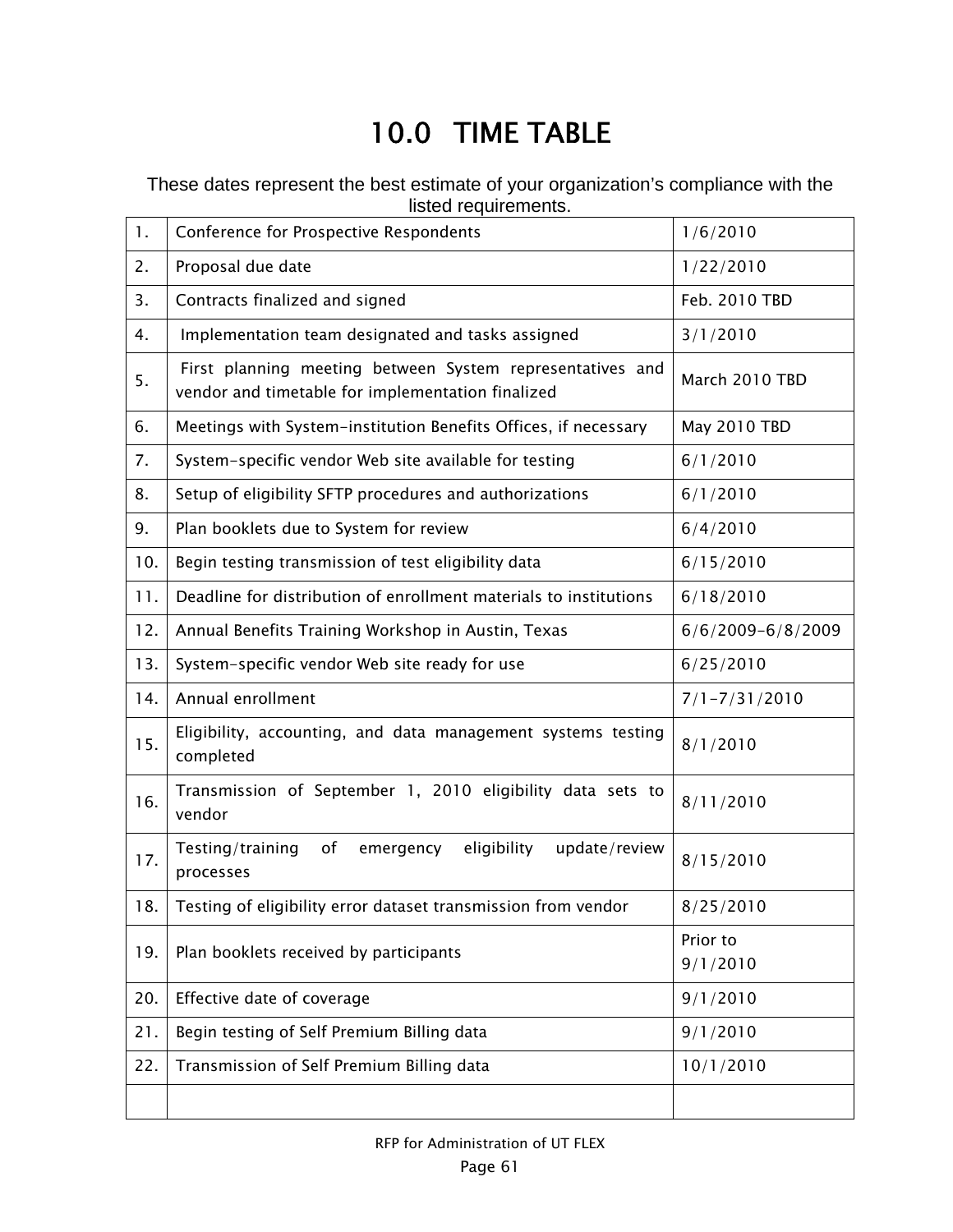# 11.0 PROPOSAL EVALUATION CRITERIA

Proposals submitted in response to this RFP will be evaluated on the basis of the criteria included in this section. The criteria are not necessarily listed in order of importance. While the criteria will provide the basis for an objective evaluation of each proposal, the experience and judgment of the System staff and their advisors shall also be important in the selection process. The goal of the process will be to determine the organization that will provide the System with the best partner for the administration of the System's FSA plans during the term of the Contract.

# 11.1 COMPLIANCE WITH AND ADHERENCE TO THE RFP

Deviations are strongly discouraged and must be specifically identified and described in detail in order to be considered. While a proposal with minor deviations from the RFP will not be disqualified, preference may be shown to those vendors with the fewest, least significant deviations. The System will interpret vendor responses to match the specifications herein except for deviations specifically noted and described in response to this item.

## 11.2 ADMINISTRATIVE CAPABILITY

The organization will be evaluated on the basis of its ability to provide quality services to the System in the management and administration of the System FSA plans, as described herein.

# 11.3 FINANCIAL STRENGTH AND STABILITY

The System has specified a minimum organization net worth of \$5 million. While a net worth substantially in excess of the minimum will not necessarily indicate a superior proposal, a net worth below the minimum will be considered as a deviation in the proposal evaluation.

# 11.4 RATES AND ADMINISTRATIVE COST

The System expects to receive proposals from several highly qualified organizations, all of which can provide high quality, cost-effective service. For these, a distinguishing factor will be the organization's proposed rate schedule designated for administrative costs.

# 11.5 DIR ACCESSIBILITY RULES

The System is required to ensure that the vendor is able to comply with the Texas Department of Information Resources Accessibility Rules and provide the required EIR Accessibility Warranty as described in Section 8.4.2 of this RFP.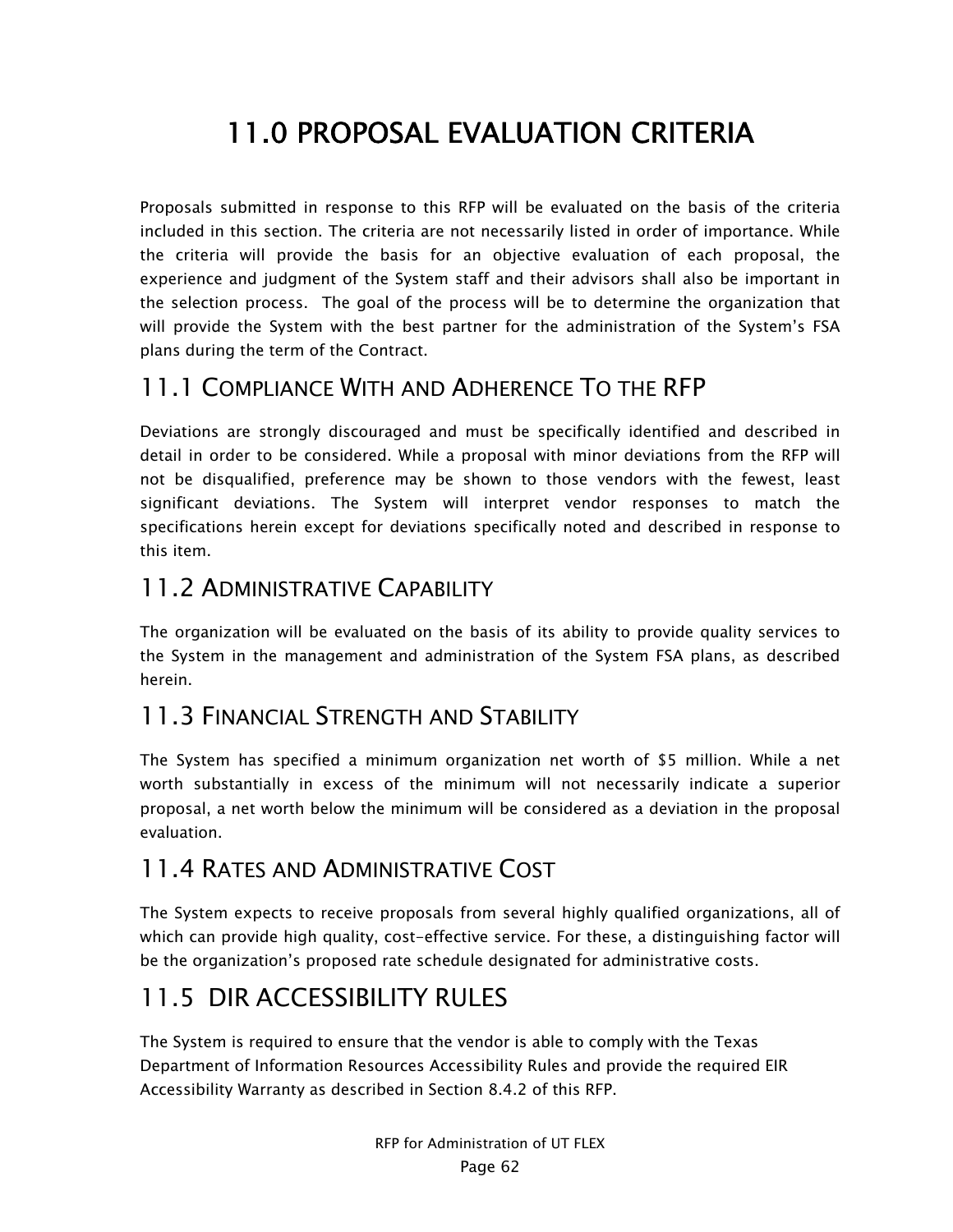# 11.6 OTHER

The System may determine that other factors should be considered important based on their review of the responses to the interrogatories. Examples of such factors include, but are not limited to, experience serving large group programs, prior System experience, and references. The System reserves the right to make site visits to selected finalists and to utilize information gained in those site visits in the evaluation process.

The System reserves the right to reject any and/or all proposals and/or call for new proposals if the System deems it to be in the best interests of the FSA plan and its participants. The System also reserves the right to reject any proposal submitted that does not fully comply with the RFP's instructions and criteria. The System is under no legal requirement to execute a Contract on the basis of this notice or upon issuance of the RFP or receipt of a Proposal.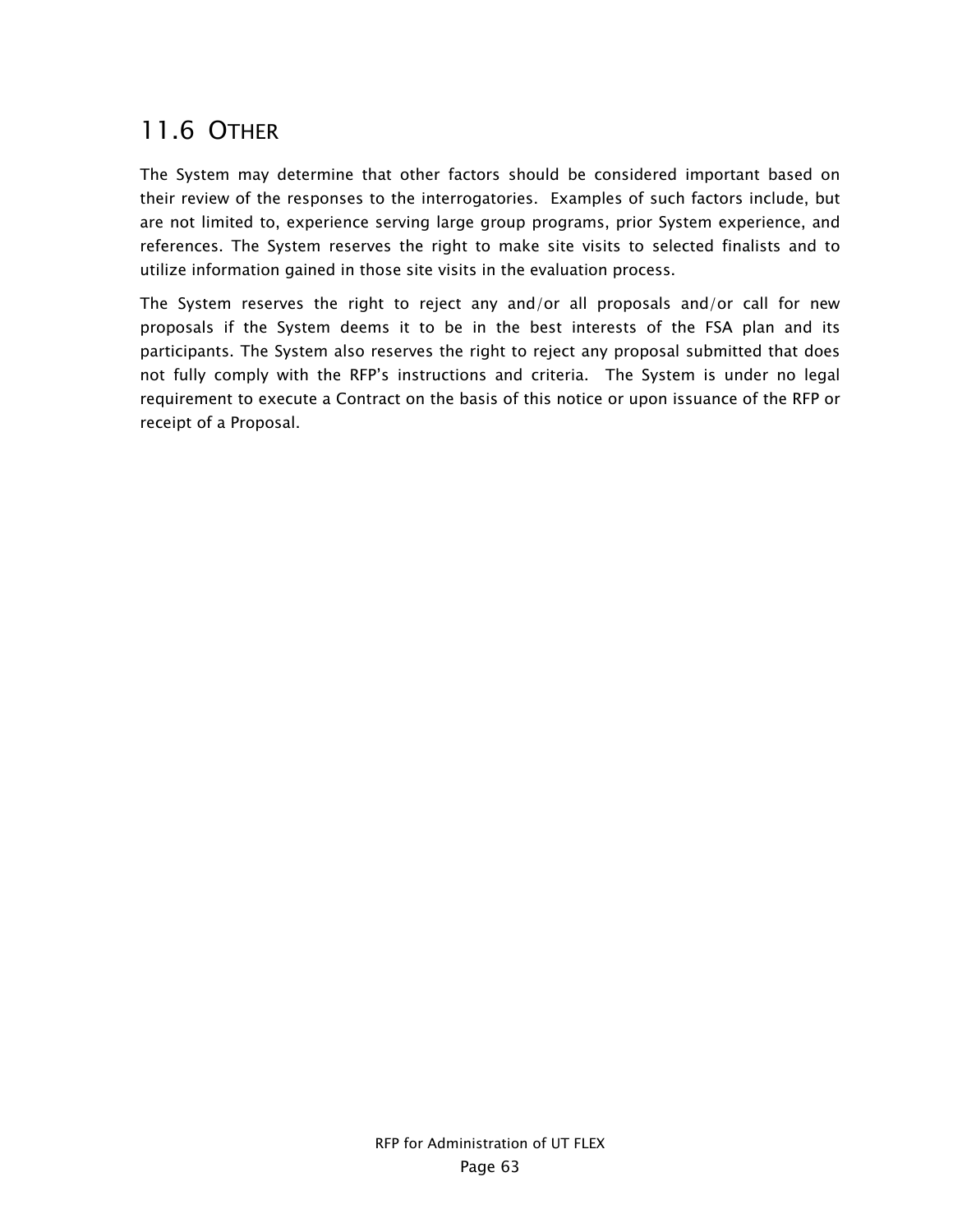# 12.0 INTERROGATORIES

In order for a vendor's proposal to be considered and accepted, it must provide answers to all of the questions presented in this section. Each question must be answered specifically and in detail. Reference should not be made to a prior response, or to another document, unless the question involved specifically provides such an option. Be sure to refer to all sections and appendices of this RFP including the Sample Contract before responding to any of the questions, to ensure a complete understanding of all of the System's requirements with respect to the bid.

Answers to the questions included in this section should be detailed enough to satisfactorily explain the vendor's position on each particular issue. It is the vendor's responsibility to respond to these questions in such a way that the System has a full and complete understanding of the vendor's intent. The answers to these questions will be the basis for interpretation of various aspects of the contract between the System and the organization. It is important to carefully define any key words or phrases used in answering these questions.

Each response must be preceded by the question to which the response pertains.

## DEVIATIONS FROM THE RFP

1. Enumerate and provide a detailed description of each deviation from this RFP. Deviations, which are strongly discouraged, must be specifically identified in order to be considered. The System will interpret your proposal to match the specifications of this document except for deviations specifically noted and described in response to this item. If the System enters into a contract with your organization, deviations shall not become a part of the final Contract unless expressly agreed to by the System in writing and accepted by the System. See Section 3.0 of this RFP for further information regarding deviations from the Sample Contract.

## GENERAL INFORMATION

Provide the following information regarding the responding vendor organization:

- 2. Name, address, telephone number of the responding organization. Does your organization have a local (Austin) office or an office in Texas?
- 3. Provide the name, address, and telephone number of your organization's corporate office (headquarters).
- 4. Name, title, mailing address, telephone number, FAX number, and email address of the contact person for this RFP.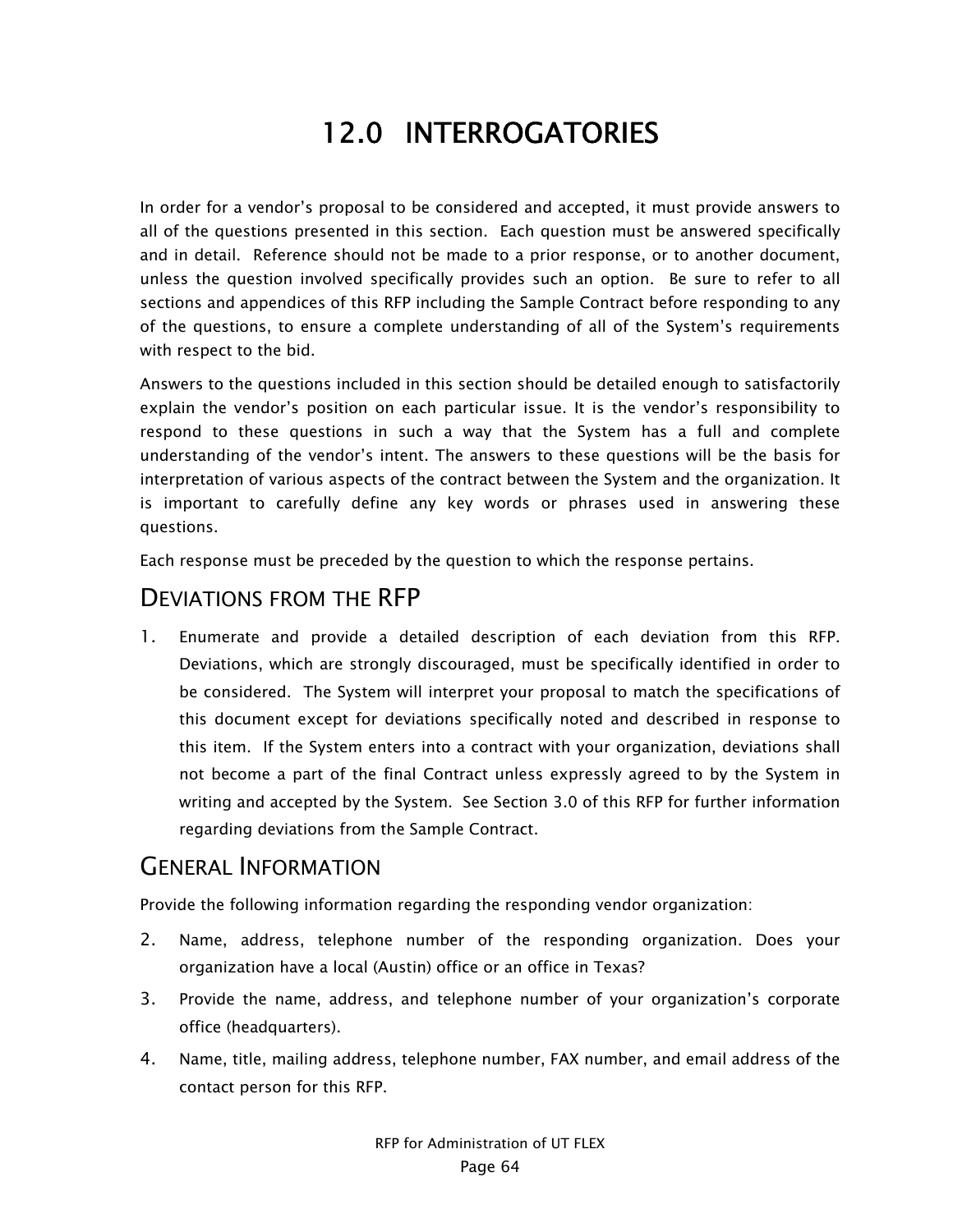- 5. Name, title, mailing address, telephone number, FAX number, and email address of the person authorized to execute any contract(s) that may be awarded.
- 6. Name, title, mailing address, telephone number, FAX number, and email address of the person who will serve as the responding vendor's legal counsel.
- 7. Name, title, mailing address, telephone number, FAX number, and email address of the person(s) who have signed the Administrative Fee Proposal in Section 10.0 and the Signature Page in Section 11.0 of this RFP. Confirm your organization has attached documentation of binding authority.
- 8. Type of incorporation (for profit/not-for profit or non-profit); publicly or privately owned; State of incorporation and date of State of Texas Certificate of Authority.
- 9. This RFP is for third-party administrative (TPA) services. Provide proof your organization is licensed by the Texas Department of Insurance to provide the thirdparty administrative services requested in this RFP in the State of Texas.
- 10. The names and addresses of all parties who would receive compensation as a result of your organization's selection under this RFP, including, but not limited to, consulting fees, finder's fees, broker's fees, and service fees.
- 11. For how long has your organization been providing FSA administration?
- 12. Indicate how your organization plans to assist the System in compliance with the new Texas legislation regarding Confidentiality of Social Security Numbers, as specified in Section 2.16 of this RFP.

#### **REFERENCES**

- 13. Include the following information regarding your existing employer membership:
	- a) Provide the total number of employer groups for which you provide administrative services for Health Care and Dependent Care FSAs. Include the total enrollment of FSA participants nationally for which your organization administers FSAs.
	- b) Include a list of at least five (5) employer customers for which your organization currently provides FSA administration. Specify on this list at least one large employer group with enrollment of over 10,000, at least one government entity, and at least one employer group located in Texas.
	- c) Include the effective date of service for each employer group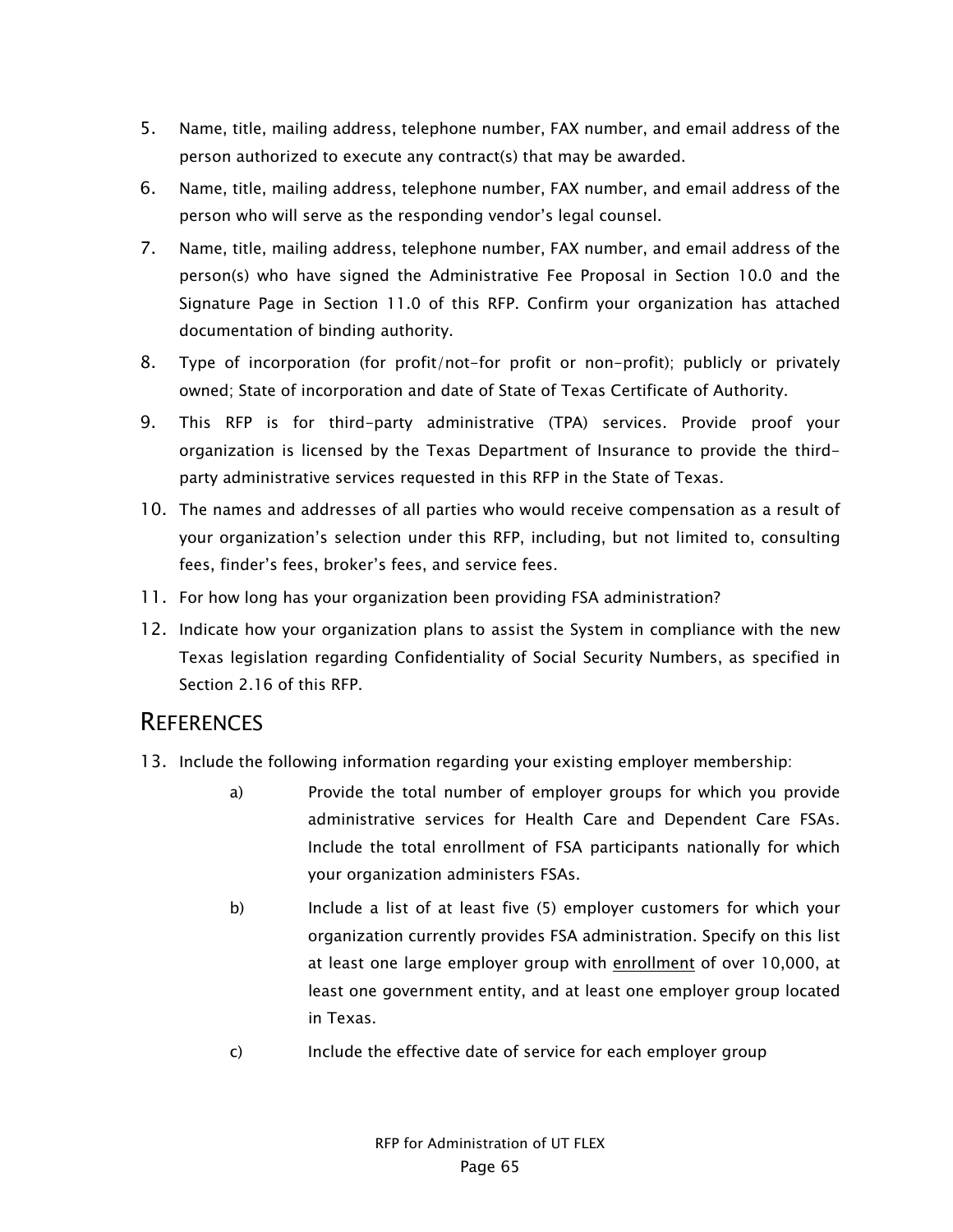- d) For each employer group, provide the names, titles, and telephone numbers of representatives who are familiar with the FSA administrative services your organization provides.
- e) Describe your organization's current and previous experience providing FSA administration to state and other government entities.

Note: By responding to the request above, you authorize the System to discuss the services you have provided for these employers and also authorize the employers to provide such information to the System and release the System and the employers from any liability arising from their actions.

- 14. Identify two large groups of employer customers who terminated their services with your organization during the past three years.
	- a) Include the effective start date and end dates of service for each employer customer group.
	- b) Include the total number of participants for each employer customer group.
	- c) Provide the names, titles, and telephone numbers of representatives who are familiar with the FSA administrative services your organization provided.

Note: By responding to the request above, you authorize the System to discuss the services you have provided for these employers and also authorize the employers to provide such information to the System and release the System and the employers from any liability arising from their actions.

## HUB PARTICIPATION PROGRAM

- 15. Indicate whether the Texas General Services Commission certifies your organization as a Historically Underutilized Business (HUB) and provide any information about past participation in a HUB program. See Appendix F.
- 16. Indicate whether any of the FSA administrative services provided to the System will be subcontracted, including any debit card services, if applicable.

## FINANCIAL INFORMATION

17. State the name and address of any sponsoring or parent corporation that provides financial support to your organization. Explain the amount and nature of the support such as guarantees and letters of credit.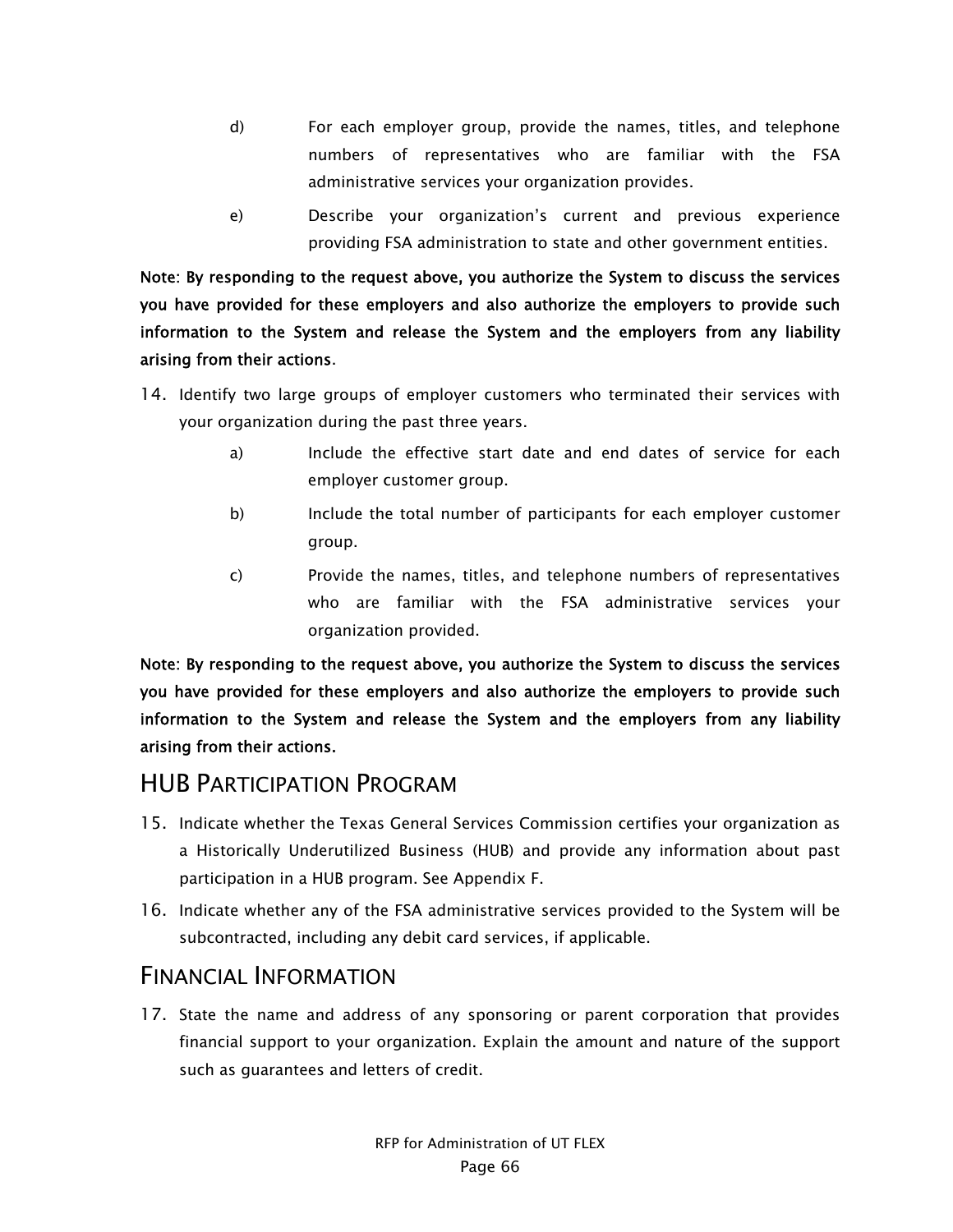- 18. Have there been any recent changes in your organization's ownership structure, or are any expected? If so, please describe them in detail and address the impact these changes may have relative to your organization's administration of FSAs, as described in this RFP. Indicate whether your organization is actively considering mergers or acquisitions of any kind. If so, describe in detail.
- 19. Include your organization's most recent annual report and most recent audited financial statement with your organization's proposal. If your organization does not have this information available, please provide total assets and liabilities and recent before tax profit/loss information to demonstrate financial solvency. Confirm that if selected, your organization will provide a copy of your audited 2003 financial statement by June 30, 2010.
- 20. Include copies of ratings and reports on your organization issued by independent insurance rating organizations or similar entities; e.g., Best's, Moody's, Standard & Poor's, etc.
- 21. Describe in detail any litigation or administrative investigation or action directed within the past ten (10) years against your organization and/or any of its officers or directors that relates to its operation. Identify the name and style of any such action including the county and state in which it occurred. Provide a brief summary of the matter in dispute and its resolution.
- 22. Confirm that no member of The University of Texas System Board of Regents has a financial interest, directly, or indirectly, if your organization would be awarded the contract for administration of UT FLEX.

## FSA CLAIMS ADMINISTRATION AND CUSTOMER SERVICE

- 23. What is the address of the claims office where the HCFSA and the DDCFSA reimbursements would be processed and serviced?
- 24. Provide answers for this question *without* the debit card feature for your organization's HCFSA and DDCFSA claims administration.
	- a) Describe in detail and provide a flow chart showing each step of your organization's HCFSA and DDCFSA claims administration processes. Important: Give the time duration of each step, where indicated. Include at least the following:
		- The participants' claims filing process (by paper, fax, or other methods),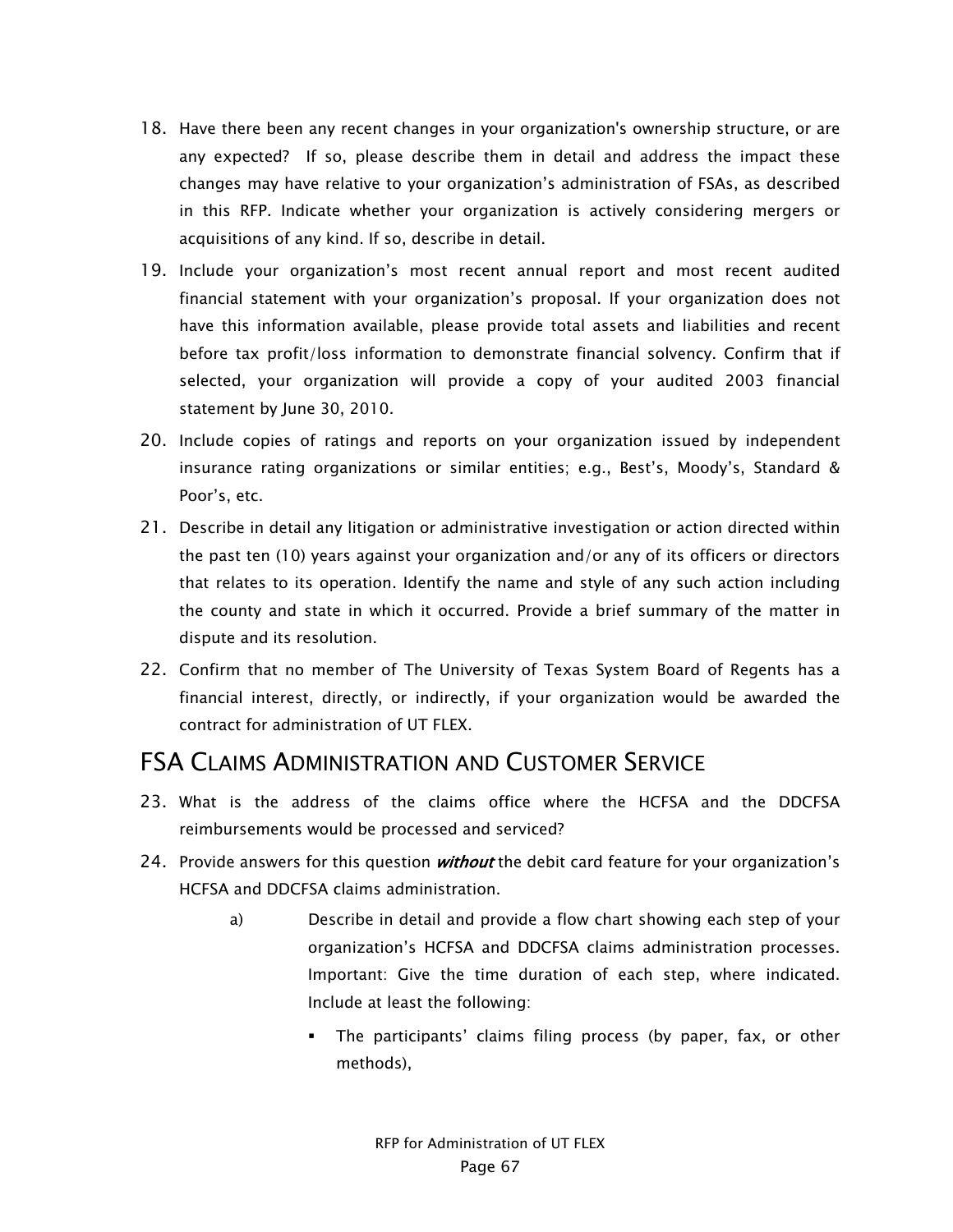- Your organization's claims adjudication process (Include the approval process, denial process, and steps taken if more information is needed from participants.)
- Your organization's claims reimbursement process for mailing checks
- Your organization's claims reimbursement process for electronic direct deposit (Important: Include the time frame for notifying participants about direct deposit.)
- Your organization's mail room process (Important: Describe in detail and give the time duration of each step. Also indicate any steps performed manually, i.e., not automated.)
- b) Provide a copy of your organization's claims forms and describe how participants obtain, fill out, and submit this form.
- c) List the documentation employees must submit in order to receive a reimbursement.
- d) How frequently will your organization process claims from System participants? How frequently will your organization reimburse by check and reimburse by direct deposit?
- e) Provide your organization's average time in approving a claim and denying a claim for reimbursement. How and when are participants notified if a claim is denied?
- f) Describe your organization's automated capabilities, including system edit capabilities.
- g) Describe any parts of the claims administration process without automation, i.e., manually performed.
- h) How does your organization audit for errors and how are corrections and updates accomplished?
- i) Describe how each FSA participant would certify that any expenses reimbursed have not been (or will not be) reimbursed by another plan.
- j) If an eligible individual elects COBRA, describe how your organization handles COBRA Flexible Spending Accounts.
- 25. Minimum withdrawal amount Confirm that your organization does not require a minimum reimbursement amount.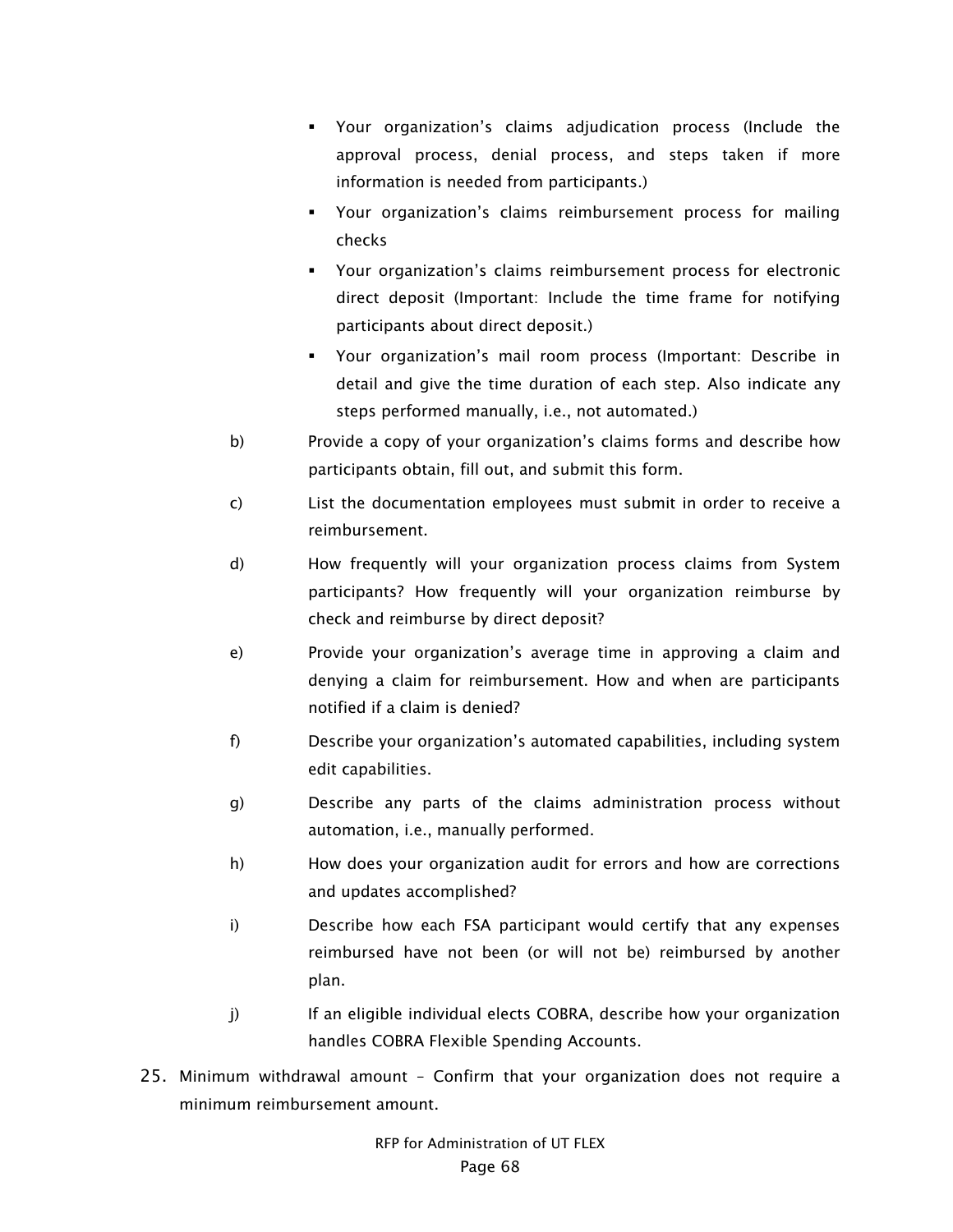- 26. Provide a sample employee statement and describe the information contained on the statement. Describe the methods and frequency used by your organization to distribute statements to participants.
- 27. Provide the following information about the DEBIT CARD feature and its use for administration of an Health Care FSA: (Note: Do not include information on Dependent Day Care FSAs because the System will implement the debit card feature only for the UT FLEX Health Care FSA.)
	- a) If your organization contracts with a management or service company for some or all debit card administrative services, specify the name of the company, your organization's relationship to the administration of an FSA debit card, specify the name of the company, your organization's historical experience with this company, the services provided, and the method of reimbursement.
	- b) Provide a complete description of your organization's debit card process, including a flow chart, with at least the following information: measures taken to properly adjudicate eligible claims, information needed on receipts, methods and time frame for obtaining necessary information from participants, claims substantiation, auditing of claims reimbursements, accounting for payments made in error, and recoupment of payments made in error.
	- c) Describe processes for ensuring your organization's compliance (and any sub-contractor's compliance) with current and future requirements of the Internal Revenue Code, as applicable.
	- d) Confirm your organization will collect a monthly UT FLEX FSA fee for each UT FLEX participant as specified in this RFP.
	- e) Describe how your organization will collect an annual fee at the beginning of the plan year only for each UT FLEX participant who selects the debit card feature, or for each UT FLEX participant who automatically receives a debit card upon enrollment in the HCFSA.
	- f) List in detail your organization's processes and safeguards for ensuring that only qualified expenses are approved and reimbursed.
	- g) Describe your organization's debit card processes for ensuring the required claims substantiation for reimbursement of participants' qualified expenses.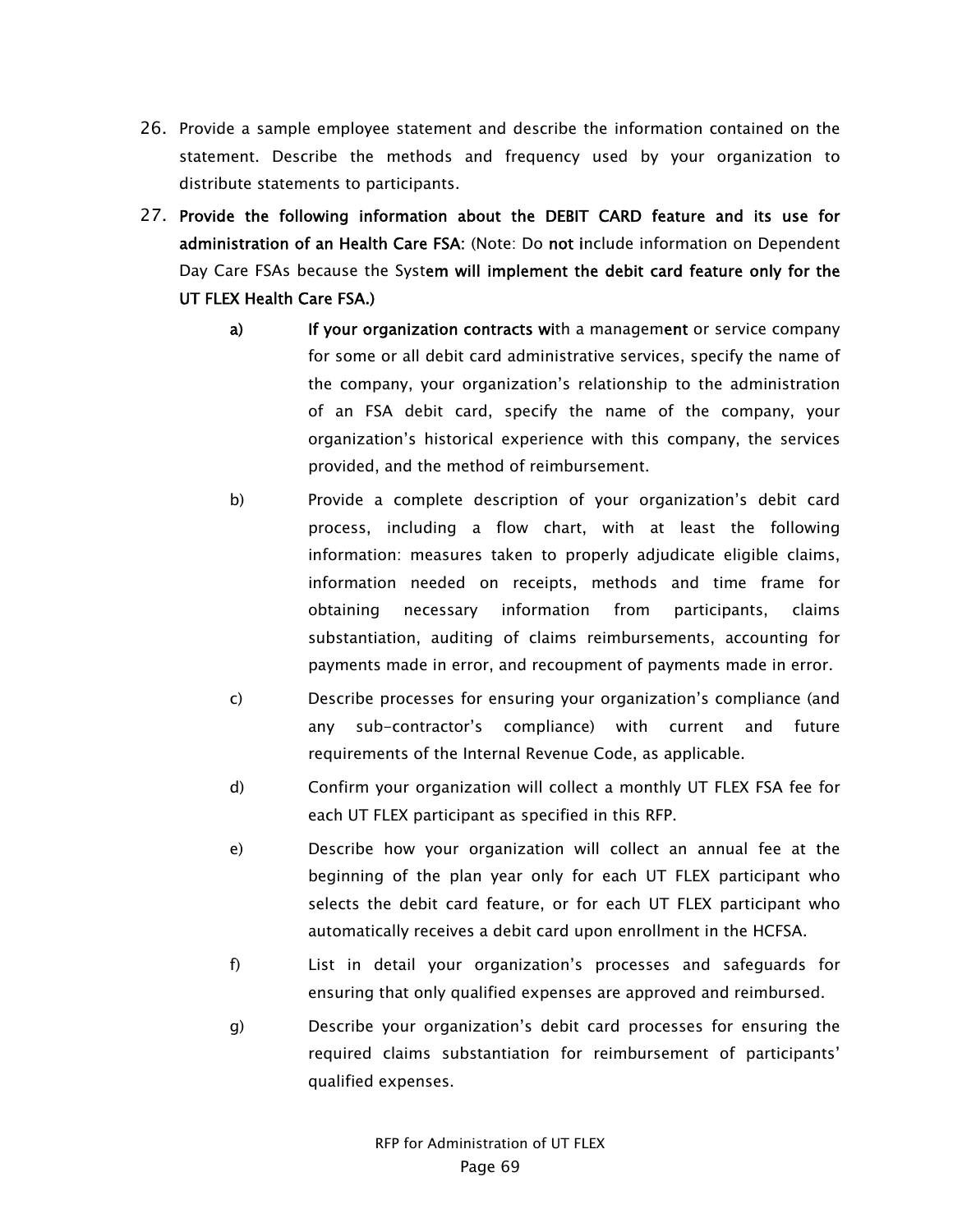- h) Describe how your organization uses merchant codes with the debit card, including a description of the number and types of merchant codes, how the merchant codes are used at the "point of sale," how merchant codes are used to validate claims, and a description of the processes for handling claims not validated in connection with merchant codes.
- i) Give a complete description of the debit card process for determining the availability of participant's funds to cover the transaction at "point of sale."
- j) Provide a complete description of the debit card process at "point of sale" if claim not validated and not approved, including a flow chart of this process.
- k) Describe your organization's process for claims substantiation using the debit card if the expense correlates to a copayment under the health plan option selected by the participant.
- l) Describe your organization's process for claims substantiation using the debit card if correlated to a recurring amount for a previously approved charge, such as a prescription refill at the same pharmacy.
- m) Describe the methods for claims substantiation using the debit card for a claim that does not correlate to a copayment under the plan or to a recurring reimbursement that was previously approved. For claims not correlated to a copayment, the vendor will provide a description of the process for obtaining necessary information to appropriately adjudicate and substantiate claim reimbursement.
- n) Provide a description of debit card methods for obtaining participant certification stating that a health care expense has not been and will not be reimbursed under another plan.
- o) For OTC drugs, provide a complete description of debit card claims adjudication with examples including at least the following: measures taken to properly adjudicate eligible claims, information needed on OTC receipts, claims substantiation for OTC drugs, "dual use" issues, auditing of OTC claims, accounting for OTC payments made in error, and recoupment of payments made in error.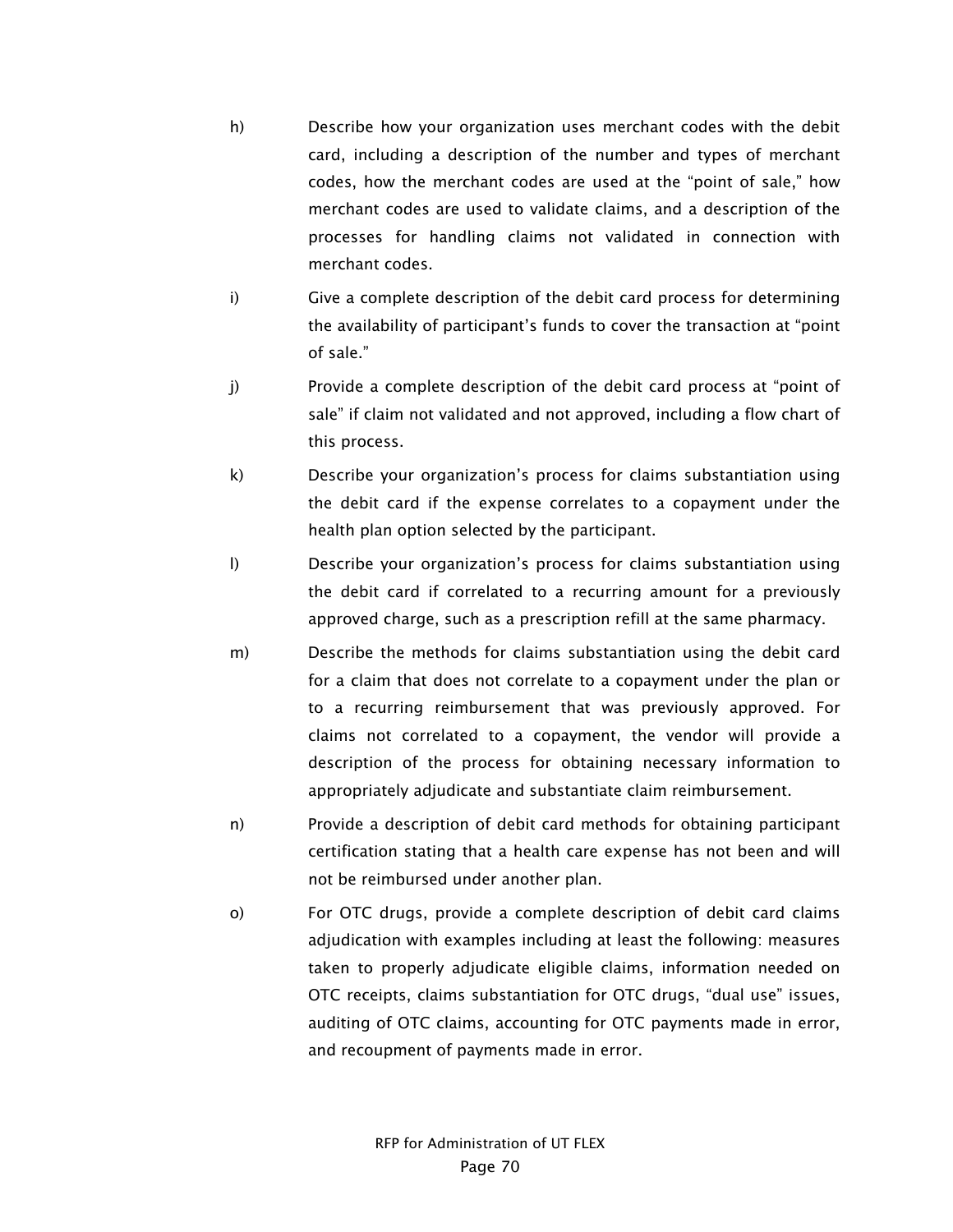- p) Describe the advantages and disadvantages for participants who use the debit card as an option for HCFSA.
- q) Describe the advantages and disadvantages for employers who offer the debit card as an option for HCFSA participants.
- r) Describe the advantages and disadvantages for employers who provide the debit card to all HCFSA participants.
- s) Describe the use of the debit card and how designated merchant codes are used for OTC drug claims.
- t) How does your organization guarantee that only items eligible for FSA reimbursement as set forth in IRS guidelines are charged to the card? State how your organization will identify, prevent, and investigate any improper use of the debit card.
- u) When an employee participant leaves employment, how does your organization administer the cancellation of the debit card?
- v) For the administrative fee quotation in RFP Section 13.0, did your organization include both an additional fee for the optional election of a debit card and also a fee that includes an automatic debit card for all HCFSA participants?
- w) Describe any legal, logistical, and practical problems associated with debit card services.
- x) Describe how the appearance of the debit card would be customized for System participants. Include a sample.
- y) If your organization has electronic data sharing capabilities with PBMs: Describe in detail the logistics for implementing automated claims adjudication and substantiation through electronic data sharing with Pharmacy Benefit Managers (PBMs) of the System's health plans. Are additional fees associated with this type of arrangement? If so, itemize your organization's fees. If fees are usually charged by PBMs, itemize the usual fees charged by PBMs. Note: If your organization includes this type of arrangement, include these fees in the Part D of administrative fee quotation in Section 10.0. (This fee quotation should be all-inclusive of any and all fees, including onetime setup fees.)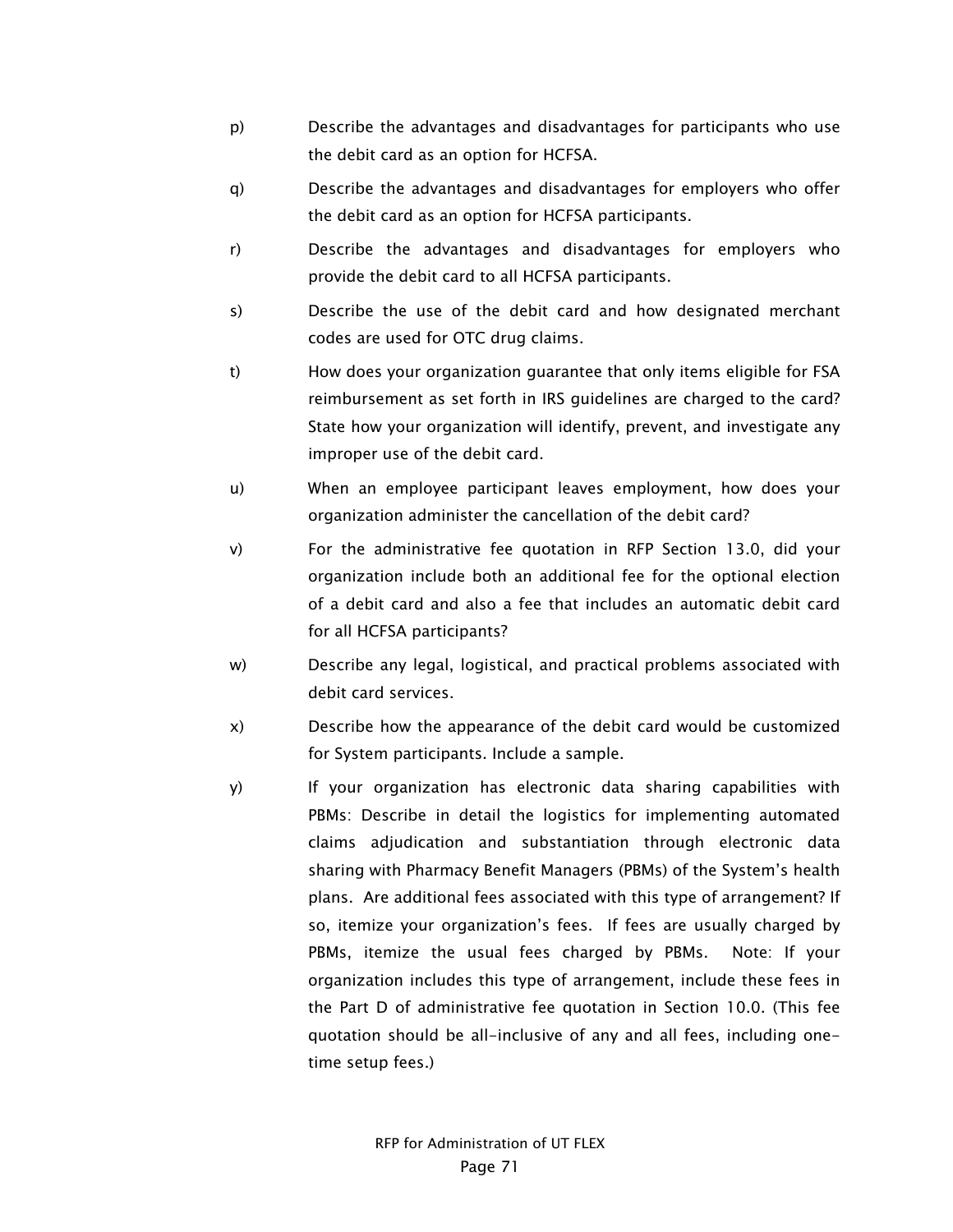- z) Would your organization, or its subcontractor, require the System to maintain a minimum cash balance in the Controlled Disbursement Account to facilitate the authorization of debit card transactions at the point of sale? If so, please describe how this minimum balance would be determined.
- 28. a) Explain the procedures used by your organization for keeping your organization's system and employees up-to-date on changes in IRS regulations and rulings and any legislation affecting the state of the state of  $\overline{F}$ b) Describe the sources of information used by your organization for ensuring your organization's employees and any of your organization's contractors (if any) have accurate, up-to-date FSA information. Also describe in detail the involvement of your organization's legal counsel. c) Describe how your organization informs client organizations regarding any changes affecting FSA administration. Include examples of your organization's recent communication to FSA employer customers and their employees regarding the recent IRS statement on FSA reimbursement of certain OTC (Over-The-Counter) drugs.
	- 1) Using a flow chart, describe in detail all the steps your organization will take to properly adjudicate OTC claims. Show the steps of the adjudication process in 2 ways: with the debit card and without the debit card. Include a step-by-step description of the information needed on receipts and other claims substantiation required, the rules for using the debit card for OTC drugs, and any other pertinent information.
	- 2) Explain in detail your organization's claims substantiation process for OTC claims.
	- 3) Explain how your organization will address OTC claims that may have "dual usage."
	- 4) Provide a complete description of the steps your organization would use to audit OTC claims. Describe the frequency of audits and the percentage of OTC claims that would be audited
	- 5) Describe the steps your organization will take to recover any OTC claims paid in error if claims are not properly adjudicated.
	- 6) Include samples of communication to participants about OTC drugs and reimbursement under HCFSA, with specific information on how to submit claims, the information needed to substantiate claims, communication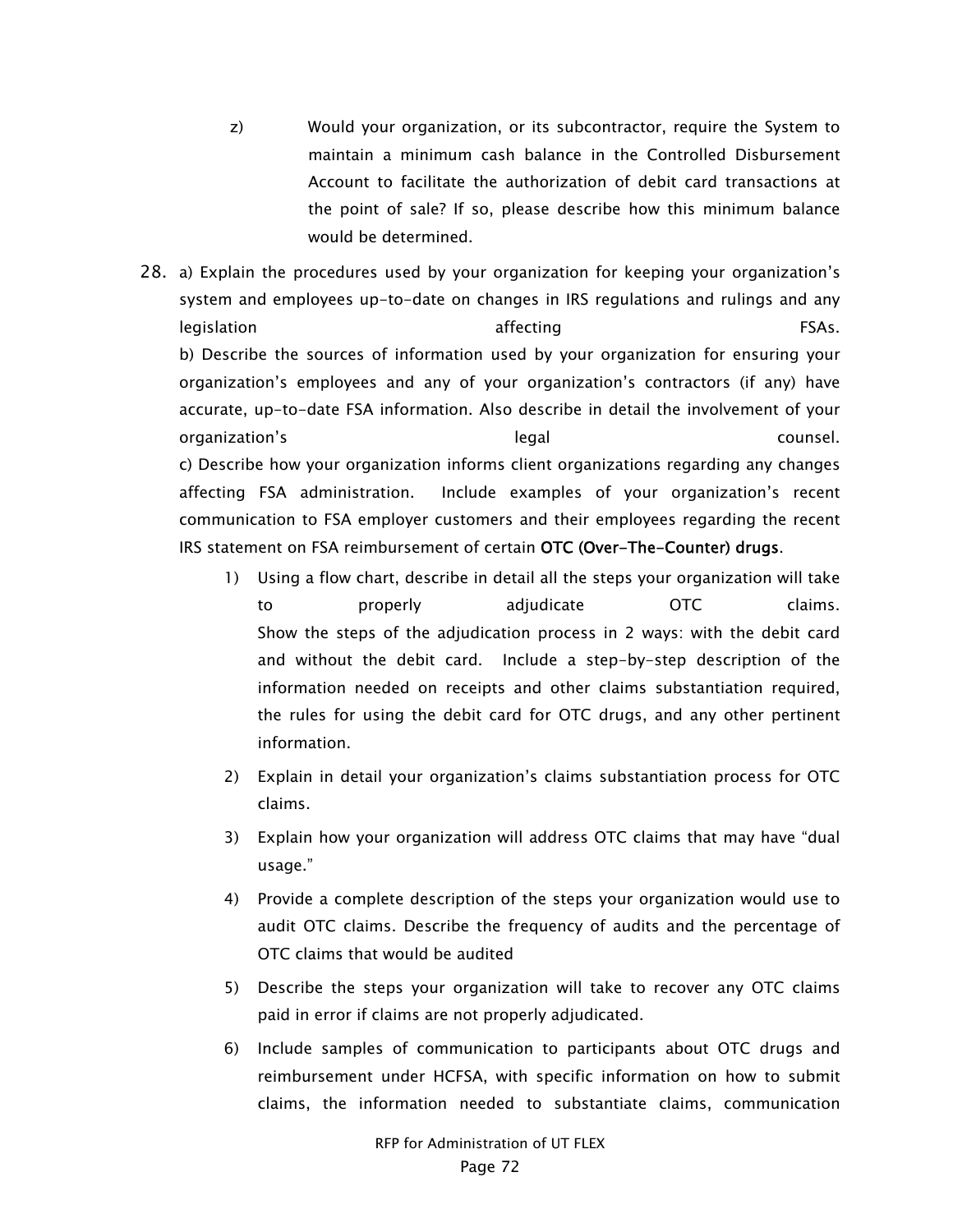regarding approval of claims, communication if more information needed from participant, and communication regarding denial of claims.

- 7) Include sample sections for plan documents describing OTC items as reimbursable participant expenses. Also Include a step-by-step description of the rules for OTC drug reimbursement.
- 8) Describe any changes to FSA plan design your organization recommends in order to address the special issues related to OTC items. (For example, would it be effective to limit the dollar amount of OTC drugs submitted for reimbursement? Or, would it be more effective to limit the quantity of OTC drug purchased, such as limiting an amount to a 90-day supply?
- 29. Explain each of the services included in your organization's proposal regarding communications and participation of your personnel in employee meetings during annual enrollment periods. Will your organization provide personnel who will attend employee meetings during annual enrollment on a statewide basis? Would your organization be willing to provide personnel for these meetings at times other than 8:00 a.m. to 5:00 p.m. on regular business days to accommodate the System institutions that have 24-hour facilities? How many meetings will your organization attend?
- 30. Confirm your organization will provide a toll-free telephone number for participants. Confirm that telephone access will not require a password. Confirm your organization will provide a toll-free fax number for participant claims submission. Describe the days of the week and the hours of the day these services would be available for System participants.
- 31. Provide the following information about your organization's Account Service Team:
	- a) What was your organization's aggregate 2007 and 2008 employee turnover rate?
	- b) Indicate the average number of telephone calls and claims handled with current staff resources on a weekly basis. Describe the experience level of the individuals answering inquiries.
	- c) Provide an organizational chart identifying the staff members who would be responsible for the administration and account management. Identify each staff member's role on the team, the number of years working for your organization and key clients served. Additionally, identify a senior-level contact who would assist the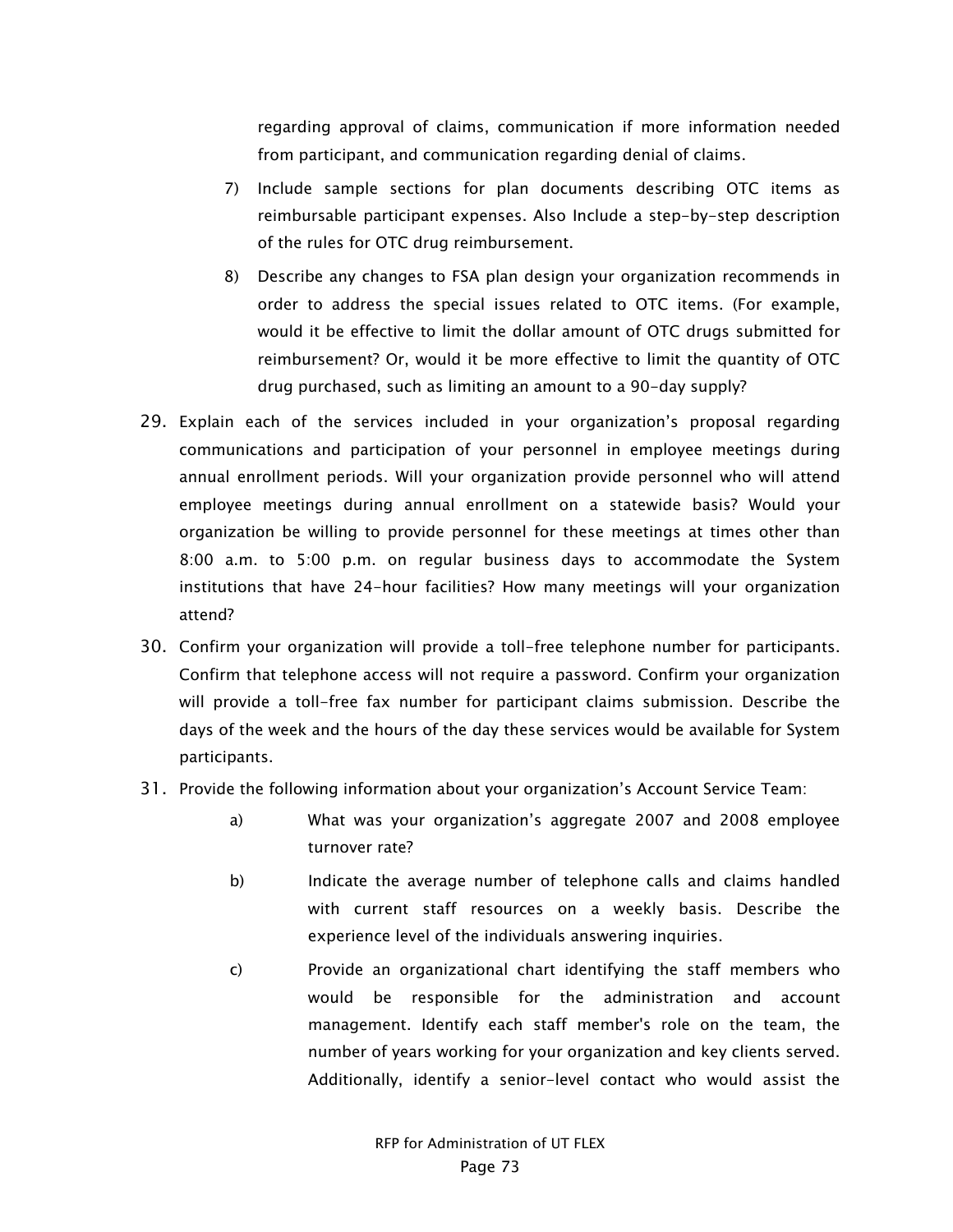System with any pressing issues following implementation. Describe any other non-System duties these staff members will perform.

- d) Describe the availability of UT FLEX administration training sessions at each of the System component institutions, included as part of the implementation process, as well as training sessions available on an ongoing basis.
- e) If applicable and tracked separately, what was your call center turnover for 2002 and 2003 for the center that will service the System?
- f) Confirm the System will be notified of any change in the account management team dedicated to the System. Describe your organization's efforts to retain talented staff and reduce turnover on account management teams who are responsible for your organization's major group accounts.
- 32. Confirm that your organization will provide a System-specific web site as described in this RFP. Explain your organization's current online capability for a customer service representative or System participant to view historical claims online. Include a log-on ID and web site address for viewing examples of your organization's online capabilities.
- 33. Describe your organization's billing processes. Include information regarding billing, grace periods, billing/payment reconciliation, and ability to provide for client selfbilling. Confirm your organization accepts the System's required electronic billing capability and the 60 day grace period from the receipt of invoice.
- 34. Confirm your organization will provide the banking arrangements required in this RFP for administration of the FSAs.
- 35. Does your organization administer COBRA Flexible Spending Accounts? If so, describe in detail your organization's administration processes.
- 36. Confirm that your organization will provide the UT FLEX administrative services specified in the RFP, including the requirements outlined in Section 5.0.
- 37. Will your organization perform non-discrimination testing for the System FSAs? With what frequency would these tests be performed and at what cost?
- 38. Does your organization prepare annual Form 5500 returns for the Section 125 plan/flexible spending accounts as a standard service? Note that for the System, separate returns are needed for each member entity. Is there an additional charge for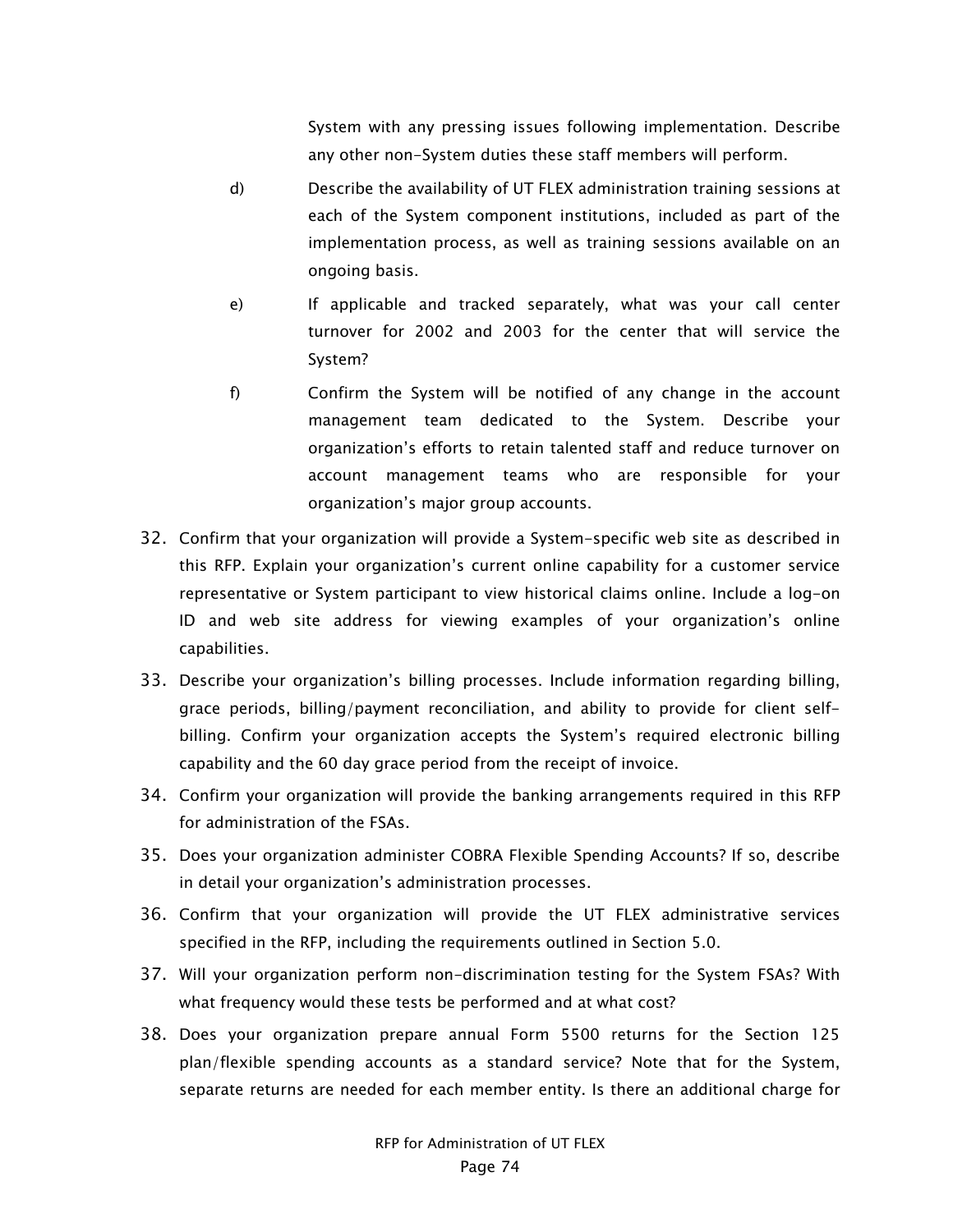this service, or is preparation of returns (for all System component institutions) included in your proposed fees? Describe the background and training (e.g., CPA) of the individual(s) who would prepare Form 5500 returns for the System.

39. How does your organization distinguish itself from other competitors in providing FSA administrative services? Describe any other special or value-added services your organization has the capacity to provide in order to address any current and future business needs in FSA administration.

### QUALITY ASSURANCE PROGRAM

- 40. Describe your organization's quality assurance program and provide the name of the designated senior executive responsible for the program and a copy of the current policies and procedures.
- 41. Describe your processes for monitoring the adequacy of claims service and participant satisfaction. How often are surveys conducted? What are the most recent results?

# ADMINISTRATIVE PERFORMANCE: REPORTING AND PERFORMANCE GUARANTEES

- 42. Confirm that your organization will provide the administrative performance reporting as specified in Appendix F. If your organization is not able to provide this information, give a detailed explanation for each item your organization cannot provide and state the reasons your organization cannot provide the information.
- 43. List and briefly describe the reports available for your employer customers. With what frequency are these reports provided?

#### SYSTEM-SPECIFIC WEB SITE

- 44. Confirm your organization can provide the required web site features described in Section 7.1 of this RFP.
- 45. Confirm your organization has the ability to conform to the Web Accessibility Initiative (www.w3.org/WAI) to provide web site content accessible to the majority of individuals, and that your organization will comply with the requirements of the Americans with Disabilities Act.

## DATA SECURITY REQUIREMENTS

46. Describe your organization's data security system and processes including breach notification.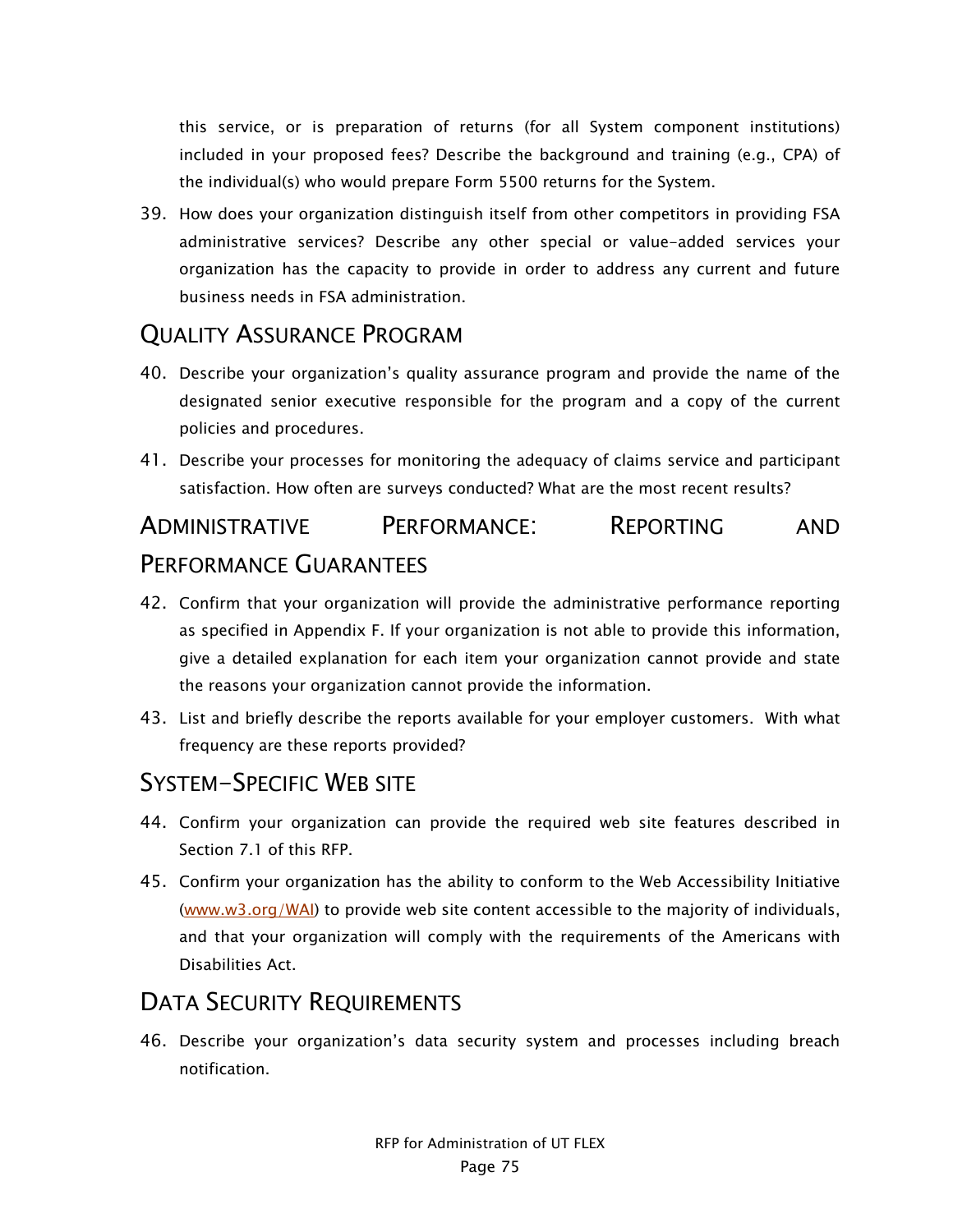- 47. Confirm that the vendor will contract to maintain all System data collected from or on behalf of System at least as securely as your organization's own data.
- 48. Confirm that the vendor can comply with all of the data security requirements listed in the Sample Contract.

### ELIGIBILITY DATA SET TRANSMISSION

- 49. Confirm and certify that your organization can accept and properly manage the OEB FLEX DEDUCTION RECORD LAYOUT. (See Appendix B.)
- 50. Describe your organization's capability to provide automated eligibility confirmation and to accept eligibility data from the System via Internet in the OEB data set format.
- 51. Explain how data is entered into your organization's eligibility system. Provide a data flow diagram of process to receive, audit, and load eligibility data set. The flow diagram should indicate whether this is a current or proposed system. If proposed, then the proposed implementation date should be included. Where is the computer that maintains the eligibility system? Does your organization use a "canned" program for editing data being entered into your eligibility system or has it been developed locally?
- 52. Can your organization produce an electronic error report or error dataset that indicates any records have been accepted by your system and any records have been rejected? Will your organization provide such reports after each eligibility transmission?
- 53. Discuss the staffing and capabilities of your organization's computer operations that would be responsible for the proposed plan.
- 54. Normally, institutions have their data sets on the server by 5 PM. The System picks up the data sets from the server, and if the data set passes several verification tests, updates the System database using these data sets. By 5:00 A.M. the next morning the System has placed an eligibility data set on the server for the vendors to receive data sets that day. Assuming your organization is provided data on this basis, when would the information in the data set be reflected in your organization's eligibility system?
- 55. Review the Data Processing Interface Requirements section of this RFP, and confirm your organization's ability to meet all Data Processing requirements as listed in Section 7.2. If your organization is unable or unwilling to conform to any of these requirements, please explain in detail.

# TIME TABLE

56. Confirm your organization will adhere to the time table described in Section 8.0.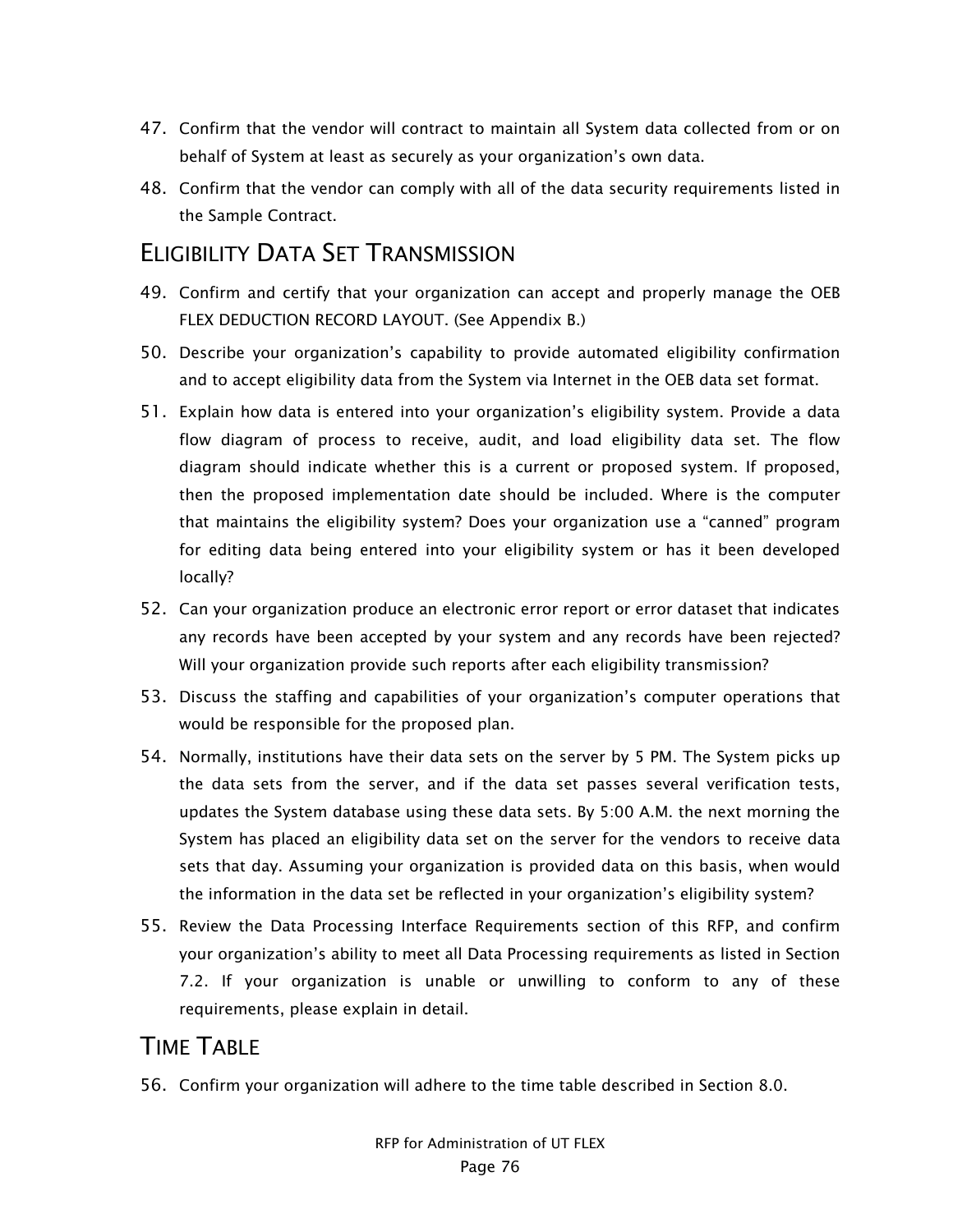# ADMINISTRATIVE FEE

- 57. Confirm that your organization's proposed administrative fees are guaranteed for the 36-month period from September 1, 2010 through August 31, 2013.
- 58. Confirm that your organization's proposed administrative fees include all required services as specified in this RFP, and that the required services will have no extra fees.
- 59. Confirm that your organization's proposed administrative fees do not include a provision for taxes.
- 60. Confirm there are no minimum participation requirements for the administrative fees quoted by your organization.
- 61. Confirm your organization quoted in Section 13.0 an additional fee for the debit card feature as described in this RFP.
- 62. Confirm your organization quoted in Section 13.0 a fee inclusive of all HCFSA participants receiving a debit card.
- 63. Explain in detail the plan documentation and administration materials included in your organization's administrative fee (e.g., Section 125 plan documents, Summary Plan Descriptions, enrollment forms, claim forms, envelopes, etc. Confirm your organization has included in its administrative fee quotation, all the requirements specified in this RFP.
- 64. Will your organization offer any guarantee of maximum increases for future years? If so, what are the guarantees?
- 65. The System requires 210 days advance notice of administrative fee increases before the end of each plan year. Confirm that your organization agrees to this requirement.
- 66. As described in this RFP, the System requires a grace period of up to 60 days (including the first day) to pay administrative fees. Are you agreeable to this provision?

# HIPAA COMPLIANCE

- 67. Confirm that your organization has the ability to provide the required dataset layouts as described in this RFP and is in compliance with the HIPAA regulations concerning data transmission. If your organization is unable to provide the required data set format by September 1, 2010, please provide your alternative data set layouts for use initially and the date when your organization will comply with the HIPAA data transmission standards.
- 68. Confirm that your organization will comply with current and future HIPAA regulations, rules, and mandates, pertaining to data transmission, security and privacy.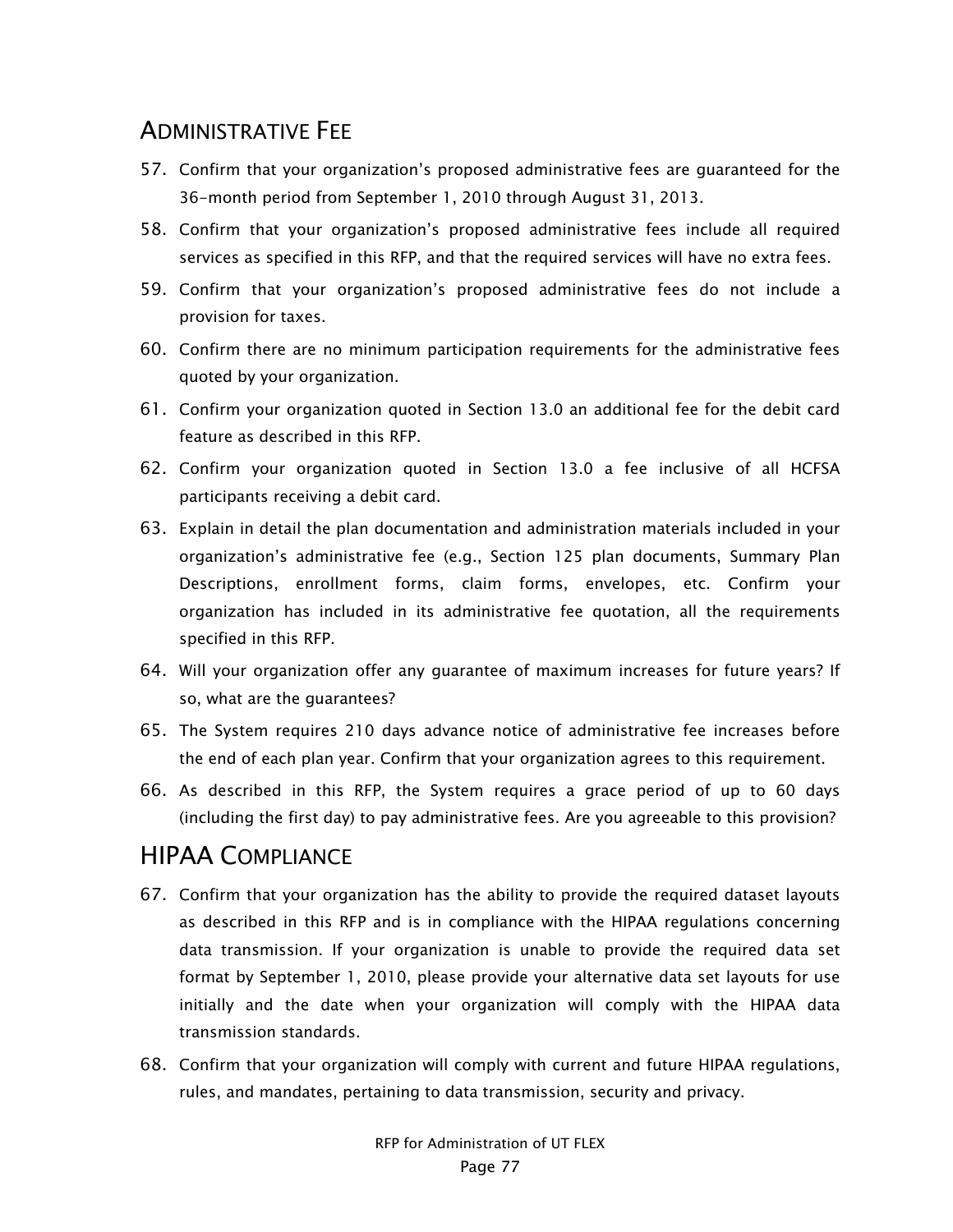- 69. Explain the steps your organization has taken to prepare for compliance with HIPAA compliance plan, pertaining to the privacy and security of Protected Health Information (PHI) including the requirements added by the HITECH Act in the ARRA.
- 70. List any entities with whom your organization anticipates sharing or disclosing any PHI (Protected Health Information) that your organization has created or received, from or on behalf of, the System, the general purpose for which the PHI will be shared or disclosed and confirm that each entity will comply with requirements for business associates under HIPAA with regard to this PHI.
- 71. Confirm that your organization will comply with HIPAA regulations, rules, and mandates, pertaining to privacy of PHI including §§164.524 (Access of Individuals to PHI), 164.526 (Amendment of PHI) and 164.528 (Accounting of Disclosures of PHI) as amended by the HITECH Act of the ARRA.

### THE CONTRACT

- 72. Confirm your organization has reviewed and agrees to the terms of the Sample Contract. See Appendix D.
- 73. Confirm your organization has taken all steps required by your organization's internal policies, including, if required, review by outside counsel, of the Sample Contracts, and confirm your organization can agree to these terms.
- 74. Describe your organization's general system for contract administration and contract compliance.
- 75. Describe your organization's procedures for conducting fraud detection. If none, describe the steps you are planning to take to provide your comprehensive plan to prevent fraud and abuse, as required by the sample contract.
- 76. Indicate the method by which your organization will confirm the person executing the contract on behalf of your organization has the authority to do so.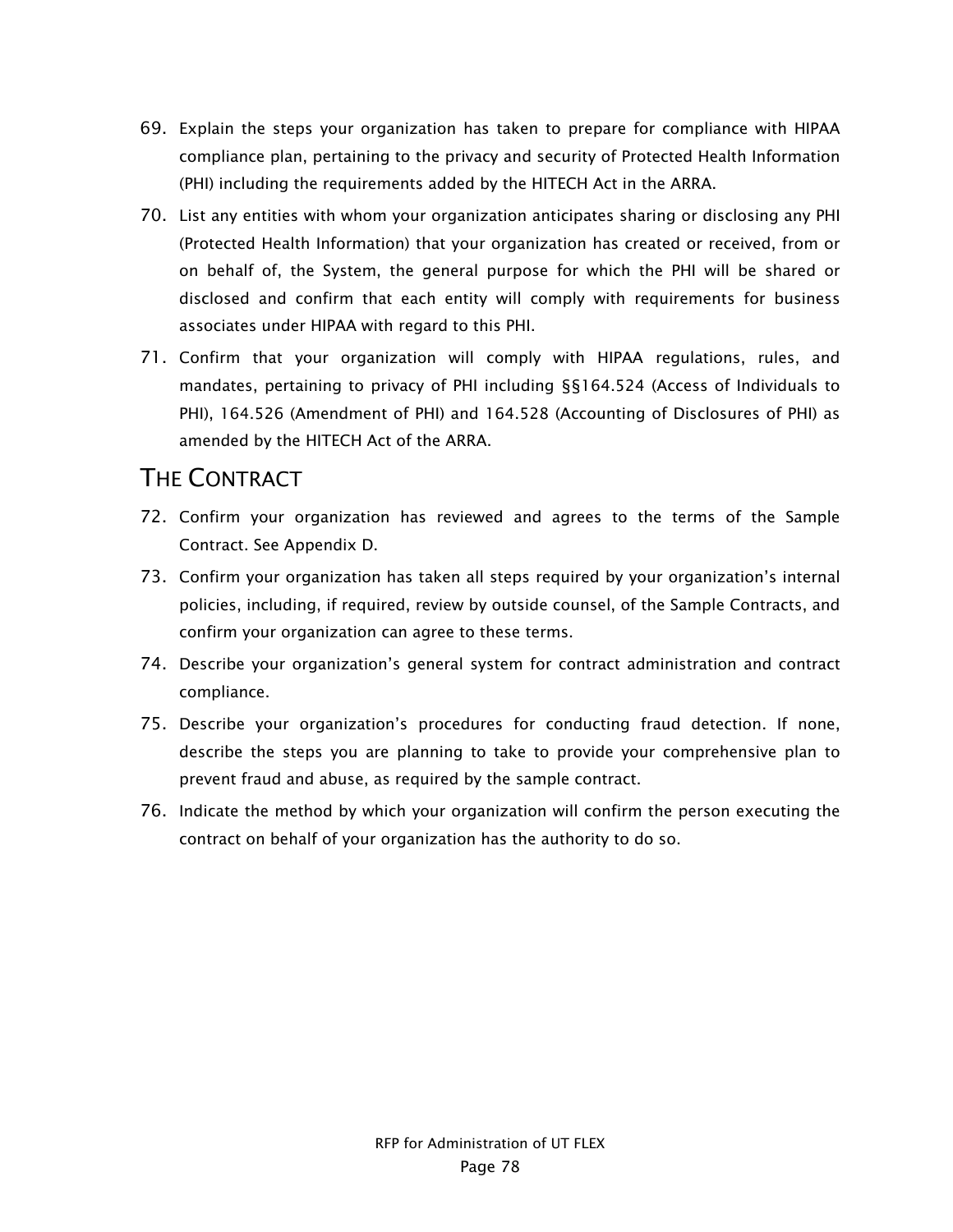# 13.0 ADMINISTRATIVE FEE PROPOSAL

#### Name of Organization:

Part A-1: Enter the monthly administrative fee for UT FLEX. The administrative fee quotation should include administration of both FSA accounts: Health Care and Dependent Day Care. This quote should not include the debit card feature. The administration fee must be guaranteed for the three-year period from September 1, 2010 through August 31, 2013. Quote the Administrative Fee as a dollar amount per employee *participant* per month. In the fee quotation, include all required services as specified in this RFP (except the debit card feature). The administrative fee quotation must not include any minimum participation requirement and must not include any provision for taxes.

| ADMINISTRATIVE FEE (Without Debit Card Feature): \$ | Per Employee Per Month |
|-----------------------------------------------------|------------------------|
|-----------------------------------------------------|------------------------|

Part A-2: Itemize the dollar amount for each item that comprises the Administrative Fee in Part A.

| Claims Processing/Customer Service/Communication/General Administration | $\sim$ $\sim$ $\sim$ |
|-------------------------------------------------------------------------|----------------------|
| Information Technology/Web site                                         |                      |
| <b>Training/Travel to Component Institutions</b>                        |                      |
| Other_____________                                                      |                      |
| TOTAL (Should equal Part A-1 Administrative Fee)                        |                      |

**Part B:** The System will utilize the debit card feature as an option only for the UT FLEX Health Care FSA. (The debit card will not be offered as an option for the Dependent Care FSA.) Quote the fee for the Debit Card as an additional one-time flat fee. This additional fee quotation should include only the amount that would be a onetime flat fee assessed the first month the employee participates in the debit card program. This additional fee must be guaranteed for the three-year period from September 1, 2010 through August 31, 2013 and must be inclusive of all requirements specified in the RFP, including any start-up fees. The additional debit card fee must not include any minimum participation requirements and must not contain any provision for taxes.

#### ADDITIONAL FEE FOR OPTIONAL DEBIT CARD \$

**Part C:** The System requests an additional fee quotation for the debit card if the System were to require a debit card for all participants in the UT FLEX Health Case FSA. (The debit card will not be offered as an option for the Dependent Care FSA.) Quote the fee for the Debit Card as an additional one-time flat fee. This additional fee quotation should include only the amount that would be assessed as a one-time flat fee assessed the first month the employee participates in the debit card program. This additional fee must be guaranteed for the three-year period from September 1, 2010 through August 31, 2013 and must be inclusive of all requirements specified in the RFP, including any start-up fees. The additional debit card fee must not include any minimum participation requirements and must not contain any provision for taxes.

#### ADDITIONAL FEE FOR REQUIRED DEBIT CARD \$

I hereby certify that I have the authority to bind the above named organization concerning this Administrative Fee Proposal.

Signature of Authorized Officer **Date** Date **Date** 

RFP for Administration of UT FLEX Page 79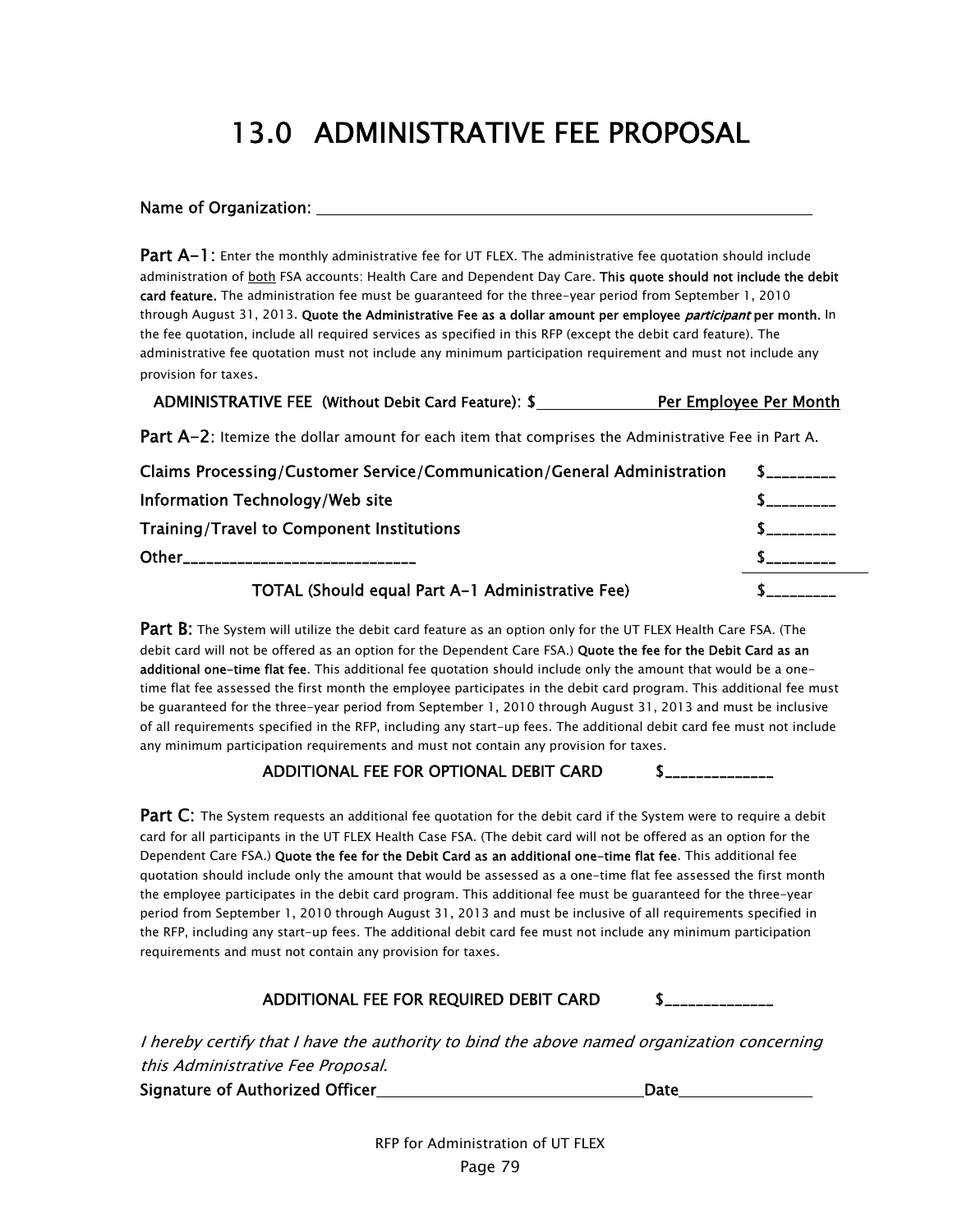| <b>Printed Name of Authorized Officer</b> |
|-------------------------------------------|
|-------------------------------------------|